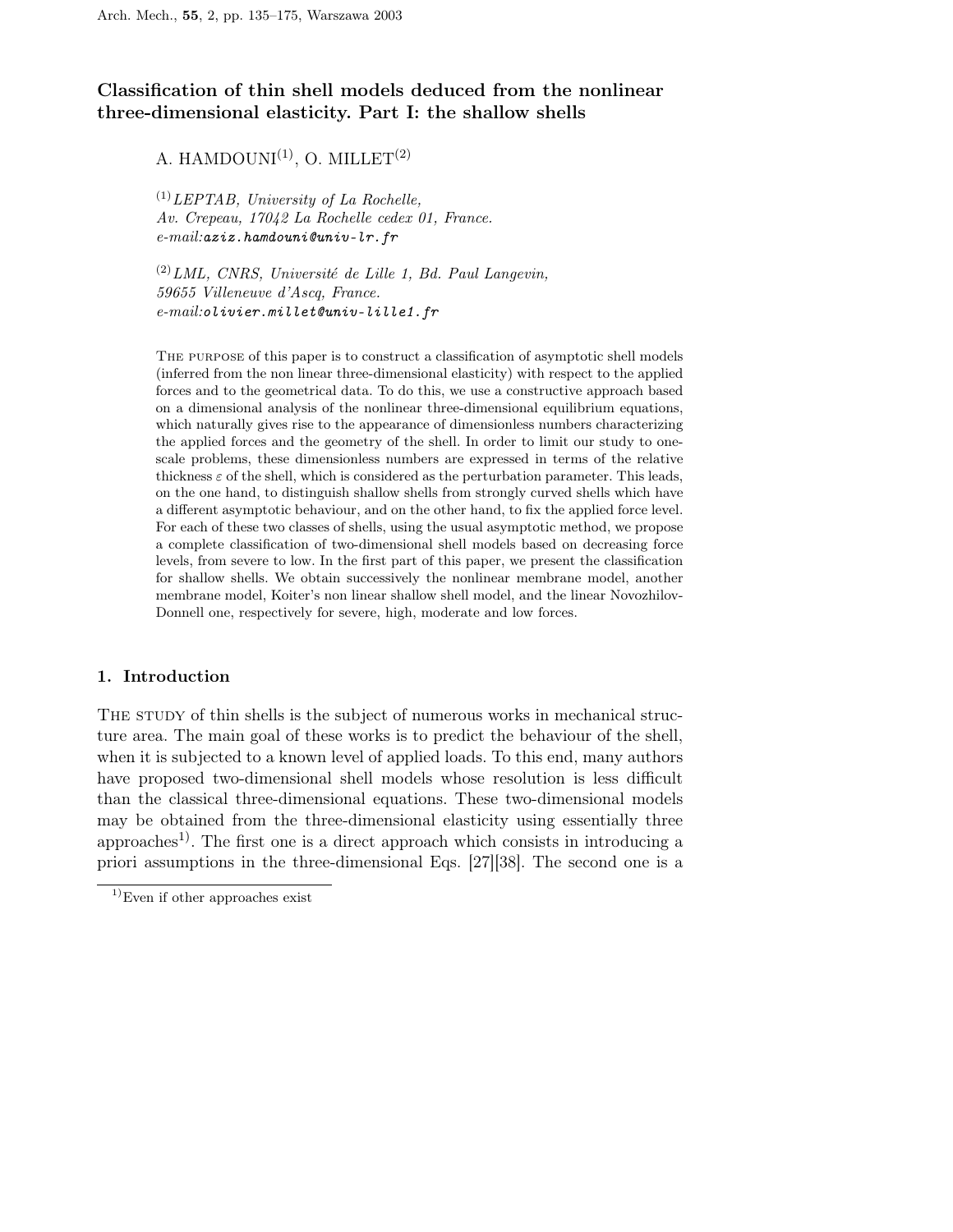direct or surfacic approach where the shell is modelled as a surface embedded in  $\mathbb{R}^3$  [3]-[5][37][48][49]. Finally, the third possible approach is based on asymptotic techniques. Contrary to the two first approaches, the asymptotic approaches, based on mathematical techniques developed by J. L. Lions [28] for problems containing a small parameter, lead to a rigorous justification of two-dimensional shell models.

In linear shell theory, H. S. RUTTEN  $[40]$  and A. L. GOLDENVEIZER  $[24]$  have developed some ideas concerning the application of the asymptotic expansion method to the shell theory. F. John [26] has also proposed another approach which is based on the estimation of the stresses and of their derivatives in the interior of the domain.

However, the first rigorous results have been obtained by P. DESTUYNDER [13][15] within the framework of linear elasticity. In these works, the author uses an intrinsic variational approach which makes appear explicitly the curvature of the shell middle surface. The application of the asymptotic expansion method leads to the Novozhilov-Donnell model in the case of shallow shells and to the linear membrane model in the case of strongly curved shells, also called general shells by other authors.

Another approach using local coordinates has been developed in  $|11||43||44$ . For "general shells", the asymptotic expansion of linear three-dimensional variational equations leads to the classical linear membrane or to the pure bending model [31][43], according to whether the middle surface of the shell admits or not inextensional displacements. The importance of such inextensional displacements in shell theory, which does not modify the metric of the middle surface, is known since V. V. NOVOZHILOV  $[38]$  and A. L. GOLDENVEIZER  $[23]$ . The study of inextensional displacements in linear theory has been systematized by P. DESTUYNDER [14], E. SANCHEZ-PALENCIA [41][42], G. GEYMONA et al. [22] and D. Choï [7].

These two asymptotic approaches have been extended to non-linear shell theory. For shallow shells, the Koiter nonlinear shell model<sup>2)</sup> and the non-linear Marguerre-von Kármán one have been deduced from three-dimensional non linear Eqs. [18][19][10]. For general shells, the non linear membrane model has been obtained whatever the geometric rigidity of the middle surface is [30]. The nonlinear pure bending model has been deduced in the case of non-inhibited shells<sup>3)</sup> [29]. Let us cite also the works of W. Z. Chien [6] who tried to classify the geometrically two-dimensional nonlinear shell models by evaluating the respective order of magnitude of the membrane and bending stress tensor contribution in 2D general equations.

<sup>2)</sup>Which is also named Donnell-Mushtari-Vlasov model.

<sup>&</sup>lt;sup>3)</sup>In the nonlinear sense.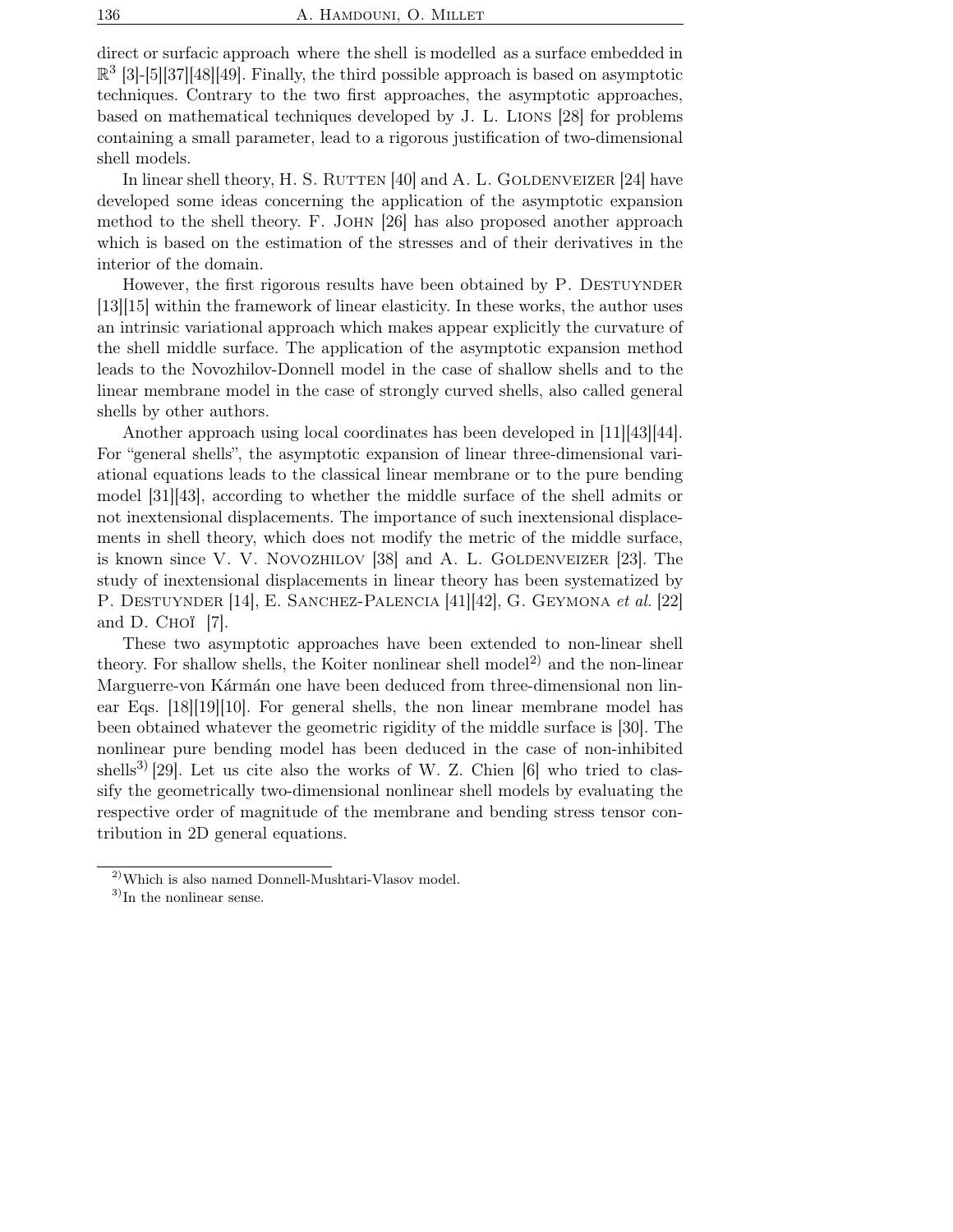However, on the one hand the these approaches generally use a priori scaling assumptions on displacements which are unknowns of the problem. On the other hand, the results obtained do not enable to deduce a general classification which specifies the domain of validity of the two-dimensional shell models. In particular, the following paradox still subsists: when the nonlinear Koiter shallow shell model and the linear Novozhilov-Donnell one are deduced, respectively from the nonlinear and the linear elasticity, they are obtained for the same level of forces and the same deflections. However, it is well known that these two models reflect qualitatively different types of behaviour.

The aim of this paper is to present a *constructive method of classification* of asymptotic shell models from the nonlinear three-dimensional elasticity, which specifies the domain of validity of the obtained models. To do this, the asymptotic models are deduced from the level of applied forces and from the geometric properties of the middle surface of the shell.

In this approach, we use the following classical assumptions which enable to simplify considerably the calculations :

• Shallow shells are assumed to be totally clamped on the lateral surface, to avoid boundary layers. The study of these boundary layers is not the subject of this paper<sup>4</sup>).

• The fields of applied forces and displacements are assumed not to vary rapidly, in order to be able to use only one scale to characterize the displacements, and only one scale to characterize the forces<sup>5)</sup>. This is equivalent, as in  $[26][27][39]$ , to consider that the wave length of strain is of  $L_0$  order.

However, contrary to most of works on asymptotic justification of shell models, the scale of the displacements<sup>6)</sup> is not a data of the problem, but is deduced from the scale of applied forces. It is in this sense that the expression "without any a priori assumption" can be used to characterize the approach presented in this paper. This approach has been already validated in nonlinear plate theory [34] – [35], in linear shell theory [32] and extended to nonlinear shell theory [16]. Let us notice as well that our approach can be applied to elastic-plastic plate and shells [36].

First, using geometrical and physical reference quantities, we write the threedimensional nonlinear equilibrium equations in a dimensionless form. This naturally makes appear dimensionless numbers  $\mathcal F$  and  $\mathcal G$  characterizing the level of body and surface forces, and two shape factors  $\varepsilon$  and  $\mathcal{C}$ , which characterize the

<sup>&</sup>lt;sup>4)</sup>Thus we have no number characterizing the distance from a current point to the lateral boundary, as in [26].

 $5$ This assumption is not necessary and can be dropped. In this case, we have multi-scale problems which are much more complicated. It is not the subject of this paper.

 $6)$ Which characterizes the order of magnitude of the displacements and is a priori an unknown of the problem.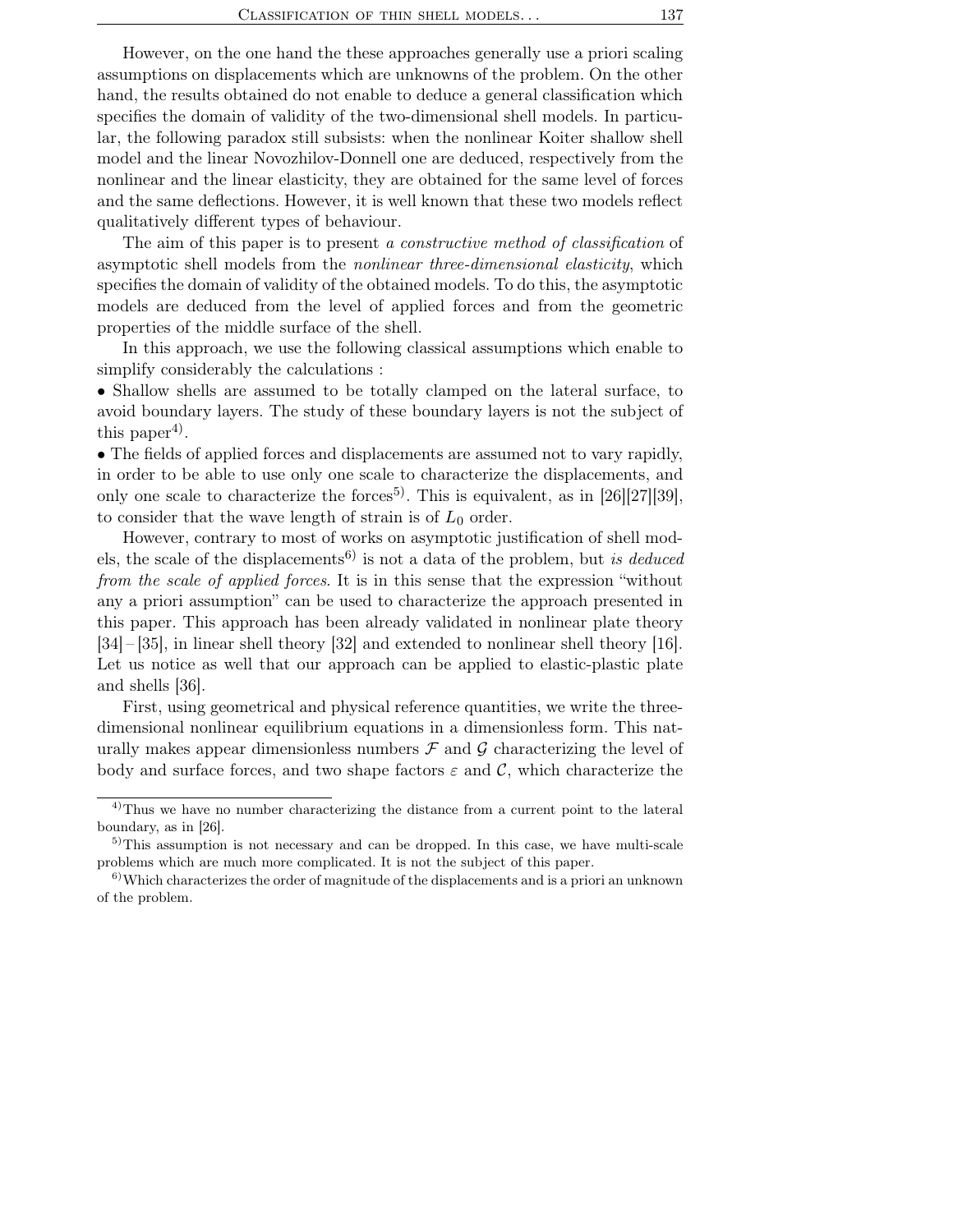thickness and the curvature of the shell. Then, to obtain a one-scale problem, the dimensionless numbers  $\mathcal{F}, \mathcal{G}$  and  $\mathcal{C}$  are linked to  $\varepsilon$ . This leads to distinguish, as in [13][15], shallow shells (where  $\mathcal{C} = \varepsilon^2$ ) from strongly curved shells (where  $\mathcal{C} = \varepsilon$ ), which have different asymptotic behaviours. For a given force level<sup>7</sup>, we make the asymptotic expansion of equations with respect to the small parameter  $\varepsilon$ .

Finally, to make out the classification of asymptotic shell models, we study decreasing force levels, from severe to low. For each force level, the order of magnitude of displacements and the corresponding two-dimensional model are deduced from asymptotic expansion of three-dimensional nonlinear equations. To each two-dimensional model that we obtain, we associate a minimization problem. When we consider lower force levels, two cases are possible. If the leading term of the expansion of the displacement is equal to zero, then we make a new dimensional analysis of the displacement. If it is different from zero, we continue the expansion of the three-dimensional equations. This constitutes the original character of this approach. Indeed, the scalings on displacements are progressively deduced from the level of applied forces.

For shallow shells, the classification leads to four kinds of models : a nonlinear membrane model, another membrane model<sup>8)</sup>, the non-linear Koiter shallow shell model and the linear Novozhilov-Donnell model, obtained respectively for severe, high, moderate and low force levels. These results can be summarized in the following table:

| Shell model                     | In-plane<br>surface forces | Normal<br>surface forces |
|---------------------------------|----------------------------|--------------------------|
| Nonlinear membrane model        |                            |                          |
| Another membrane model          |                            |                          |
| Koiter's non linear model       | ں ہے                       |                          |
| Linear Novozhilov-Donnell model |                            |                          |

In the case of strongly curved shells, the classification obtained is more complex. It depends not only on the force levels, but also on the inhibited or not inhibited character of the middle surface in the linear and nonlinear sense. The classification of asymptotic shell models for strongly curved shells will not be presented here. It will be the subject of the second part of this paper.

## 2. The three-dimensional problem

In what follows, we index by a star  $(*)$  all dimensional variables. On the other hand, within the framework of large displacements, the reference and the current

<sup>&</sup>lt;sup>7</sup>)A force level corresponds to a relation between  $\mathcal{F}, \mathcal{G}$  and  $\varepsilon^p$ , which is chosen as the reference scale.

<sup>8)</sup>Which has to our knowledge no equivalent in the literature.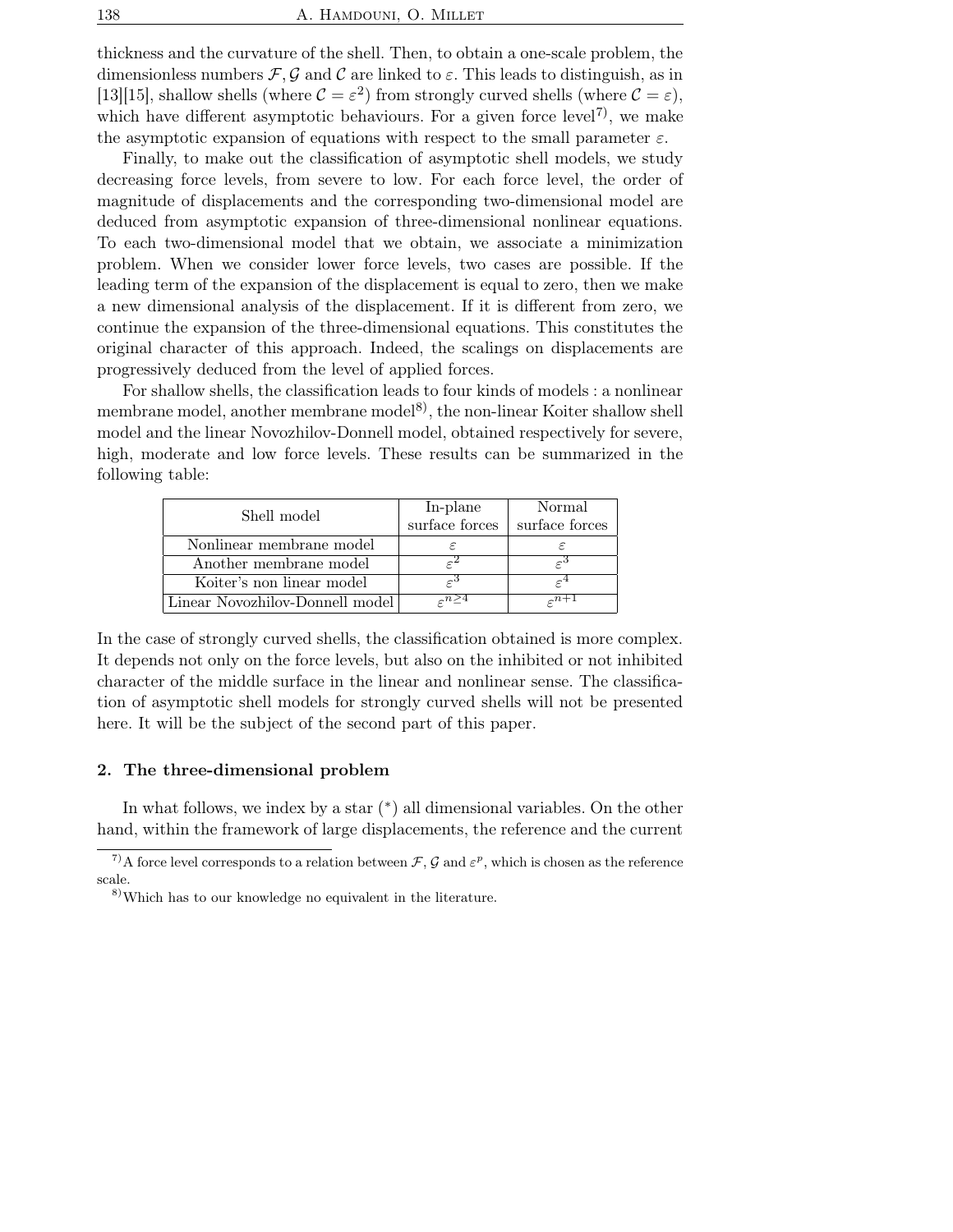configuration cannot be confused. So the reference configuration variables will be indexed by  $(0)$ .

Let  $\omega_0^*$  be a connected surface embedded in  $\mathbb{R}^3$ , whose diameter is  $L_0$ , with a "smooth enough" boundary  $\gamma_0^*$ . We note  $N_0$  the unit normal to  $\omega_0^*$  and  $C_0^*$ its curvature operator. Let  $i^*_{\omega_0^*}$  be the identity mapping on  $\omega_0^*$ ,  $T\omega_0^*$  the tangent bundle of  $\omega_0^*$  (the collection of all tangent spaces corresponding to all points  $p_0^*$ of  $\omega_0^*$ ),  $I_0^*$  the identity on  $T\omega_0^*$ ,  $\Pi_0^*$  the orthogonal projection onto  $T\omega_0^*$  and  $J_0^*$ the  $\pi/2$  rotation around  $N_0$ .

Let us consider a shell of  $2h_0$  thickness, whose middle surface is  $\omega_0^*$ . The shell itself occupies the domain  $\overline{\Omega}_0^*$ <sup>\*</sup><sub>0</sub> in its reference configuration where  $\Omega_0^*$  =  $\omega_0^* \times ] - h_0, h_0[$  is an open set of  $\mathbb{R}^3$ . We denote  $q_0^*$  the generic point of  $\overline{\Omega}_0^*$  and  $\Gamma_0^{* \pm} = \overline{\omega}_0 * \times {\{\pm h_0\}}$  the upper and lower faces of the shell. To simplify the problem without loss of generality, we assume that the shell is clamped on all its lateral surface  $\Gamma_0^* = \gamma_0^* \times [-h_0, h_0].$ 

We assume that the shell, subjected to applied body forces  $f^* : \overline{\Omega}_0^* \to \mathbb{R}^3$ and to surface forces  $g^{*\pm}$ :  $\Gamma_0^{*\pm} \mathbb{R} \to \mathbb{R}^3$ , occupies the set  $\overline{\Omega}^*$  in its deformed configuration. In what follows, we set  $f^* = f_t^* + f_n^* N_0$  (respectively  $g^{*\pm} = g_t^{*\pm} +$  $g_n^{*\pm}N_0$ ), decomposition of  $f^*$  (respectively of  $g^{*\pm}$ ) onto  $T\omega_0^*\oplus \mathbb{R}N_0$ . Moreover we consider only thin shells (such as  $h_0 \ll L_0$  and  $h_0 || C_0^* ||_{\infty} \ll 1$ ), subjected to dead loads which are independent of the configuration.

The unknown of the problem is then the displacement  $U^* : \overline{\Omega}_0^* \to \mathbb{R}^3$  (or the mapping  $\phi^* : \overline{\Omega}_0^* \to \mathbb{R}^3$  such that if  $q_0^* \in \overline{\Omega}_0^*$  denotes the initial position of a material point, its position in the deformed configuration is  $\phi^*(q_0^*) = q_0^* + U^*(q_0^*)$ .



Fig. 1. Initial and final shell configuration.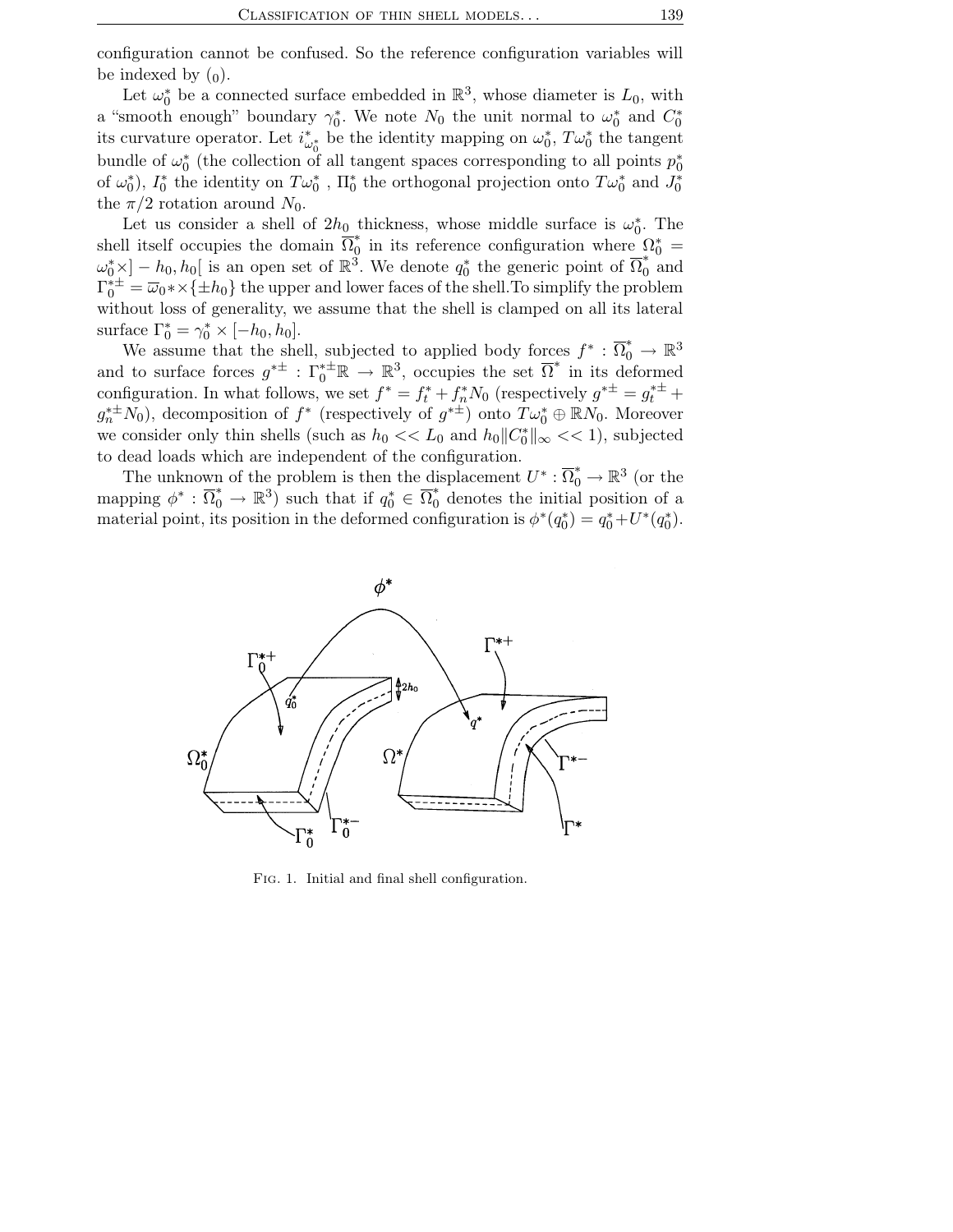In this paper we will use the following notations:  $\frac{\partial}{\partial x}$  $\overline{\partial q_0^*}$ and Div<sup>∗</sup> denote respectively the gradient and the divergence in the three-dimensional space,  $\frac{\partial}{\partial \theta}$  $\frac{\delta}{\partial p_0^*},$  $\hat{\partial}$  is the set of the set of the set of the set of the set of the set of the set of the set of the set of the set of the set of the set of the set of the set of the set of the set of the set of the set of the set of t  $\overline{\partial p_0^*}$ and div<sup>∗</sup> denote respectively the two-dimensional gradient, the covariant

derivative and the two-dimensional divergence defined on  $\omega_0^*$ . The overbar denotes the transposition operator with respect to the metric and TrA the trace of the endomorphism A.

Within the framework of nonlinear elasticity, the displacement  $U^*:\overline{\Omega_0^*} \to \mathbb{R}^3$ and the second Piola-Kirchhoff tensor  $\Sigma^*$  solve the nonlinear equilibrium equations

(2.1) 
$$
\text{Div}^*(\Sigma^* \overline{F}^*) = -\overline{f^*} \quad \text{in} \quad \Omega_0^*, (F^* \Sigma^*)^{\pm} . N_0 = \pm g^{*\pm} \quad \text{on} \quad \Gamma_0^{*\pm}, U^* = 0 \quad \text{on} \quad \Gamma_0^*,
$$

where  $F^* = \frac{\partial \phi^*(q_0^*)}{\partial x}$  $\overline{\partial q_0^*}$  $= I_3 + \frac{\partial U^*}{\partial x^*}$  $\overline{\partial q_0^*}$ denotes the linear tangent map to the mapping function  $q_0^* \stackrel{\sim}{\rightarrow} \phi^*(q_0^*) = q_0^* + U^*(q_0^*)$ . Limiting our study to Saint-Venant Kirchhoff materials, the constitutive relation takes the following form :

$$
\Sigma^* = \lambda \operatorname{Tr}(E^*)I_3 + 2\mu E^*
$$

where  $E^* = (\overline{F}^*F^* - I_3)/2$  denotes the nonlinear Green-Lagrange strain tensor,  $I_3$  the identity of  $\mathbb{R}^3$ ,  $\lambda$  and  $\mu$  the Lamé constants of the material.

These equilibrium equations can be completed with the equation of continuity  $\rho^* \text{det} F^* = \rho_0^*$  where  $\rho_0^*$  and  $\rho^*$  denote respectively the voluminal mass of the material in the reference and in the deformed configuration. In what follows, we assume  $\rho^*$  to be bounded, which can be written

(2.2) 
$$
\det F^* = \det \left( \frac{\partial \phi^*(q_0^*)}{\partial q_0^*} \right) \ge a > 0 \quad \text{in} \quad \Omega_0^*,
$$

where  $a > 0$  is a constant independent of the geometry. This condition will be used later.

In the case of thin shells, for all material point  $q_0^*$  in  $\overline{\Omega_0^*}$ , we have the unique decomposition  $q_0^* = p_0^* + z^* N_0$  where  $p_0^* \in \overline{\omega_0^*}$  and  $z^* \in [-h_0, h_0]$  denote respectively the orthogonal projection of  $q_0^*$  onto  $\overline{\omega_0^*}$  and onto the normal  $N_0$ . It is then possible to decompose the displacement  $U^*$  onto  $T\omega_0^* \oplus \mathbb{R}N_0$  as follows:

$$
U^* = V^* + u^* N_0
$$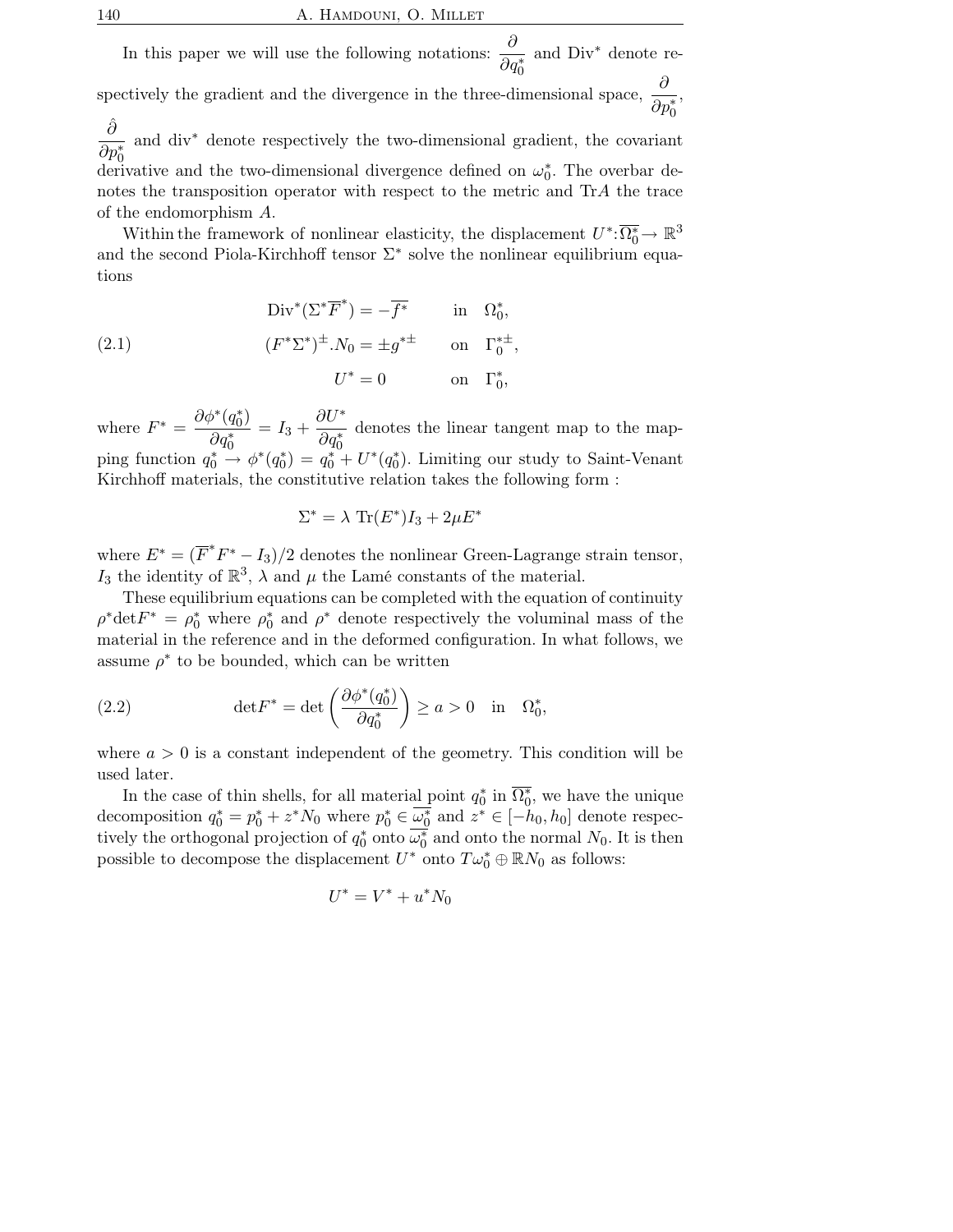where  $V^*$  is a field of tangent vectors and  $u^*$  a scalar field on  $\omega_0^*$ . In what follows, we set

$$
G^* = \frac{\partial U^*}{\partial q_0^*} \quad \text{and} \quad \mathcal{H}^* = \Sigma^* \overline{F^*}.
$$

Then, using the matrix notation,  $G^*$  can be decomposed onto  $T\omega_0^* \oplus \mathbb{R}N_0$  as:

(2.3) 
$$
G^* = \begin{bmatrix} G_t^* & G_s^* \\ \overline{G}_s' & G_n^* \end{bmatrix}
$$

with

$$
\begin{aligned} G_t^* &= \left( \frac{\hat{\partial} V^*}{\partial p_0^*} - u^* C_0^* \right) \kappa_0^{*-1}, \qquad G_s^* = \frac{\partial V^*}{\partial z^*}, \\ G_s'^* &= \kappa_0^{*-1} \left( C_0^* V^* + \frac{\overline{\partial u^*}}{\partial p_0^*} \right), \qquad G_n^* = \frac{\partial u^*}{\partial z^*}, \end{aligned}
$$

and  $\kappa_0^* = I_0 - z^* C_0^*$ . As  $\kappa_0^*$  is invertible<sup>9)</sup>, we have :  $\kappa_0^{*-1} = I_0 + z^* C_0^* + z^{*2} C_0^{*2} + \dots$ . In the same way,  $E^*$  can be written :

(2.4) 
$$
E^* = \begin{bmatrix} E_t^* & E_s^* \\ \overline{E}_s^* & E_n^* \end{bmatrix}
$$

where

$$
2E_t^* = \overline{G}_t^* G_t^* + G_s'^* \overline{G}_s'^* + \overline{G}_t^* + G_t^*,
$$
  
\n
$$
2E_s^* = \overline{G}_t^* G_s^* + G_n^* G_s'^* + G_s^* + G_s'^*,
$$
  
\n
$$
2E_n^* = \overline{G}_s^* G_s^* + G_n'^* + 2G_n^*.
$$

Therefore, the second Piola-Kirchhoff tensor  $\Sigma^*$  takes the following form:

(2.5) 
$$
\Sigma^* = \begin{bmatrix} \Sigma_t^* & \Sigma_s^* \\ \overline{\Sigma}_s^* & \Sigma_n^* \end{bmatrix}
$$

with

$$
\Sigma_t^* = \lambda(\text{Tr}(E_t^*) + E_n^*) + 2\mu E_t^*, \qquad \Sigma_s^* = 2\mu E_s^*,
$$
  

$$
\Sigma_n^* = \lambda \text{Tr}(E_t^*) + (\lambda + 2\mu)E_n^*.
$$

Finally, the matrix form of  $\mathcal{H}^* = \Sigma^* \overline{F^*}$  becomes:

(2.6) 
$$
\mathcal{H}_t^* = \begin{bmatrix} \mathcal{H}_s^*, & \mathcal{H}_s^* \\ \overline{\mathcal{H}'}_s^* & \mathcal{H}_n^* \end{bmatrix}
$$

<sup>9)</sup>Because  $h_0||C_0^*||_{\infty} << 1$  for a thin shell.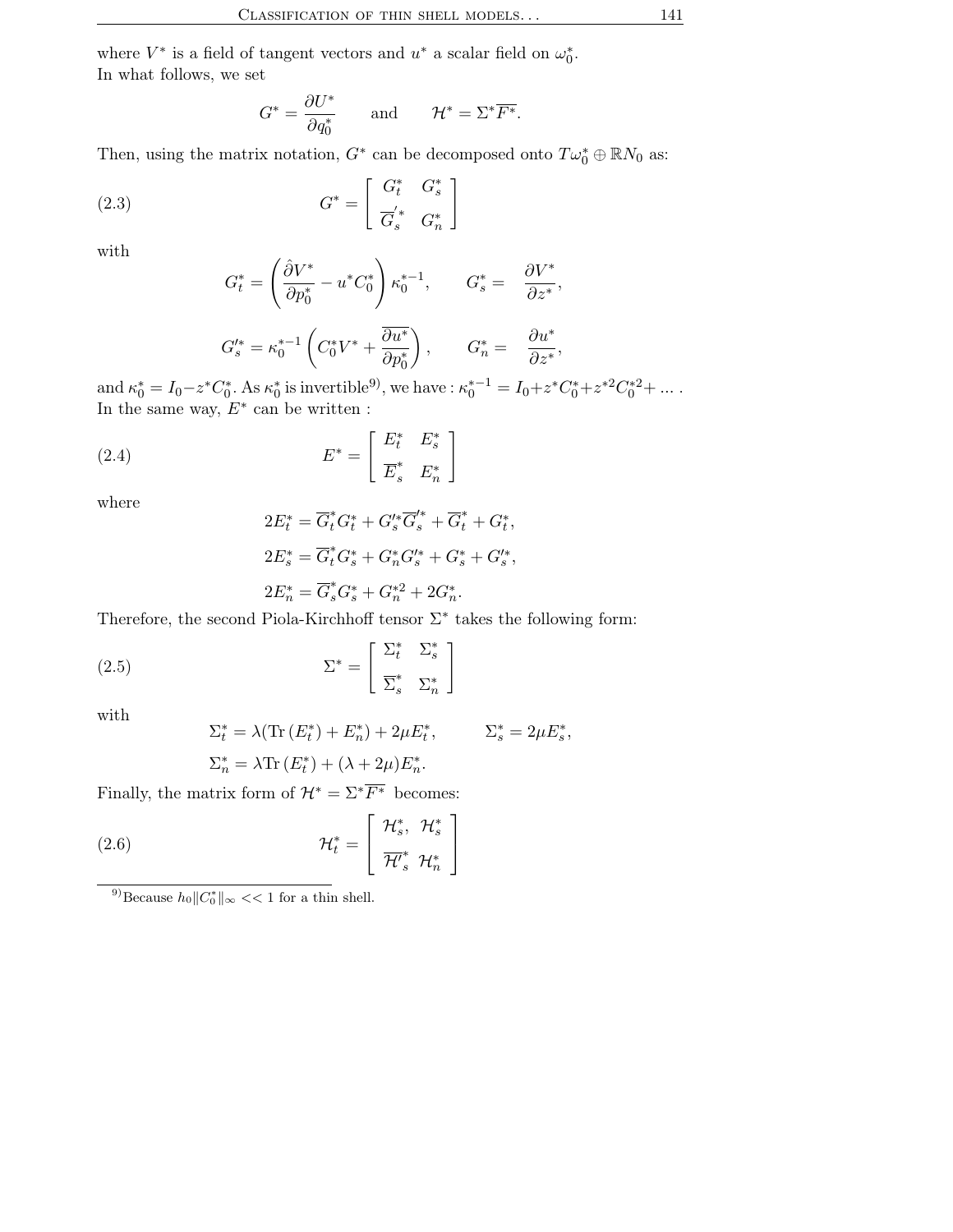with

$$
\mathcal{H}_t^* = \Sigma_t^* + \Sigma_t^* \overline{G}_t^* + \Sigma_s^* \overline{G}_s^*, \qquad \mathcal{H}_s^* = \Sigma_s^* + G_n^* \Sigma_s^* + \Sigma_t^* G_s'^*,
$$
  

$$
\mathcal{H}_s'^* = \Sigma_s^* + G_t^* \Sigma_s^* + \Sigma_n^* G_s^*, \qquad \mathcal{H}_n^* = \Sigma_n^* + G_n^* \Sigma_n^* + \overline{G_s'}^* \Sigma_s^*.
$$

To finish, let us decompose the three-dimensional divergence onto  $T\omega_0^* \oplus \mathbb{R}N_0$ . Then the equilibrium Eqs. (2.1) can be written in  $T\omega_0^* \oplus \mathbb{R}N_0$  as :

$$
\operatorname{div}^* \left( \kappa_0^{*-1} \mathcal{H}_t^* \right) - \operatorname{div}^* \left( \kappa_0^{*-1} \right) \mathcal{H}_t^* - \overline{\mathcal{H}}_s^* \kappa_0^{*-1} C_0^* - \operatorname{Tr}(\kappa_0^{*-1} C_0^*) \overline{\mathcal{H}}_s^* + \frac{\partial \mathcal{H}_s^*}{\partial z^*} = -\overline{f}_t^*,
$$
\n
$$
\operatorname{div}^* \left( \kappa_0^{*-1} \mathcal{H}_s^* \right) - \operatorname{div}^* \left( \kappa_0^{*-1} \right) \mathcal{H}_s^* + \operatorname{Tr}(\mathcal{H}_t^* \kappa_0^{*-1} C_0^*) - \operatorname{Tr}(\kappa_0^{*-1} C_0^*) \overline{\mathcal{H}}_n^* + \frac{\partial \mathcal{H}_n^*}{\partial z^*} = -f_n^*,
$$

where we recall that div<sup>\*</sup> denotes the two-dimensional divergence on  $\omega_0^*$ . The boundary conditions on the upper and lower faces  $\Gamma_0^{*\pm}$  $_0^{**}$  become:

(2.8) 
$$
\mathcal{H}'^{*\pm}_s = \pm g_t^{*\pm}
$$
 and  $\mathcal{H}^{*\pm}_n = \pm g_n^{*\pm}$ .

The boundary conditions on the lateral surface  $\Gamma_0^*$  are given by:

(2.9) 
$$
V^* = 0
$$
 and  $u^* = 0$ .

## 3. Dimensional analysis of equations

### 3.1. The dimensionless numbers governing shell problems

Let us define the following dimensionless physical data and dimensionless unknowns of the problem :

(3.1) 
$$
p_0 = \frac{p_0^*}{L_0}, \qquad z = \frac{z^*}{h_0}, \qquad C_0 = \frac{C_0^*}{C_r}, \qquad V = \frac{V^*}{V_r}, \qquad u = \frac{u^*}{u_r},
$$

$$
f_n = \frac{f_t^*}{f_{tr}}, \qquad g_n = \frac{f_n^*}{f_{nr}}, \qquad g_n = \frac{g_t^*}{g_{tr}}, \qquad g_t = \frac{g_n^*}{g_{nr}},
$$

where the variables indexed by  $r$  are the reference ones. The new variables which appear without a star are dimensionless. In particular,  $C_r = ||C_0^*||_{\infty}$  denotes the maximum curvature of the shell in its reference configuration.

To avoid any assumption on the order of magnitude of the normal and the tangential displacement components, the reference scales  $V_r$  and  $u_r$  are first assumed to be equal to  $L_0$ . Thus we allow a priori large displacements. If necessary, it will be always possible to define new reference scales for the displacements.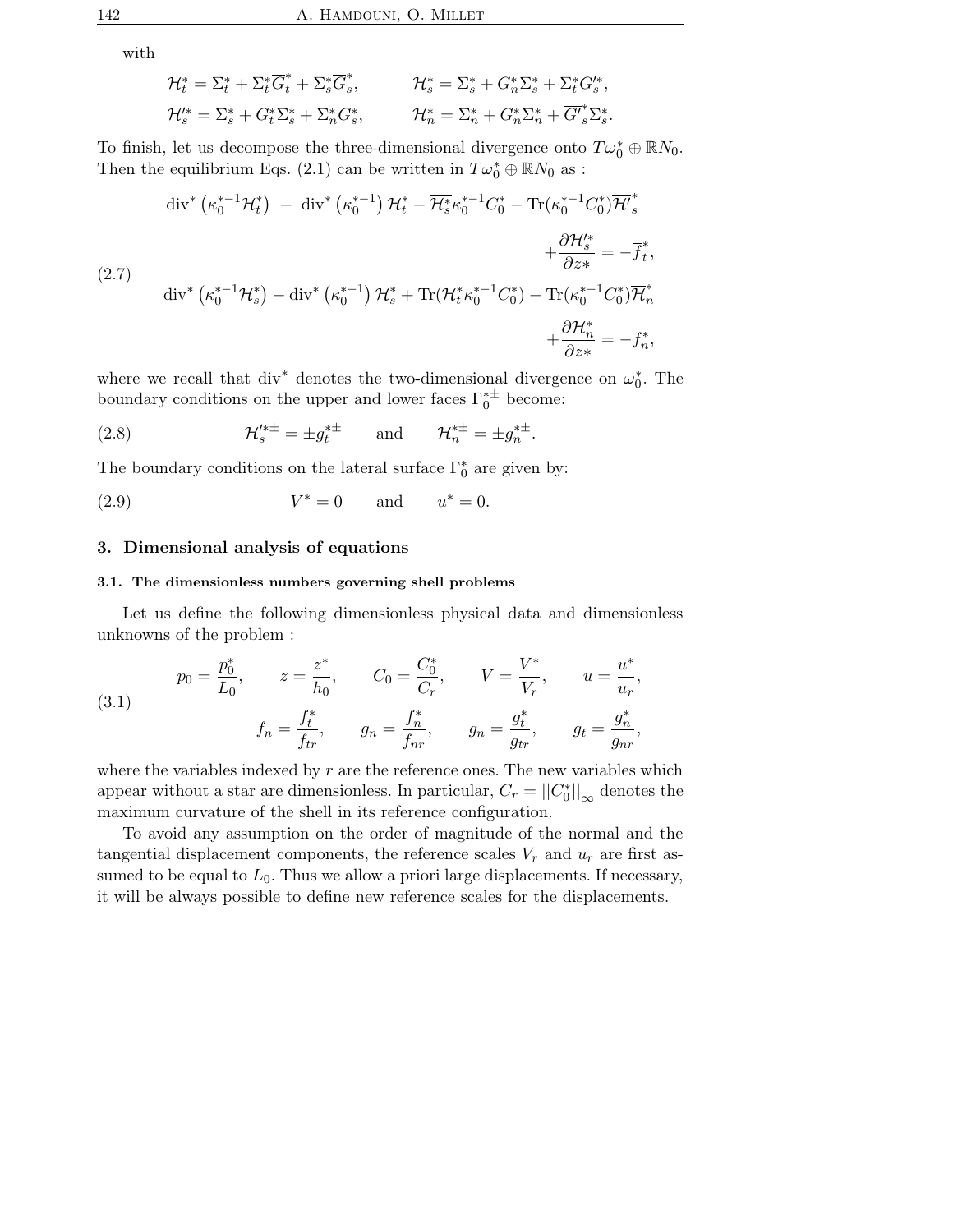In what follows, to simplify the calculations, we set:

(3.2) 
$$
G = \varepsilon G^*, \quad E = \varepsilon^2 E^*, \quad \Sigma = \frac{\varepsilon^2}{\mu} \Sigma^* \quad \text{and} \quad \mathcal{H} = \frac{\varepsilon^3}{\mu} \mathcal{H}^*.
$$

The so defined dimensionless variables naturally depend on  $\varepsilon$ . However, it is important to notice that this definition does not constitute any assumption on the order of magnitude of  $G^*, E^*, \Sigma^*$  or  $\mathcal{H}^*$ . It only enables to use dimensionless quantities which will be more practical for the asymptotic expansion of equations.

According to the previous notation, the dimensionless components of G are given by:

(3.3)  

$$
G_t = \left(\varepsilon \frac{\partial V}{\partial p_0} - u C C_0\right) \kappa_0^{-1}, \quad G_s = \frac{\partial V}{\partial z},
$$

$$
G_s' = \kappa_0^{-1} \left( C C_0 V + \varepsilon \frac{\partial u}{\partial p_0} \right), \quad G_n = \frac{\partial u}{\partial z},
$$

where

$$
\kappa_0 = I_0 - CzC_0
$$
 and  $\kappa_0^{-1} = I_0 + zCC_0 + z^2C_0^2 + ...$ 

This dimensional analysis naturally makes appear the dimensionless numbers  $\varepsilon = h_0/L_0$  and  $C = h_0 C_r$  which characterize the geometry of the shell:

i) The first one,  $\varepsilon = h_0/L_0$ , ratio of the initial half-thickness of the shell to the diameter of the middle surface  $\omega_0^*$  is a known parameter of the problem.

ii) The second one,  $C = h_0 C_r$ , product of the half-thickness by the reference curvature of the shell, is as well a known parameter of the problem. For thin shells,  $\varepsilon$  and  $\mathcal C$  are small parameters.

On the other hand, the dimensionless components of  $E$  are given by:

(3.4)  
\n
$$
2E_t = \overline{G_t}G_t + G'_s \overline{G'_s} + \varepsilon (\overline{G_t} + G_t),
$$
\n
$$
2E_s = \overline{G_t}G_s + G_n G'_s + \varepsilon (G'_s + G_s),
$$
\n
$$
2E_n = \overline{G_s}G_s + G_n^2 + 2\varepsilon G_n,
$$

and the dimensionless components of  $\Sigma$  become:

$$
\Sigma_t = \beta (Tr(E_t) + E_n)I_0 + 2E_t, \qquad \Sigma_s = 2E_s,
$$

(3.5)

$$
\Sigma_n = \beta Tr(E_t) + (\beta + 2)E_n,
$$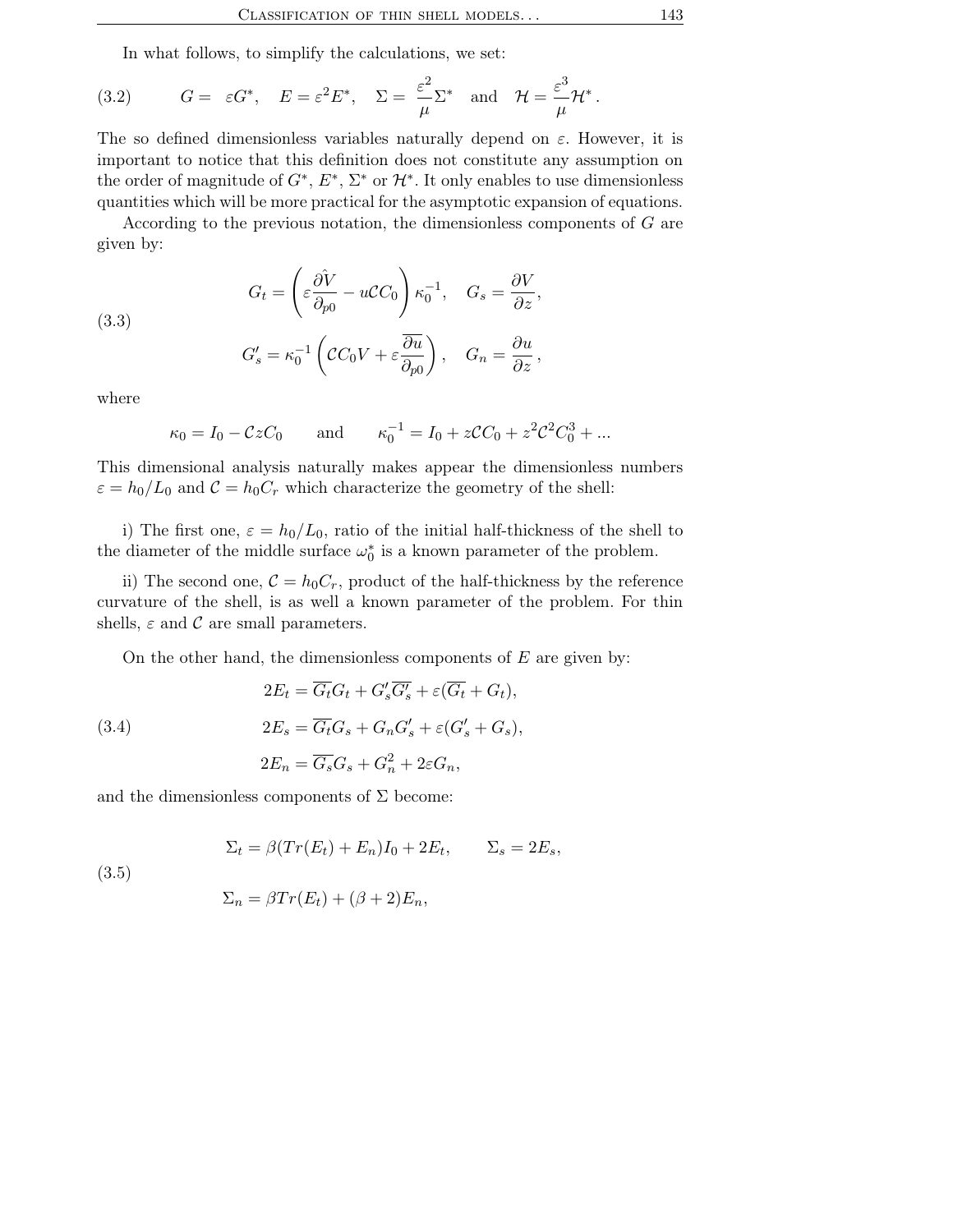where  $\beta = \frac{\lambda}{\sqrt{\lambda}}$  $\frac{\gamma}{\mu}$ . Finally, the dimensionless components of H are given by:

$$
\mathcal{H}_t = \varepsilon \Sigma_t + \Sigma_t \overline{G_t} + \Sigma_s \overline{G_s}, \quad \mathcal{H}_s = \varepsilon \Sigma_s + G_n \Sigma_s + \Sigma_t G'_s,
$$

$$
(3.6)
$$

 $($ 

$$
\mathcal{H}'_s = \varepsilon \Sigma_s + G_t \Sigma_s + \Sigma_n G_s, \quad \mathcal{H}_n = \varepsilon \Sigma_n + G_n \Sigma_n + \overline{G'_s} \Sigma_s.
$$

Accordingly, the equilibrium Eq. (2.7) can be written in  $\Omega_0 = \omega_0 \times ]-1, +1[$  in the dimensionless form:

$$
\varepsilon \left( \text{div} \left( \kappa_0^{-1} \mathcal{H}_t \right) - \text{div} \left( \kappa_0^{-1} \right) \mathcal{H}_t \right) - \mathcal{C} \left( \overline{\mathcal{H}}_s \kappa_0^{-1} C_0 + \text{Tr}(\kappa_0^{-1} C_0) \overline{\mathcal{H}}_s \right) + \frac{\overline{\mathcal{H}}'_s}{\partial z} = -\varepsilon^3 \mathcal{F} \overline{f}_t,
$$
  
3.7)  

$$
\varepsilon \left( \text{div} \left( \kappa_0^{-1} \mathcal{H}_s \right) - \text{div} \left( \kappa_0^{-1} \right) \mathcal{H}_s \right) + \mathcal{C} \left( \text{Tr} (\mathcal{H}_t \kappa_0^{-1} C_0) - \text{Tr}(\kappa_0^{-1} C_0) \mathcal{H}_n \right) + \frac{\partial \mathcal{H}_n}{\partial z} = -\varepsilon^3 \mathcal{F} f_n.
$$

The dimensionless boundary conditions (2.8) on the upper and lower faces  $\Gamma_0^{\pm}$  =  $\overline{\omega}_0 \times {\{\pm 1\}}$  are given by:

(3.8) 
$$
\mathcal{H}'^{\pm}_{s} = \pm \varepsilon^{3} \mathcal{G} g_{t}^{\pm} \quad \text{and} \quad \mathcal{H}^{\pm}_{n} = \pm \varepsilon^{3} \mathcal{G} g_{n}^{\pm}
$$

and the boundary conditions (2.9) on the lateral surface  $\Gamma_0 = \gamma_0 \times [-1, 1]$  lead to:

$$
(3.9) \t\t V = 0 \t and \t u = 0.
$$

Thus the dimensional analysis of equations makes appear the other dimensionless numbers, already obtained in [33]-[35], which characterize the applied forces:

(3.10) 
$$
\mathcal{F}_t = \frac{h_0 f_{tr}}{\mu}, \quad \mathcal{F}_n = \frac{h_0 f_{nr}}{\mu}, \quad \mathcal{G}_t = \frac{g_{tr}}{\mu} \quad \text{and} \quad \mathcal{G}_n = \frac{g_{nr}}{\mu}.
$$

Indeed, the numbers  $\mathcal{F}_t$  and  $\mathcal{F}_n$  (respectively  $\mathcal{G}_t$  and  $\mathcal{G}_n$ ) represent the ratio of the resultant on the thickness of the body forces (respectively the ratio of the surface forces) to  $\mu$  considered as a reference stress. These numbers only depend on known physical quantities and must be considered as known data of the problem.

#### 3.2. Reduction to a one-scale problem

To obtain a one-scale problem,  $\varepsilon$  is chosen as the reference parameter. Therefore the other dimensionless numbers must be linked to  $\varepsilon$ .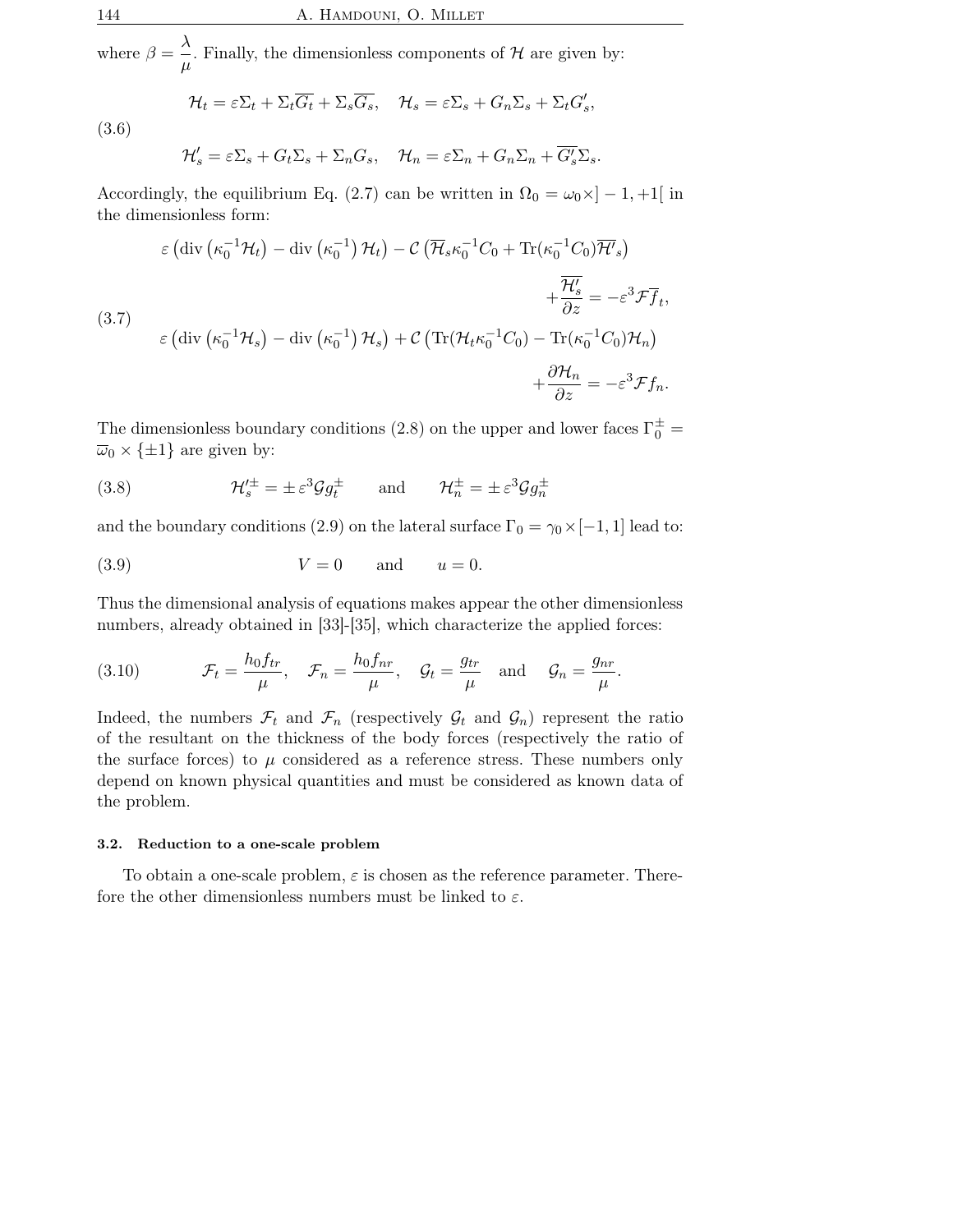On one hand, C must be linked to  $\varepsilon$ . This leads to distinguish shallow shells where  $C = \varepsilon^2$  (whose middle surface is close to a plate) from strongly curved shells where  $\mathcal{C} = \varepsilon$ . These two shell families have different asymptotic behaviours which have been already studied in the linear case [13][15]. In the first part of this paper, we will limit our study to shallow shells. On the other hand, the force ratios  $\mathcal{F}_t$ ,  $\mathcal{F}_n$ ,  $\mathcal{G}_t$  and  $\mathcal{G}_n$  must be linked to the powers of  $\varepsilon$  as well. This determines the level of applied forces. To make out a general classification for all the force levels, we should consider all the combinations  $\mathcal{F}_t = \varepsilon^m$ ,  $\mathcal{F}_n = \varepsilon^l$ ,  $\mathcal{G}_t = \varepsilon^p$  and  $\mathcal{G}_n = \varepsilon^q$ , for m, l, p and q strictly positive integers. However, such a tiresome work is not necessary because the different two-dimensional shell models obtained are essentially determined by the first member of equilibrium equations. Hence, the study of all the combinations of force levels can be reduced to some particular ones. Let us define

(3.11) 
$$
\tau = \text{Max}(\mathcal{F}_t, \mathcal{F}_n, \mathcal{G}_t, \mathcal{G}_n)
$$

which will determine the corresponding two-dimensional model. If  $\tau = \varepsilon^p$ , we will say that the force level is of  $\varepsilon^p$  order. The classification will be deduced with respect to decreasing values of  $\tau$ , from  $\tau = \varepsilon$  (severe force level) to  $\tau = \varepsilon^n$ ,  $n \ge 4$ (low force level).

- For severe applied forces we will consider the same level of normal and tangential forces  $\mathcal{F}_t = \mathcal{G}_t = \mathcal{F}_n = \mathcal{G}_n = \varepsilon$ .
- For high to low applied forces, we will consider a level of tangential forces more important than the level of normal forces :  $\mathcal{F}_t = \mathcal{G}_t = \varepsilon^m$  and  $\mathcal{F}_n =$  $\mathcal{G}_n = \varepsilon^{m+1}$  for  $m \geq 2$ . This gap which naturally appears is due to the fact that the tangential and the normal direction do not play a symmetrical role for shallow shells. Once reduced to a one-scale problem, we make the asymptotic expansion of Eqs. (3.7)–(3.9) for decreasing force levels.

### 4. The nonlinear membrane model

### 4.1. Asymptotic expansion of 3D equilibrium equations

Let us consider in this section a shallow shell where  $\mathcal{C} = \varepsilon^2$ , subjected to a severe force level  $\mathcal{G}_t = \mathcal{F}_t = \varepsilon$  and  $\mathcal{G}_n = \mathcal{F}_n = \varepsilon$ . Thus problem  $(3.7)-(3.9)$  is now reduced to a one-scale problem with  $\varepsilon$  as the small parameter. The standard asymptotic expansion method leads to write the dimensionless solution  $(V, u)$  as a formal expansion with respect to  $\varepsilon$ :

(4.1) 
$$
V = V^0 + \varepsilon^1 V^1 + \varepsilon^2 V^2 + \dots
$$
 and  $u = u^0 + \varepsilon^1 u^1 + \varepsilon^2 u^2 + \dots$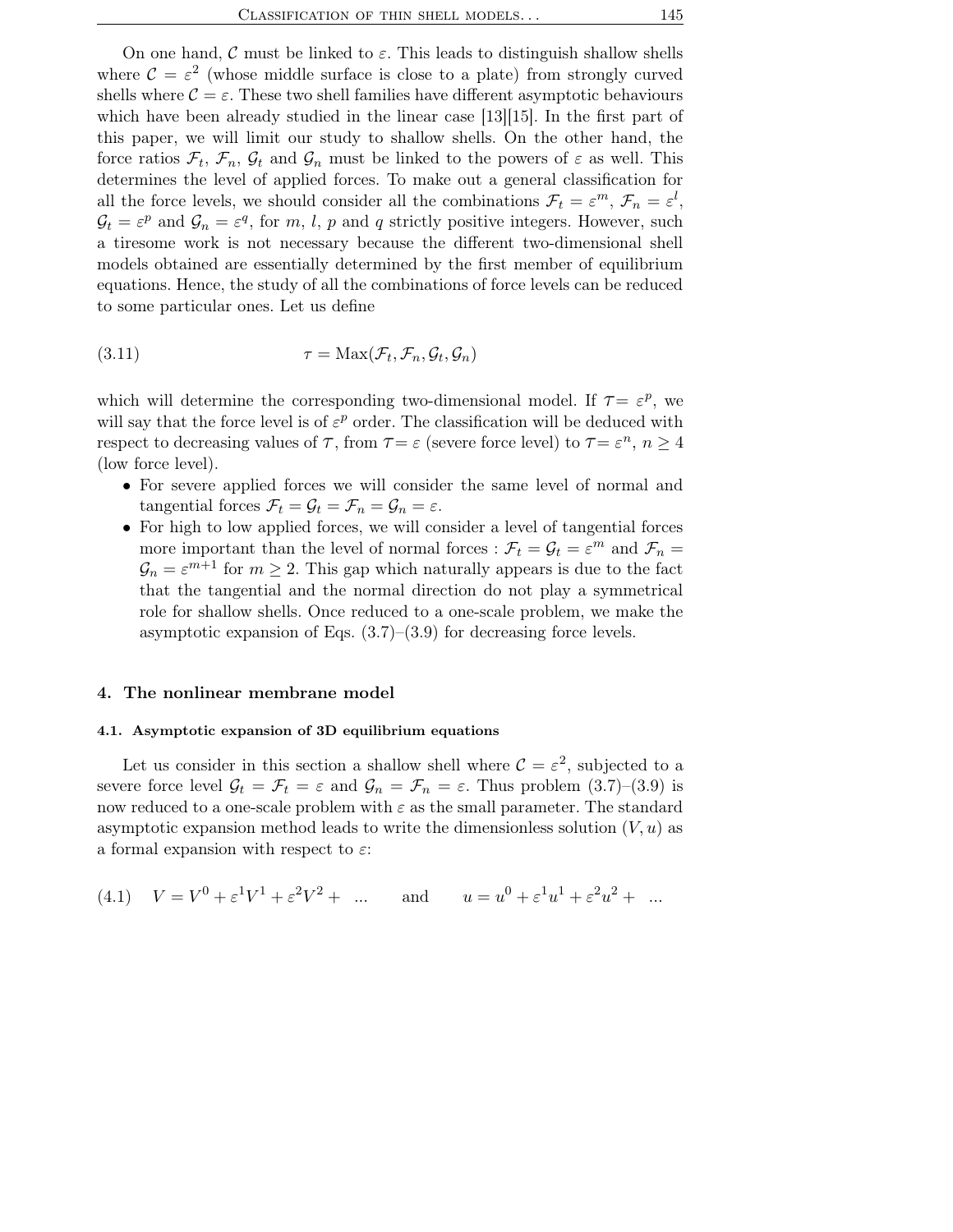The expansion (4.1) of  $(V, u)$  implies an expansion of  $G, E, \Sigma$  and  $H$ :

(4.2)  
\n
$$
G = G^{0} + \varepsilon G^{1} + \varepsilon^{2} G^{2} + \dots \qquad E = E^{0} + \varepsilon E^{1} + \varepsilon^{2} E^{2} + \dots
$$
\n
$$
\Sigma = \Sigma^{0} + \varepsilon \Sigma^{1} + \varepsilon^{2} \Sigma^{2} + \dots \qquad H^{0} = H^{0} + \varepsilon H^{1} + \varepsilon^{2} H^{2} + \dots
$$

To simplify the presentation, the expressions of  $G^0$ ,  $G^1$  ...,  $E^0$ ,  $E^1$  ...,  $\Sigma^0$ ,  $\Sigma^1$  ... and  $\mathcal{H}^0$ ,  $\mathcal{H}^1$  ... will be detailed later when necessary. We only recall that, for shallow shells where  $C = \varepsilon^2$ , the dimensional components (3.3) of G become:

(4.3)  
\n
$$
G_t = \varepsilon \left( \frac{\partial V}{\partial p_0} - \varepsilon u C_0 \right) \kappa_0^{-1}, \qquad G_s = \frac{\partial v}{\partial z},
$$
\n
$$
G_s' = \varepsilon \kappa_0^{-1} \left( \varepsilon C_0 V + \frac{\overline{\partial u}}{\partial p_0} \right), \qquad G_n = \frac{\partial u}{\partial z},
$$

where  $\kappa_0 = I_0 - \varepsilon^2 z C_0$  and  $\kappa_0^{-1} = I_0 + \varepsilon^2 z C_0 + \varepsilon^4 (z C_0)^2 + \dots$ . Then we have the following result:

RESULT 1.

For a severe force level  $\mathcal{G}_t = \mathcal{F}_t = \varepsilon$  and  $\mathcal{G}_n = \mathcal{F}_n = \varepsilon$ , the leading term  $(V<sup>0</sup>, u<sup>0</sup>)$  of the asymptotic expansion of  $(V, u)$  only depends on  $p<sub>0</sub>$  and solves the following non-linear membrane problem:

$$
\operatorname{div}\left(n_t^0 \left(I_0 + \frac{\overline{\partial} V^0}{\partial p_0}\right)\right) = -\overline{p_t} \quad \text{in} \quad \omega_0,
$$

$$
\operatorname{div}\left(n_t^0 \frac{\overline{\partial} u^0}{\partial p_0}\right) = -p_n \quad \text{in} \quad \omega_0,
$$

$$
(V^0, u^0) = (0, 0),
$$
 on  $\gamma_0$ 

where  $n_t^0 = \frac{4\beta}{2}$ 

$$
2\Delta_t^0 = \frac{\overline{\partial}V^0}{\partial p_0} + \frac{\overline{\partial}V^0}{\partial p_0} + \frac{\overline{\partial}V^0}{\partial p_0} \frac{\partial V^0}{\partial p_0} + \frac{\overline{\partial}u^0}{\partial p_0} \frac{\partial u^0}{\partial p_0},
$$
  

$$
p_t = g_t^+ + g_t^- + \int_{-1}^{+1} f_t dz \quad \text{and} \quad p_n = g_n^+ + g_n^- + \int_{-1}^{+1} f_n dz.
$$

 $\frac{4D}{2+\beta} \text{Tr}(\Delta_t^0) I_0 + 4\Delta_t^0,$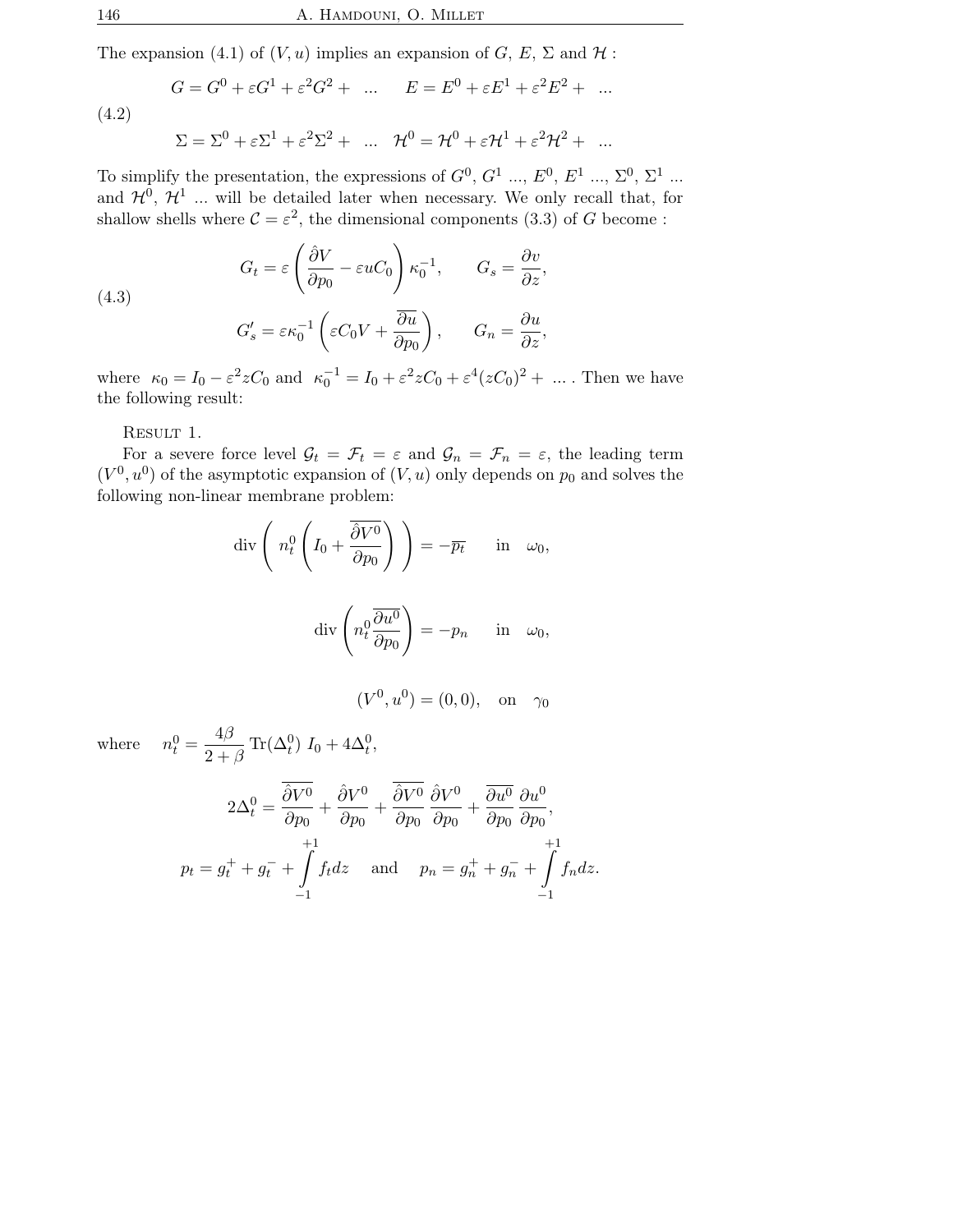P r o o f. The proof of this result is decomposed into 3 steps from i) to iii)

i)  $(V^0, u^0)$  depends only on  $p_0$ 

We replace  $H$  by its expansion in the dimensionless equilibrium Eqs. (3.7) – (3.9) where the dimensionless numbers have been replaced by  $C = \varepsilon^2$ ,  $C_t =$  $\mathcal{G}_n = \mathcal{F}_t = \mathcal{F}_n = \varepsilon$ . We then obtain a chain of coupled problems  $\mathcal{P}^0$ ,  $\mathcal{P}^1$ ,  $\mathcal{P}^2$  ..., corresponding respectively to the cancellation of the factor of  $\varepsilon^0$ ,  $\varepsilon^1,\,\varepsilon^2\,$  ...

Using  $(3.4) - (3.6)$  and  $(4.3)$ , let us write explicitely the expressions of  $G<sup>0</sup>$ ,  $E^0$ ,  $\Sigma^0$  and  $\mathcal{H}^0$ . We have:

(4.4)  
\n
$$
G_t^0 = 0, \quad G_s^0 = \frac{\partial V^0}{\partial z}, \quad G_s^0 = 0, \quad G_n^0 = \frac{\partial u^0}{\partial z},
$$
\n
$$
2E_t^0 = 0, \quad 2E_s^0 = 0, \quad 2E_n^0 = \overline{G_s^0} G_s^0 + G_n^0^2,
$$
\n
$$
\Sigma_t^0 = \beta E_n^0 I_0, \quad \Sigma_s^0 = 0, \quad \Sigma_n^0 = (\beta + 2) E_n^0,
$$
\n
$$
\mathcal{H}_t^0 = 0, \quad \mathcal{H}_s^0 = 0, \quad \mathcal{H}_s^{\prime^0} = G_s^0 \Sigma_n^0, \quad \mathcal{H}_n^0 = G_n^0 \Sigma_n^0.
$$

The cancellation of the factor of  $\varepsilon^0$  in the expansion of dimensionless equations  $(3.7)$  –  $(3.9)$  leads to problem  $\mathcal{P}^0$ :

$$
\frac{\partial \mathcal{H'}_s^0}{\partial z} = 0 \text{ and } \frac{\partial \mathcal{H}_n^0}{\partial z} = 0 \text{ in } \Omega_0,
$$
  

$$
\mathcal{H'}_s^{0\pm} = 0 \text{ and } \mathcal{H}_n^{0\pm} = 0 \text{ on } \Gamma_0^{\pm}.
$$

So we have

$$
_{s}^{0}=0\quad\text{and}\quad\mathcal{H}_{n}^{0}=0\qquad\text{in}\quad\Omega_{0}.
$$

Using the expression (4.4) of  $\mathcal{H}'^0_s$  and  $\mathcal{H}^0_n$ , we obtain:

 $\mathcal{H'}_{\circ}^0$ 

$$
\left( \left| \left| \frac{\partial V^0}{\partial z} \right| \right|^2 + \left( \frac{\partial u^0}{\partial z} \right)^2 \right) \frac{\partial V^0}{\partial z} = 0 \text{ and } \left( \left| \left| \frac{\partial V^0}{\partial z} \right| \right|^2 + \left( \frac{\partial u^0}{\partial z} \right)^2 \right) \frac{\partial V^0}{\partial z} = 0
$$
  
in  $\Omega_0$ 

which leads to

$$
\frac{\partial V^0}{\partial z} = 0 \quad \text{and} \quad \frac{\partial u^0}{\partial z} = 0 \quad \text{in} \quad \Omega_0
$$

and implies that

(4.5) 
$$
V^0 = V^0(p_0)
$$
 and  $u^0 = u^0(p_0)$ .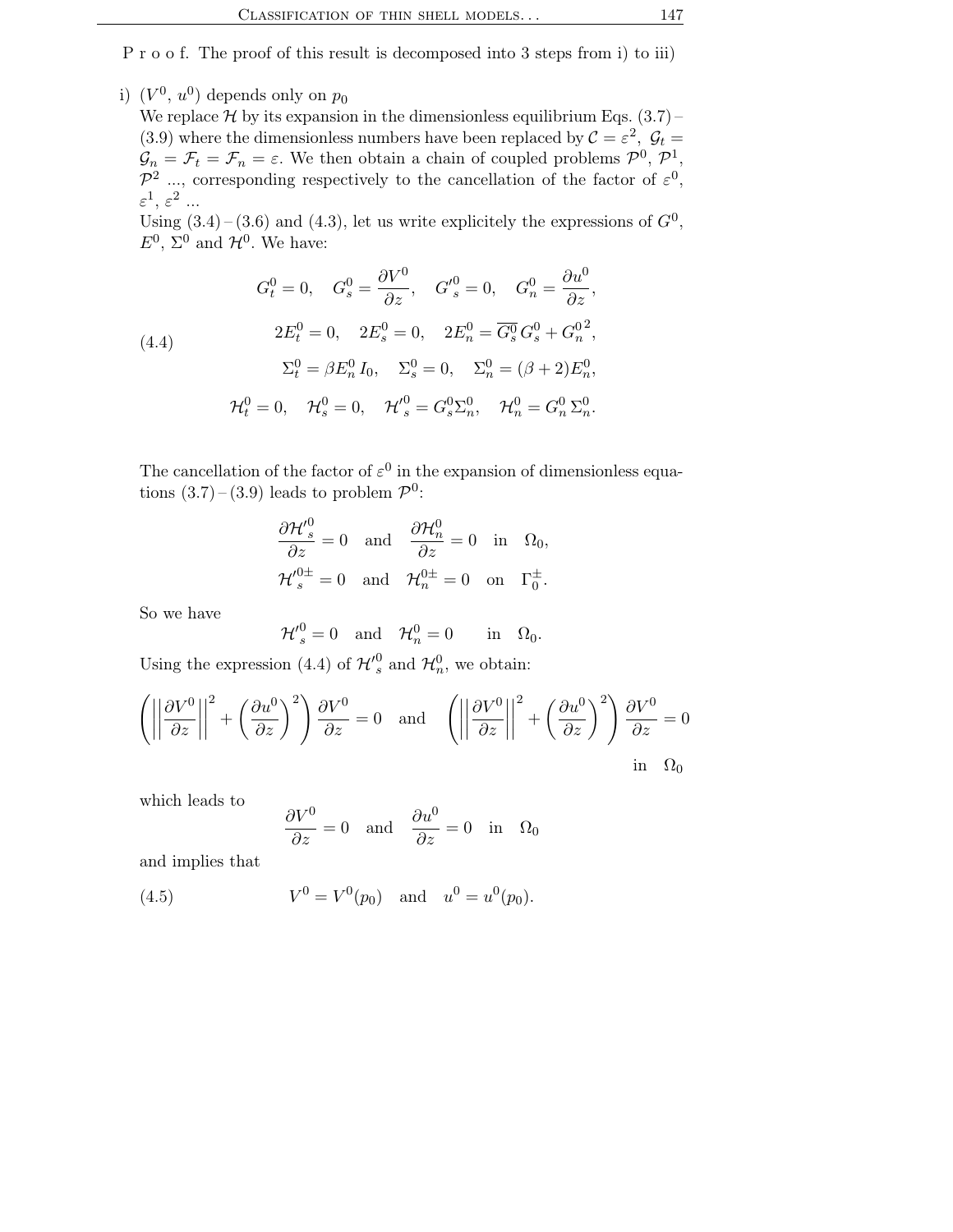Hence we get  $\mathcal{H}^0 = \mathcal{H}^1 = \mathcal{H}^2 = 0$ , and problems  $\mathcal{P}^1$  and  $\mathcal{P}^2$  are trivially satisfied.

ii) Expression of  $(V^1, u^1)$ The cancellation of the factor of  $\varepsilon^3$  in Eqs. (3.7) – (3.9) leads to the problem  $\mathcal{P}^3$ :

$$
\frac{\partial \mathcal{H}'^3_s}{\partial z} = \frac{\partial \mathcal{H}^3_n}{\partial z} = 0 \text{ in } \Omega_0,
$$
  

$$
\mathcal{H}'^{3\pm}_s = \mathcal{H}^{3\pm}_n = 0 \text{ on } \Gamma_0^{\pm},
$$

where the expression of  $\mathcal{H}^3$  is obtained from  $(3.4)$  –  $(3.6)$  and  $(4.3)$  as follows:

$$
\mathcal{H}_t^3 = \Sigma_t^2 (\overline{G_t^1} + I_0) + \Sigma_s^2 \overline{G_s^1}, \qquad \mathcal{H}_s^3 = \Sigma_s^2 (G_n^1 + 1) + \Sigma_t^2 G_s^{'1},
$$
  
\n
$$
\mathcal{H}_s^{'3} = (G_t^1 + I_0) \Sigma_s^2 + G_s^1 \Sigma_t^2, \qquad \mathcal{H}_n^3 = (G_n^1 + 1) \Sigma_n^2 + \overline{G_s^{'1}} \Sigma_s^2,
$$
  
\n
$$
\Sigma_t^2 = \beta (\text{Tr}(E_t^2) + E_n^2) I_0 + 2E_t^2,
$$
  
\n
$$
\Sigma_s^2 = 2E_s^2,
$$
  
\n(4.6)  
\n
$$
2E_t^2 = \overline{G_t^1} G_t^1 + \overline{G_t^1} + G_t^1 + G_s^{'1} \overline{G_s^{'1}},
$$
  
\n
$$
2E_s^2 = \overline{G_t^1} G_s^1 + G_n^1 G_s^{'1} + G_s^{'1},
$$
  
\n
$$
2E_n^2 = \overline{G_s^1} G_s^1 + (G_n^1)^2 + 2G_n^1,
$$
  
\n
$$
2E_n^2 = \overline{G_s^1} G_s^1 + (G_n^1)^2 + 2G_n^1,
$$
  
\n
$$
G_t^1 = \frac{\partial V^0}{\partial p_0}, \qquad G_s^1 = \frac{\partial V^1}{\partial z}, \qquad G_s^{'1} = \frac{\partial u^0}{\partial p_0}, \qquad G_n^1 = \frac{\partial u^1}{\partial z}.
$$

Problem  $\mathcal{P}^3$  then gives us :

$$
\mathcal{H}'^3_s = \mathcal{H}^3_n = 0 \quad \text{in} \quad \Omega_0
$$

Replacing  $\mathcal{H}_s^3$  et  $\mathcal{H}_n^3$  by their expressions (4.6), we get: (4.7)  $(G_t^1 + I_0)\Sigma_s^2 + G_s^1\Sigma_n^2 = 0$  and  $\overline{G_s^1}\Sigma_s^2 + (G_n^1 + 1)\Sigma_n^2 = 0$  in  $\Omega_0$ 

or equivalently, using matrix notations :

(4.8) 
$$
(I_3 + G^1) \begin{bmatrix} \Sigma_s^2 \\ \Sigma_n^2 \end{bmatrix} = 0 \text{ in } \Omega_0.
$$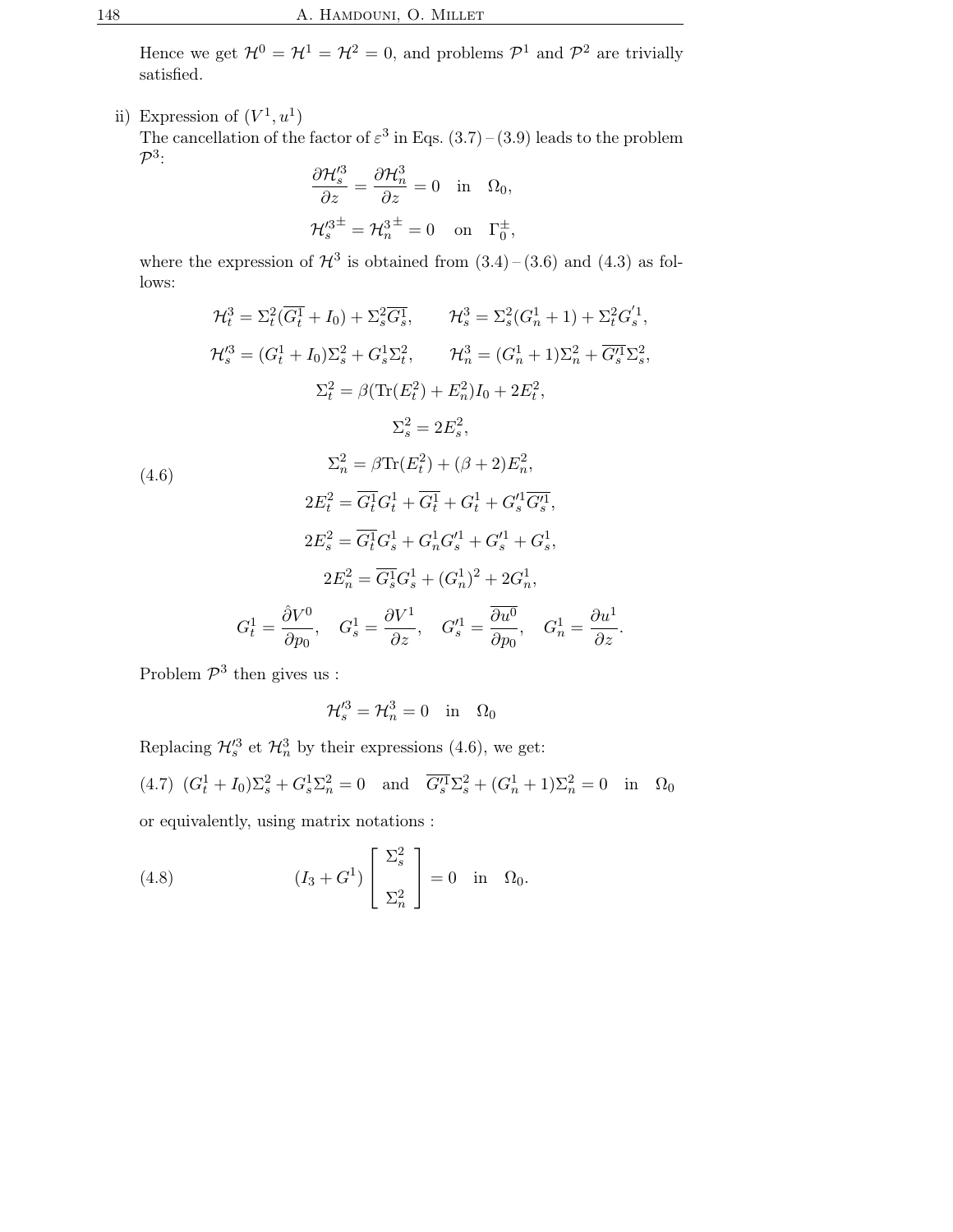Now, let us use of the equation of continuity (2.2)

$$
{\rm det} F^* \geq a > 0
$$

where a is independent of the geometry, hence independent of  $\varepsilon = h_0/L_0$ . As  $G^0 = 0$ , the expansion of G becomes

$$
G = \varepsilon G^1 + \varepsilon^2 G^2 + \dots
$$

According to (3.2), the expansion of  $F^* = I_3 + G^*$  reduces to

$$
F^* = (I_3 + G^1) + \varepsilon G^2 + \cdots
$$

and the equation of continuity leads to:

det  $(I_3 + G^1) > 0$ 

So  $I_3 + G^1$  is invertible and Eq. (4.8) then implies that:

$$
\Sigma_s^2 = 0 \quad \text{and} \quad \Sigma_n^2 = 0.
$$

Hence, using the expressions (4.6) of  $\Sigma_s^2$  and  $\Sigma_n^2$ , we get:

$$
E_s^2 = 0 \quad \text{and} \quad E_n^2 = -\frac{\beta}{\beta + 2} \text{Tr}(E_t^2)
$$

So we have :

$$
E_t^2 = \Delta_t^0, \quad \Sigma_t^2 = \frac{2\beta}{\beta + 2} \text{Tr}(\Delta_t^0) I_0 + 2\Delta_t^0, \quad \mathcal{H}_t^3 = \Sigma_t^2 \left( I_0 + \frac{\overline{\partial V^0}}{\partial p_0} \right),
$$
  
(4.9)  

$$
\mathcal{H}_s^3 = \Sigma_t^2 \frac{\overline{\partial u^0}}{\partial p_0}, \quad \mathcal{H}_s^{\prime 3} = \frac{\partial V^1}{\partial z} \Sigma_t^2 \quad \text{and} \quad \mathcal{H}_n^3 = 0,
$$
  

$$
\overline{\frac{\partial V^0}{\partial p_0}} \quad \overline{\frac{\partial V^0}{\partial p_0}} \quad \overline{\frac{\partial V^0}{\partial p_0}} \quad \overline{\frac{\partial V^0}{\partial p_0}} \quad \overline{\frac{\partial V^0}{\partial p_0}} \quad \overline{\frac{\partial V^0}{\partial p_0}} \quad \overline{\frac{\partial V^0}{\partial p_0}} \quad \overline{\frac{\partial V^0}{\partial p_0}} \quad \overline{\frac{\partial V^0}{\partial p_0}} \quad \overline{\frac{\partial V^0}{\partial p_0}} \quad \overline{\frac{\partial V^0}{\partial p_0}} \quad \overline{\frac{\partial V^0}{\partial p_0}} \quad \overline{\frac{\partial V^0}{\partial p_0}} \quad \overline{\frac{\partial V^0}{\partial p_0}} \quad \overline{\frac{\partial V^0}{\partial p_0}} \quad \overline{\frac{\partial V^0}{\partial p_0}} \quad \overline{\frac{\partial V^0}{\partial p_0}} \quad \overline{\frac{\partial V^0}{\partial p_0}} \quad \overline{\frac{\partial V^0}{\partial p_0}} \quad \overline{\frac{\partial V^0}{\partial p_0}} \quad \overline{\frac{\partial V^0}{\partial p_0}} \quad \overline{\frac{\partial V^0}{\partial p_0}} \quad \overline{\frac{\partial V^0}{\partial p_0}} \quad \overline{\frac{\partial V^0}{\partial p_0}} \quad \overline{\frac{\partial V^0}{\partial p_0}} \quad \overline{\frac{\partial V^0}{\partial p_0}} \quad \overline{\frac{\partial V^0}{\partial p_0}} \quad \overline{\frac{\partial V^0}{\partial p_0}} \quad \overline{\frac{\partial V^0}{\partial p_0}} \
$$

 $\!$  where  $t^{0} =$  $\hat{\partial}V^0$  $\frac{\hat{\partial}V^0}{\partial p_0} + \frac{\hat{\partial}V^0}{\partial p_0}$  $\frac{\hat{\partial}V^0}{\partial p_0} + \frac{\hat{\partial}V^0}{\partial p_0}$  $\partial p_0$  $\hat{\partial}V^0$  $\frac{\partial V^0}{\partial p_0} + \frac{\partial u^0}{\partial p_0}$  $\partial p_0$  $\partial u^0$  $rac{\sigma x}{\partial p_0}$ .

Now, let us define the mapping  $\phi^1 = V^1 + (u^1 + z)N_0$  to simplify the expressions. Then Eq. (4.7) can be written with matricial notations :

(4.10)  
\n
$$
2E_s^2 = \left[I_0 + \frac{\overline{\partial V^0}}{\partial p_0} \quad \frac{\overline{\partial u^0}}{\partial p_0}\right] \left[\frac{\partial V^1}{\partial z} + 1\right] = \Pi_0 \overline{(I_3 + G^1)} \frac{\partial \phi^1}{\partial z} = 0,
$$
\n
$$
2E_n^2 = \left|\left|\frac{\partial \phi^1}{\partial z}\right|\right|^2 - 1 = -\frac{2\beta}{\beta + 2} \text{Tr}(E_t^2),
$$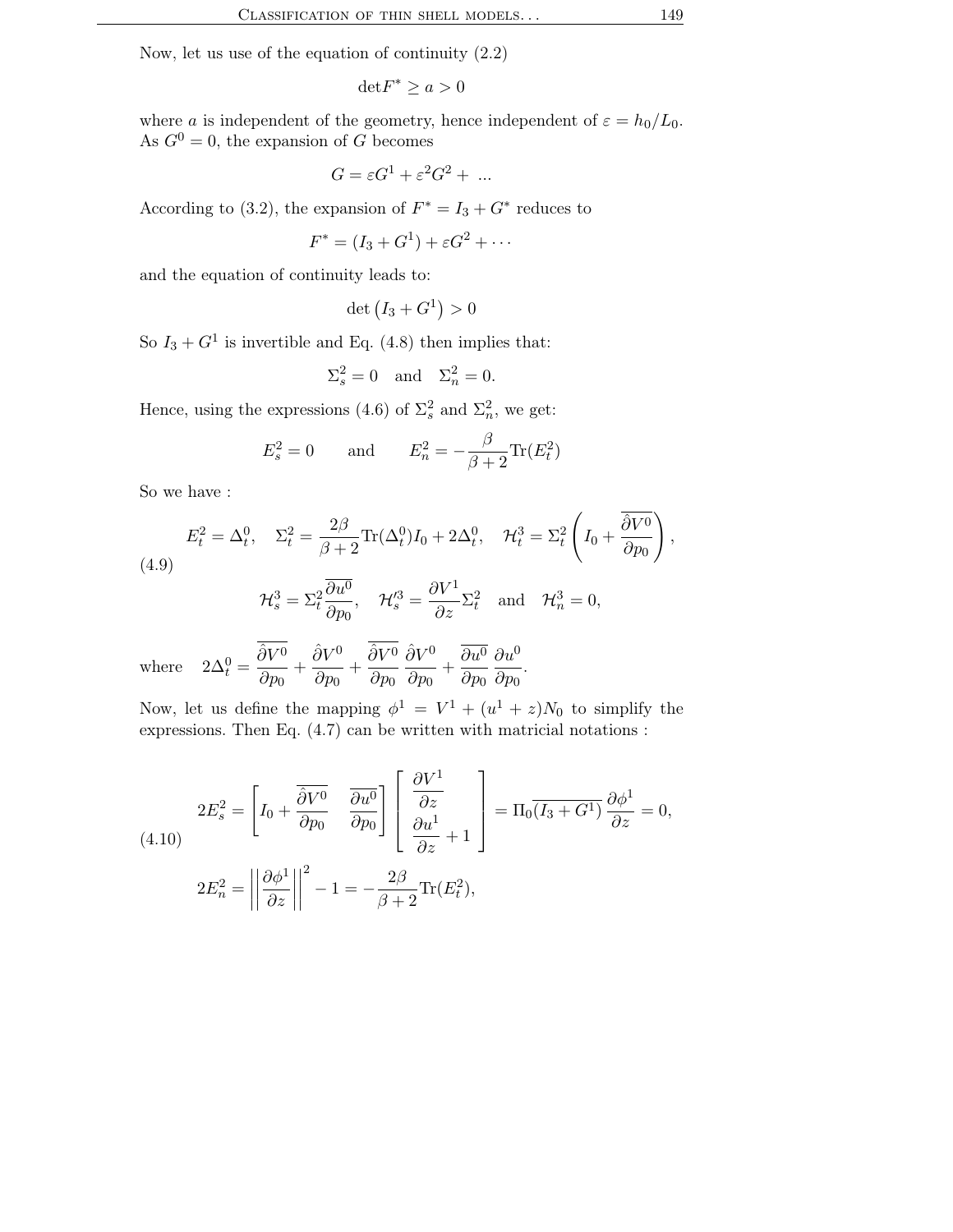where  $\Pi_0$  denotes the orthogonal projection onto  $T\omega_0$ . In the first above equation  $I_3 + G^1$  is invertible in  $\mathbb{R}^3$ , so  $\Pi_0\overline{(I_3 + G^1)}$  is an operator of rank 2. On the other hand, we have :

$$
\Pi_0 \overline{(I_3 + G^1)} = \left[ I_0 + \frac{\overline{\partial V^0}}{\partial p_0} \quad \overline{\frac{\partial u^0}{\partial p_0}} \right]
$$

.

So we deduce that  $\Pi_0(\overline{I_3 + G^1})$  is independent of z. Accordingly, the image of  $\mathbb{R}^3$  by this operator is a plane independent of z. Then the relation  $\Pi_0 \overline{(I_3 + G^1)} \frac{\partial \phi^1}{\partial \gamma}$  $\frac{\partial \phi^1}{\partial z} = 0$  implies that  $\frac{\partial \phi^1}{\partial z}$  $\frac{\partial \varphi}{\partial z} = \theta_0 N, \, \theta_0 \in \mathbb{R}, \text{ where } N \text{ denotes }$ the normal to the plane image of  $\mathbb{R}^3$  by the application  $(I_3 + G^1)\Pi_0$ .

As 
$$
2E_t^2 = \frac{\partial V^0}{\partial p_0} + \frac{\partial V^0}{\partial p_0} + \frac{\partial V^0}{\partial p_0} + \frac{\partial V^0}{\partial p_0} + \frac{\partial V^0}{\partial p_0} + \frac{\partial V^0}{\partial p_0}
$$
 is independent of z, the

second Eq. (4.10) then implies that  $\begin{tabular}{|c|c|c|} \hline \quad \quad & \quad \quad & \quad \quad \\ \hline \quad \quad & \quad \quad & \quad \quad \\ \hline \quad \quad & \quad \quad & \quad \quad \\ \hline \end{tabular}$  $\partial\phi^1$ ∂z  $\Big\| =$ <sup>1</sup>  $1-\frac{2\beta}{\beta}$  $\frac{2\rho}{\beta+2} \text{Tr}(E_t^2)$  is independent of z as well. So we have :

(4.11) 
$$
\phi^1 = U^1(p_0) + z\theta_0 N
$$

with 
$$
\theta_0 = \sqrt{1 - \frac{2\beta}{\beta + 2} \operatorname{Tr}(E_t^2)}
$$
,

where N is an unit vector such as  $\Pi_0 \overline{(I_3 + G^1)} N = 0$ , and where  $U^1$ depends only on  $p_0$ 

## iii) Nonlinear membrane equations

The cancellation of the factor of  $\varepsilon^4$  in the expansion of Eqs. (3.7) – (3.9) leads to problem  $\mathcal{P}^4$ :

$$
\operatorname{div} \left( \mathcal{H}_t^3 \right) + \frac{\overline{\partial \mathcal{H}_s^{\prime 4}}}{\partial z} = -\overline{f_t} \quad \text{in} \quad \Omega_0 \qquad \mathcal{H}_s^{\prime 4\pm} = \pm g_t^{\pm} \quad \text{on} \qquad \Gamma_0^{\pm}
$$

$$
\operatorname{div} (\mathcal{H}_s^3) + \frac{\partial \mathcal{H}_n^4}{\partial z} = -\overline{f_n} \quad \text{in} \quad \Omega_0 \qquad \mathcal{H}_n^{4\pm} = \pm g_t^{\pm} \quad \text{on} \qquad \Gamma_0^{\pm}
$$

Using (4.9), an integration from  $-1$  to 1 with respect to z of the above equations leads to the equilibrium equations of Result 1.

The boundary conditions on  $\gamma_0$  are obtained by assuming that the leading term  $(V^0, u^0)$  of the expansion of  $(V, u)$  satisfies the clamped condition on  $\gamma_0$ .

 $\Box$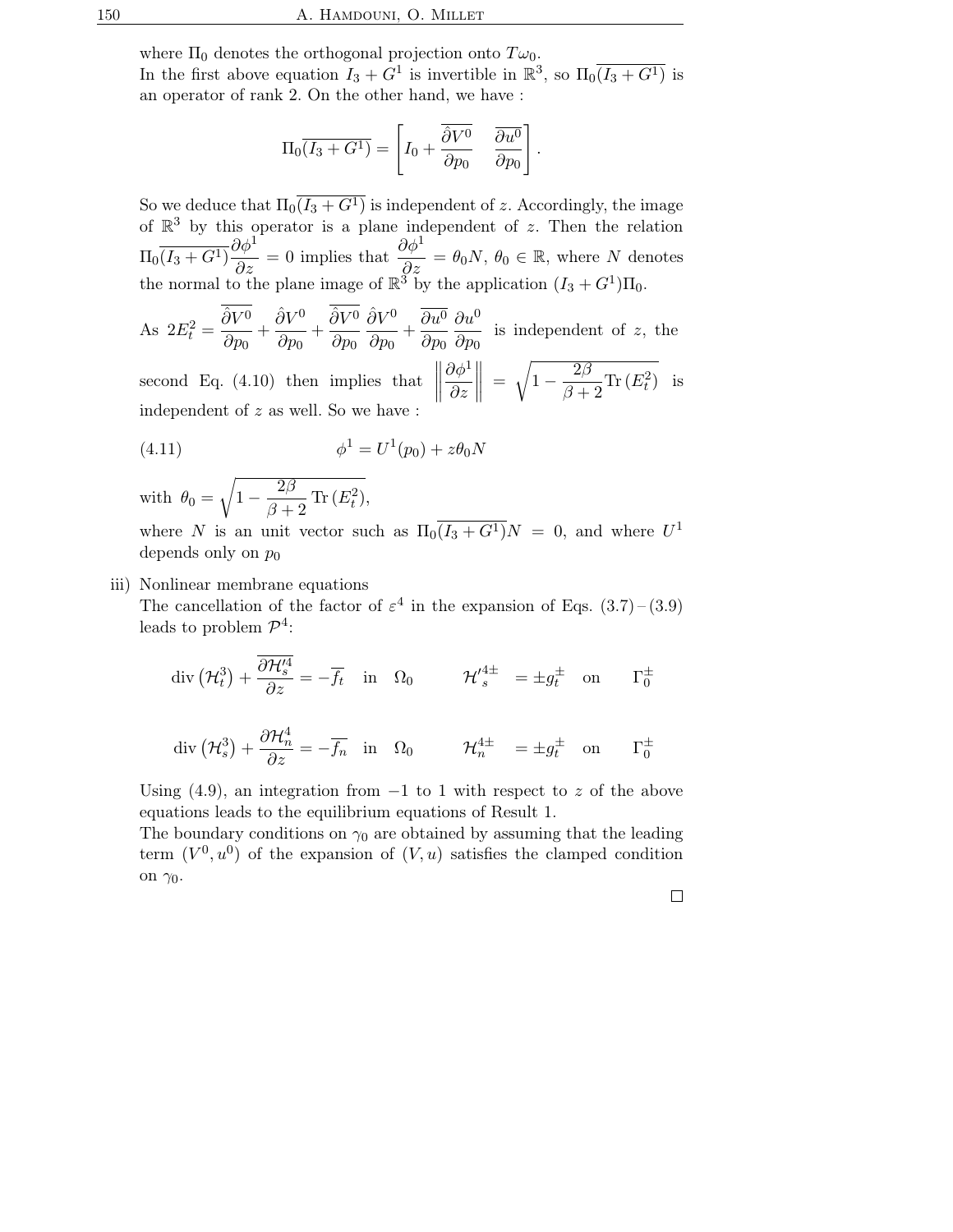#### 4.2. Comparison with existing models

In the literature, the two-dimensional shell models are generally obtained in a weak formulation. So the nonlinear membrane model obtained in Result 1 in a local formulation must be written in a weak formulation to be compared to other existing ones. To do this, let us define the space of admissible displacements :

$$
V(\omega_0) = \left\{ U = (V, u) : \omega_0 \longrightarrow \mathbb{R}^3, \text{ "smooth", } (V, u) = (0, 0) \text{ on } \gamma_0 \right\}
$$

where  $V$  and  $u$  denote the tangential and normal components of the displacement U. Then, the two-dimensional membrane equations of Result 1 can be written in the following weak formulation:

RESULT 2.

For applied forces such as  $\mathcal{G}_t = \mathcal{G}_n = \mathcal{F}_t = \mathcal{F}_n = \varepsilon$ , the leading term  $(V^0, u^0)$  of the expansion of the displacement is solution of the weak problem :

Find  $(V^0, u^0) \in V(\omega_0)$  such that:

(4.12) 
$$
\int_{\omega_0} \text{Tr} \left( n_t^0 \delta \Delta_t^0 \right) d\omega_0 = \int_{\omega_0} (\overline{p_t} \delta V^0 + p_n \delta u^0) d\omega_0 \qquad \forall (\delta V^0, \delta u^0) \in V(\omega_0)
$$

with :

$$
n_t^0 = \frac{4\beta}{2+\beta} \operatorname{Tr}(\Delta_t^0) I_0 + 4\Delta_t^0 \quad \text{and} \quad 2\Delta_t^0 = \frac{\overline{\partial V^0}}{\partial p_0} + \frac{\overline{\partial V^0}}{\partial p_0} + \frac{\overline{\partial V^0}}{\partial p_0} \frac{\partial V^0}{\partial p_0} + \frac{\overline{\partial u^0}}{\partial p_0} \frac{\partial u_0}{\partial p_0}
$$

where  $\lambda_t^0$  denotes the variation of  $\Delta_t^0$  due to the virtual displacements  $(\delta V^0, \delta u^0)$  associated to  $(V^0, u^0)$ .

The proof of this result is classical and uses the Stokes theorem. It will not be discussed here.

Thus, for a severe force level, we obtain a nonlinear membrane model whose weak formulation of Result 2 is different from the one obtained in [30] for "general shells"10) . However, it seems to be a generalization to shallow shells of the nonlinear membrane model obtained for plates in [21][34].

#### 4.3. Back to physical variables

The return to physical variables in equations of Result 1 leads to define :

$$
V^{*0} = V_r V^0 = L_0 V^0
$$
 and  $u^{*0} = u_r^0 u^0 = L_0 u^0$ 

<sup>&</sup>lt;sup>10)</sup>In the papers using a description of the shell with local coordinates, the "general shells" corresponds for us to strongly curved shells. In the second part of this paper, where the strongly curved shells are studied, we will see that we obtain the same nonlinear membrane model as in [30] for a severe force level.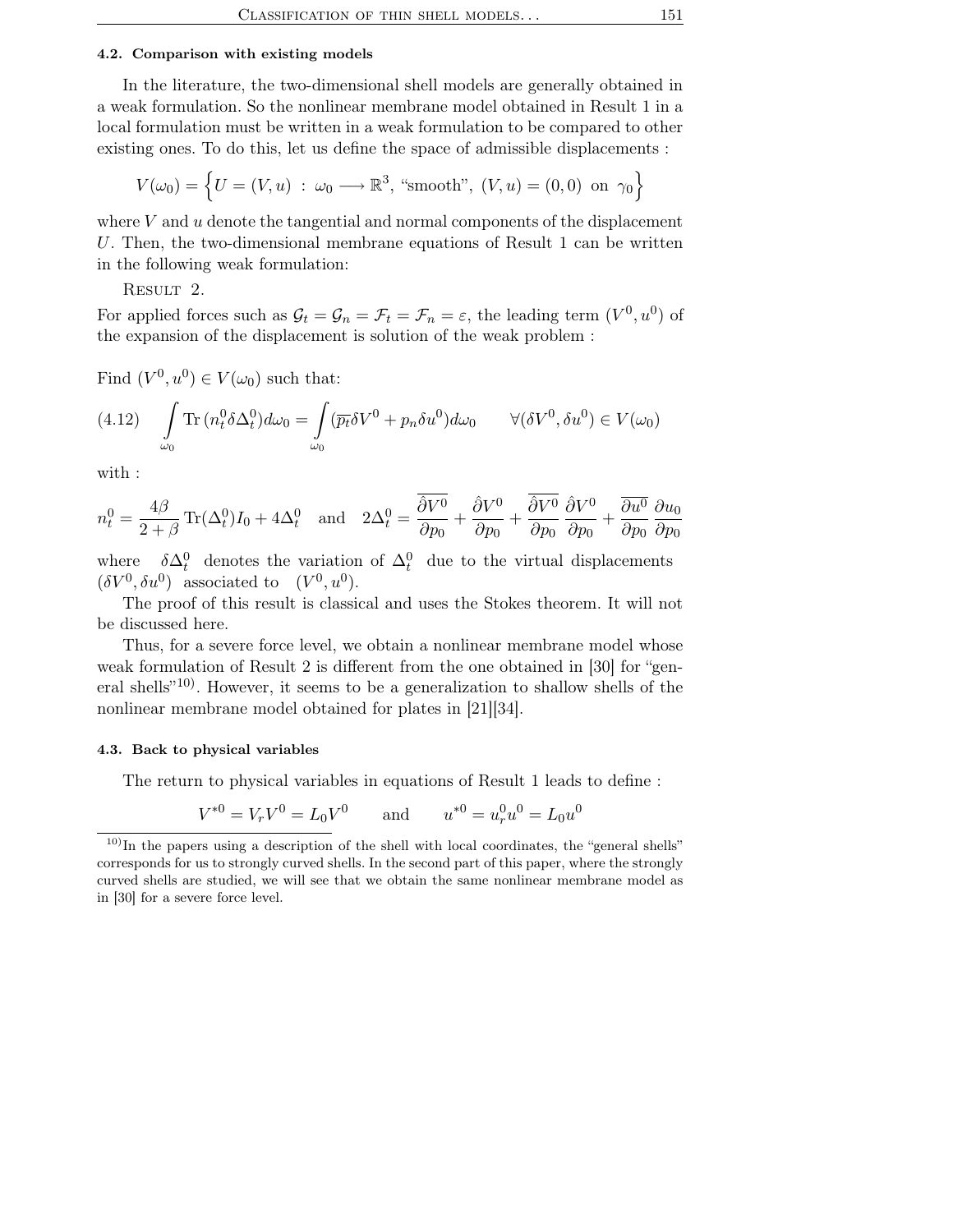We then have the following result:

RESULT 3.

For applied forces  $f^*$  and  $g^*$  such as  $\mathcal{G}_t = \mathcal{G}_n = \mathcal{F}_t = \mathcal{F}_n = \varepsilon$ , the displacement  $(V^{*0}, u^{*0})$  depends only on  $p_0^*$  and verifies the following nonlinear membrane problem :

$$
h_0 \operatorname{div} \left( n_t^{*0} \left( I_0 + \frac{\overline{\partial} V^{*0}}{\partial p_0^*} \right) \right) = -\overline{p_t^*} \quad \text{in} \quad \omega_0^*,
$$

$$
h_0 \operatorname{div}^* \left( n_t^{*0} \frac{\overline{\partial} u^{*0}}{\partial p_0^*} \right) = -p_n^* \quad \text{in} \quad \omega_0^*,
$$

$$
V^{*0} = 0 \quad \text{and} \quad u^{*0} = 0 \quad \text{on}, \quad \gamma_0^*
$$

where:

$$
n_t^{*0} = \frac{4\lambda\mu}{\lambda + 2\mu} \text{Tr}(\Delta_t^{*0}) I_0 + 4\mu\Delta_t^{*0},
$$
  

$$
2\Delta_t^{*0} = \frac{\overline{\partial}V^{*0}}{\partial p_0^*} + \frac{\widehat{\partial}V^{*0}}{\partial p_0^*} + \frac{\overline{\partial}V^{*0}}{\partial p_0^*} \frac{\partial V^{*0}}{\partial p_0^*} + \frac{\overline{\partial}V^{*0}}{\partial p_0^*} \frac{\partial V^{*0}}{\partial p_0^*},
$$
  

$$
p_t^* = g_{t}^{*+} + g_{t}^{*-} + \int_{-h_0}^{h_0} f_t^* dz^* \quad \text{and} \quad p_n^* = g_{n}^{*+} + g_{n}^{*-} + \int_{-h_0}^{h_0} f_n^* dz^*.
$$

P r o o f. Let us define  $n_t^{*0} = \mu n_t^0$ ,  $p_t^* = g^{*+}_{t} + g^{*-}_{t} + \frac{\mathcal{G}_t}{\mathcal{F}_t}$  $\mathcal{F}_t$  $\int$ <sup>h</sup><sup>0</sup>  $-h_0$  $f_t^* dz^*$ and

 $p_n^* = g_{n}^{*+} + g_{n}^{*-} + \frac{\mathcal{G}_n}{\mathcal{F}_n}$  $\mathcal{F}n$  $\int_{0}^{h}$  $-h_0$  $f_n^* dz^*$ . Going back to the physical variables in Result 1,

$$
\quad\text{we get}:\quad
$$

$$
L_0 \operatorname{div} \left( n_t^{*0} \left( I_0 + \frac{\overline{\partial} V^{*0}}{\partial p_0^*} \right) \right) = -\frac{1}{\mathcal{G}_t} \overline{p_t^*} \quad \text{in} \quad \omega_0^*,
$$
  

$$
L_0 \operatorname{div}^* \left( n_t^{*0} \frac{\overline{\partial} u^{*0}}{\partial p_0^*} \right) = -\frac{1}{\mathcal{G}_n} p_n^*, \quad \text{in} \quad \omega_0^*,
$$
  

$$
V^{*0} = 0 \quad \text{and} \quad u^{*0} = 0 \quad \text{on}, \quad \gamma_0^*.
$$

According to the force level considered here, we obtain the equations of Result 3. In what follows, to save space, we won't give the dimensional equations associated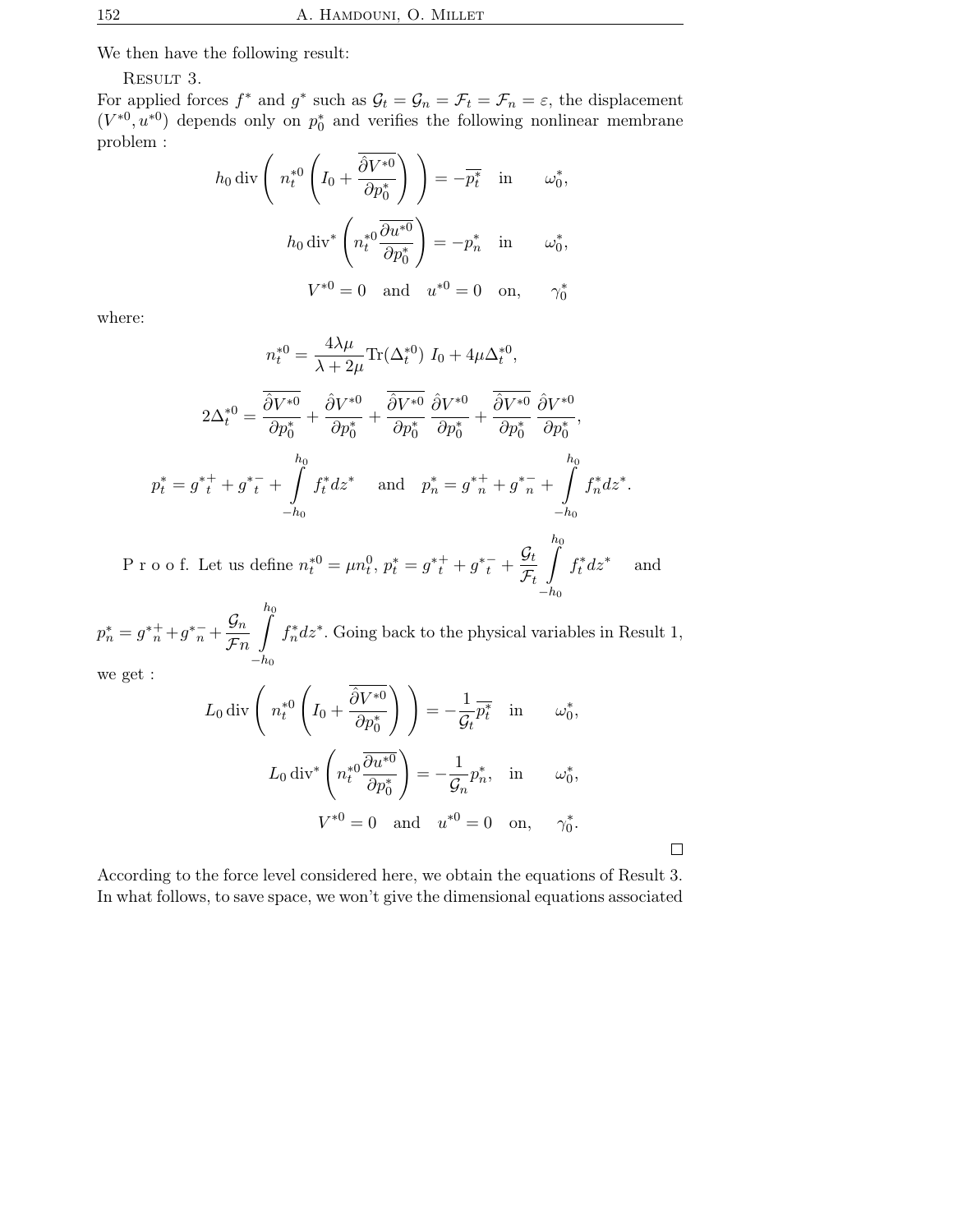to the other dimensionless models. However, it would be possible to obtain them in the same way.

## 5. Another membrane model

In this section, we assume that the shell is subjected to a high force level  $\mathcal{G}_t = \mathcal{F}_t = \varepsilon^2$  and  $\mathcal{G}_n = \mathcal{F}_n = \varepsilon^3$ . First we show that the displacement  $(V^0, u^0)$ which is a solution of the Result 1 is equal to zero. This proves that the reference scales of the displacement  $V_r = u_r = L_0$  have been not properly chosen and we will make a new dimensional analysis of equilibrium equations with  $V_r = u_r = h_0$ . We then show that the new asymptotic expansion of equations leads to another membrane model.

## 5.1. Determination of the reference scales of the displacement

For a force level such as  $\mathcal{G}_t = \mathcal{F}_t = \varepsilon^2$  and  $\mathcal{G}_n = \mathcal{F}_n = \varepsilon^3$ , following the proof of Results 1 and 2, we obtain the same weak formulation without a right side, whose associated minimization problem is the following one :

Find  $(V^0, u^0) \in V(\omega_0)$  which minimizes on  $V(\omega_0)$  the functional  $\mathcal{J} =$ Z  $\omega_0$  $\alpha d\omega_0$  $\sim$ 

where 
$$
\alpha = \frac{2\beta}{\beta + 2} [\text{Tr}(\Delta_t)]^2 + 2\text{Tr}(\Delta_t^2),
$$
  
and  $2\Delta_t(V, u) = \frac{\partial V}{\partial p_0} + \frac{\partial V}{\partial p_0} + \frac{\partial V}{\partial p_0} \frac{\partial V}{\partial p_0} + \frac{\overline{\partial u}}{\partial p_0} \frac{\partial u}{\partial p_0}.$ 

It is easy to show that the displacement  $(V<sup>0</sup>, u<sup>0</sup>)$  which minimizes the functional  $\mathcal J$  defined above is solution of Result 2.

As the density of energy  $\alpha$  is positive and is equal to zero if and only if  $\Delta_t = 0$ , this minimization problem implies that  $\Delta_t(V^0, u^0) = 0$ . We now have to use the following lemma to prove that  $(V^0, u^0) = (0, 0)$ :

LEMMA 1. In  $V(\omega_0)$ , the solution of the equation

$$
\frac{\overline{\partial} \overline{V}}{\partial p_0} + \frac{\partial \overline{V}}{\partial p_0} + \frac{\overline{\partial} \overline{V}}{\partial p_0} \frac{\partial \overline{V}}{\partial p_0} + \frac{\overline{\partial} \overline{u}}{\partial p_0} \frac{\partial \overline{u}}{\partial p_0} = 0
$$

is  $(V^{0}, u^{0}) = (0, 0)$  in  $\omega_{0}$ 

P r o o f. Let us explain  $\omega_0$  $\text{Tr}\left(\Delta_t\right)d\omega_0$ . We have :

$$
\text{Tr}(\Delta_t) = \text{Tr}\,\left(\frac{\hat{\partial}V}{\partial p_0}\right) + \frac{1}{2}\text{Tr}\,\left(\frac{\overline{\hat{\partial}V}}{\partial p_0}\,\frac{\hat{\partial}V}{\partial p_0}\right) + \frac{1}{2}\left\|\frac{\overline{\partial}u}{\partial p_0}\right\|^2
$$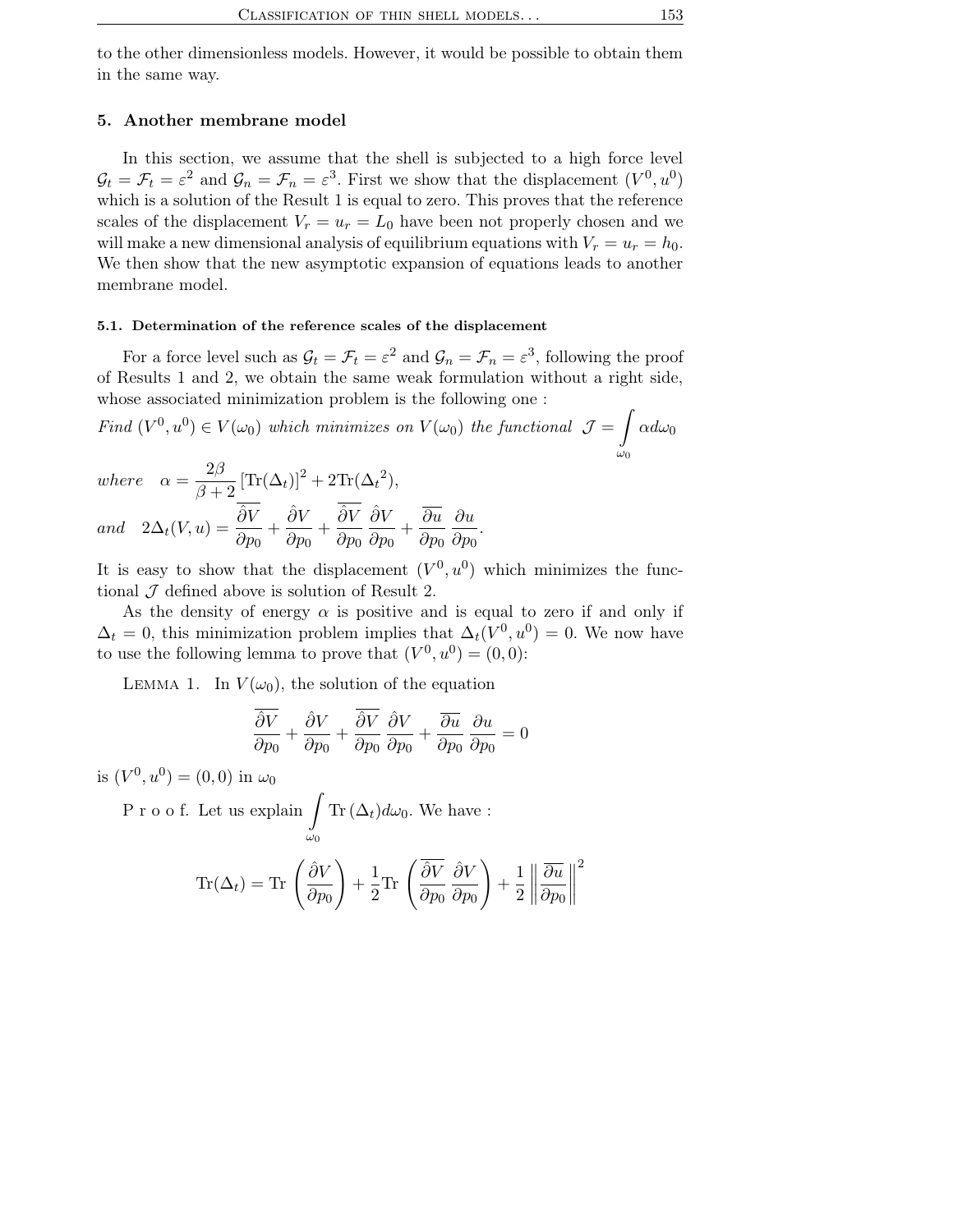As  $V = 0$  on  $\gamma_0$ , using the Stokes formula, we get:

$$
\int_{\omega_0} \text{Tr}\left(\frac{\hat{\partial}V}{\partial p_0}\right) d\omega_0 = 0.
$$

So we have:

$$
\int_{\omega_0} \text{Tr} \left( \Delta_t \right) d\omega_0 = \frac{1}{2} \int_{\omega_0} \left( \text{Tr} \left( \frac{\overline{\partial V}}{\partial p_0} \frac{\partial V}{\partial p_0} \right) + \left\| \frac{\overline{\partial u}}{\partial p_0} \right\|^2 \right) d\omega_0.
$$

Thus the equation  $\Delta_t(V, u) = 0$  implies that  $\omega_0$  $\text{Tr}(\Delta_t)d\omega_0=0$  and we have:

$$
\int_{\omega_0} \left( \text{Tr} \left( \frac{\partial V}{\partial p_0} \frac{\partial V}{\partial p_0} \right) + \left\| \frac{\partial u}{\partial p_0} \right\|^2 \right) d\omega_0 = 0.
$$

As Tr  $\int \overline{\hat{\partial}V}$  $\partial p_0$  $\hat{\partial}V$  $\partial p_0$ !  $+$ ° ° ° ° ∂u  $\partial p_0$ ° ° ° ° 2 is positive, we obtain: Tr  $\sqrt{\partial V}$  $\partial p_0$  $\hat{\partial}V$  $\partial p_0$  $\setminus$  $= 0$  and ° ° ° ° ∂u  $\partial p_0$ ° ° ° ° 2  $= 0$  in  $\omega_0$ 

which leads to :

$$
\frac{\partial V}{\partial p_0} = 0 \quad \text{and} \quad \frac{\overline{\partial u}}{\partial p_0} = 0 \quad \text{in} \quad \omega_0.
$$

Finally we have:

$$
\frac{\partial ||V||^2}{\partial p_0} = 2\overline{V} \frac{\hat{\partial} V}{\partial p_0} = 0 \quad \text{and} \quad \frac{\overline{\partial u}}{\partial p_0} = 0 \quad \text{in} \quad \omega_0
$$

which proves that  $||V||$  and u are constant in  $\omega_0$ . As V and u are zero on the boundary  $\gamma_0$ , they are equal to zero in all  $\omega_0$ . This ends the proof of Lemma 1.  $\Box$ 

Remarking that since  $(V^0, u^0) = (0, 0)$ , the expressions  $(4.11)$  of  $\theta_0$  and N reduce to  $\theta_0 = 1$  and  $N = N_0$ . So we get:

(5.1) 
$$
V^1 = V^1(p_0) \text{ and } u^1 = u^1(p_0).
$$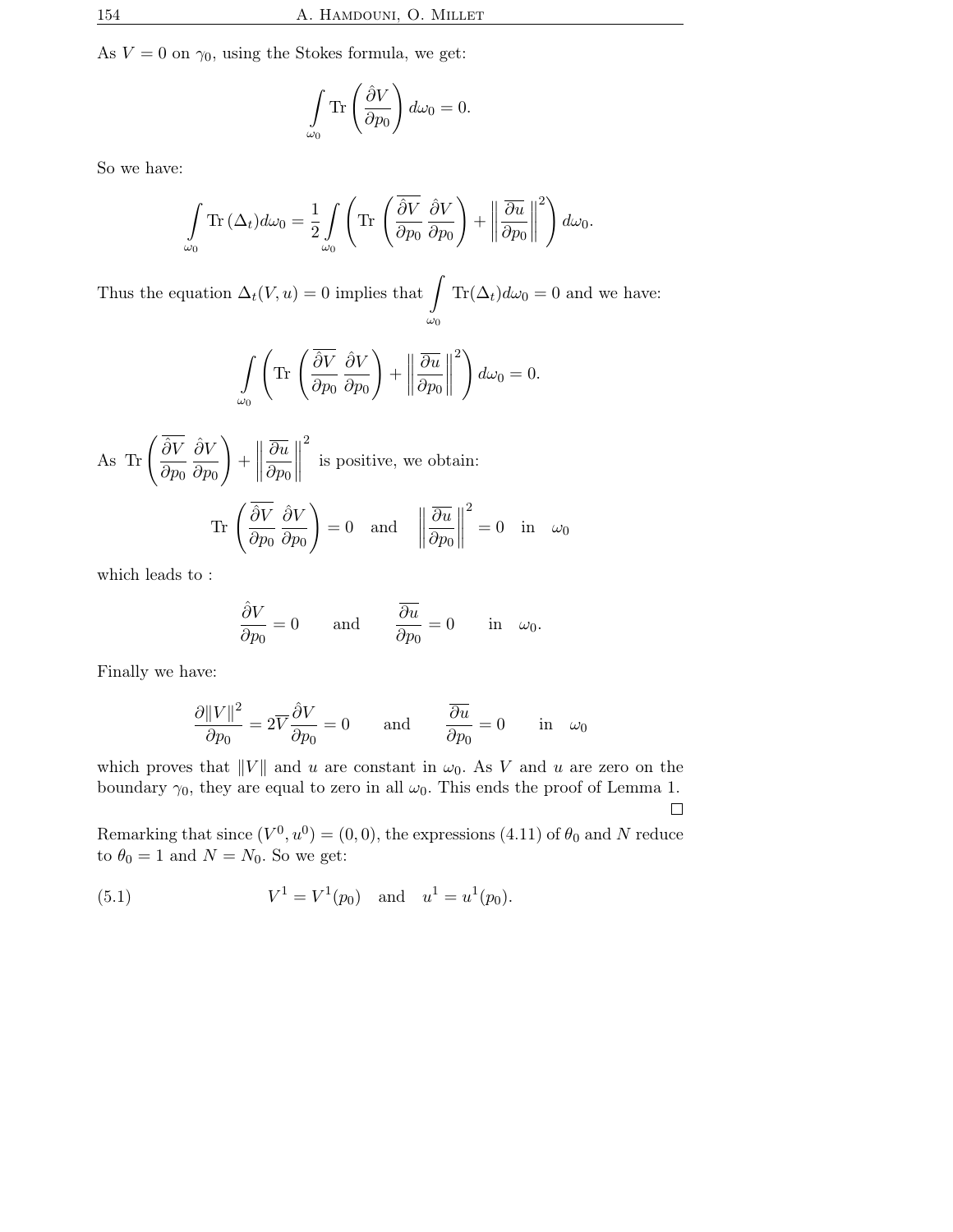As we have proved that  $(V^0, u^0) = (0, 0)$ , we get

$$
V = \frac{V^*}{V_r} = \frac{V^*}{L_0} = \varepsilon V^1 + \varepsilon^2 V^2 + \cdots
$$

$$
u = \frac{u^*}{u_r} = \frac{u^*}{L_0} = \varepsilon u^1 + \varepsilon^2 u^2 + \cdots
$$

which is equivalent to :

$$
\widetilde{V} = \frac{V^*}{\varepsilon V_r} = \frac{V^*}{h_0} = V^1 + \varepsilon V^2 + \dots = \widetilde{V^0} + \varepsilon \widetilde{V^1} + \varepsilon^2 \widetilde{V^2} + \dots
$$

$$
\widetilde{u} = \frac{u^*}{\varepsilon u_r} = \frac{u^*}{h_0} = u^1 + \varepsilon u^2 + \dots = \widetilde{u^0} + \varepsilon \widetilde{u^1} + \varepsilon^2 \widetilde{u^2} + \dots
$$

Accordingly we have proved that for the level forces considered here, the reference scales of the displacement  $V_r = u_r = L_0$  have not been properly chosen. For the leading term of the expansion of the displacement to be of the order of one unit, the reference scales of the displacement must verify  $(V_r, u_r) = (h_0, h_0)$ . Therefore the dimensionless equilibrium equations must be written again with  $V_r = h_0$  and  $u_r = h_0$  as the new reference scales. The new dimensionless displacements will still be denoted  $V = V^*/V_r$  and  $u = u^*/u_r$ .

## 5.2. The associated asymptotic model

With these new reference scales of the displacement  $(V_r, u_r) = (h_0, h_0)$ , which are directly deduced from the force level considered, we make a new dimensional analysis of equilibrium Eqs.  $(2.7)$  –  $(2.9)$ . We obtain the same dimensionless Eqs.  $(3.7)$  –  $(3.9)$  where V and u must be changed into  $\varepsilon V$  and  $\varepsilon u$  in the expression (4.3) of G. Thus we have with these new reference scales of the displacement :

(5.2)  
\n
$$
G_t = \varepsilon^2 \left( \frac{\partial V}{\partial p_0} - u\varepsilon C_0 \right) \kappa^{-1}, \qquad G_s = \varepsilon \frac{\partial V}{\partial z},
$$
\n
$$
G'_s = \varepsilon^2 \kappa^{-1} \left( \varepsilon C_0 V + \frac{\overline{\partial u}}{\partial p_0} \right), \qquad G_n = \varepsilon \frac{\partial u}{\partial z}.
$$

The new expressions of E,  $\Sigma$  and H can be obtained from  $(3.4)$  –  $(3.6)$  and  $(5.2)$ .

On the other hand, the asymptotic expansion of equations enables to write again the new dimensionless solution  $(V, u)$  of the new dimensionless problem as a formal expansion with respect to  $\varepsilon$ . This is equivalent to changing  $(V^i, u^i)$ into  $(V^{i-1}, u^{i-1})$  for  $i \geq 1$  in the previous results. In particular, relation (5.1) becomes:

$$
V^0 = V^0(p_0)
$$
 and  $u^0 = u^0(p_0)$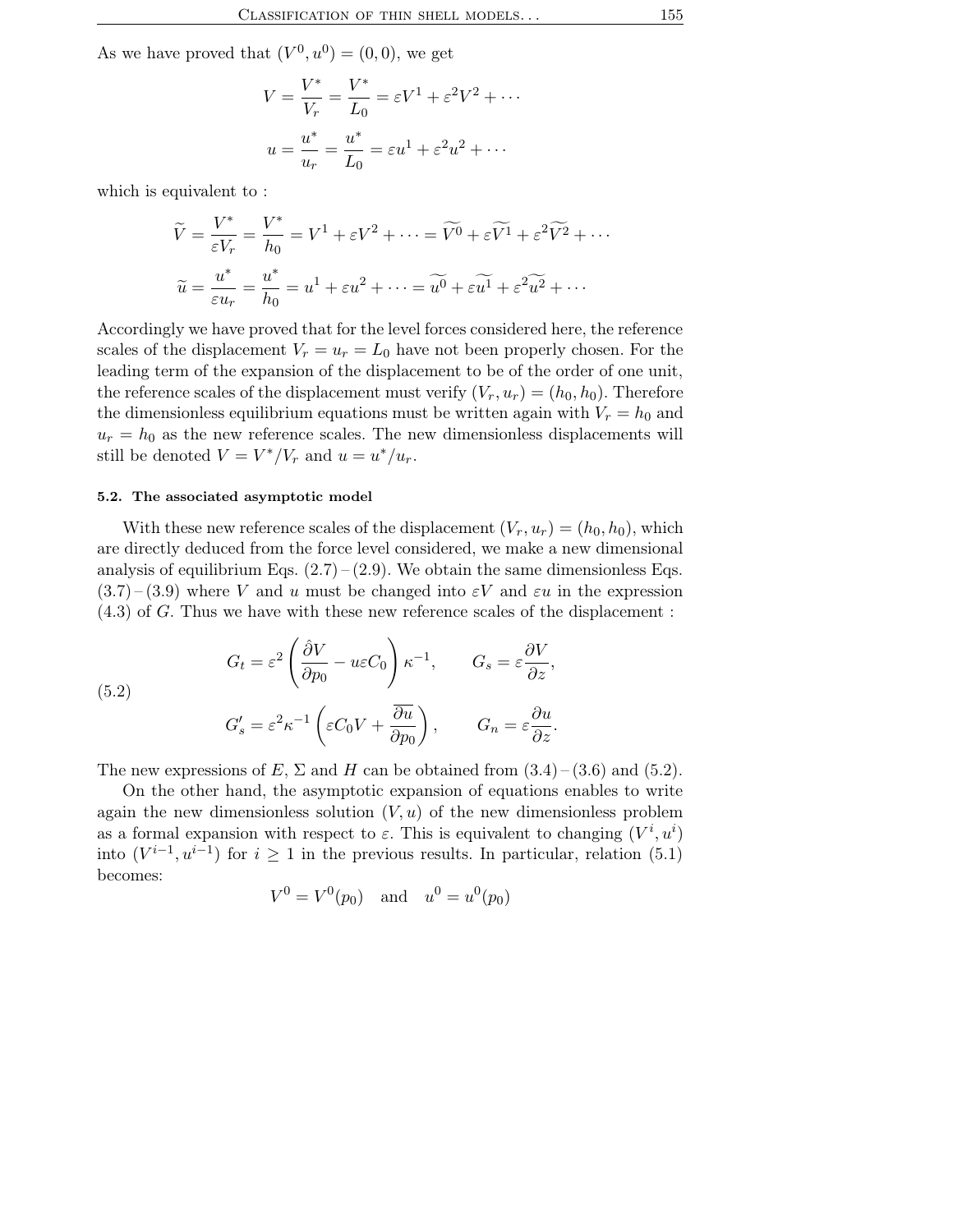Then, we have the following result:

RESULT 4.

For a force level such as  $\mathcal{G}_t = \mathcal{F}_t = \varepsilon^2$  and  $\mathcal{G}_n = \mathcal{F}_n = \varepsilon^3$ , the leading term  $(V<sup>0</sup>, u<sup>0</sup>)$  of the expansion of  $(V, u)$  depends only on  $p<sub>0</sub>$  and satisfies the membrane equations

$$
\text{(5.3)} \quad \text{div}\left(n_t^0\right) = -\overline{p_t} \quad \text{in} \quad \omega_0,
$$
\n
$$
\text{(5.3)} \quad \text{div}\left(n_t^0 \frac{\overline{\partial u^0}}{\partial p_0}\right) + \text{Tr}\left(n_t^0 C_0\right) = -p_n - \text{div}(M_t) \quad \text{in} \quad \omega_0,
$$
\n
$$
V^0 = 0 \quad \text{and} \quad u^0 = 0 \quad \text{in} \quad \gamma_0,
$$

where  $\frac{0}{t} = \frac{4\beta}{2}$  $\frac{4D}{2+\beta} \text{Tr}(\Delta_t^0) I_0 + 4\Delta_t^0$ ,  $2\Delta_t^0 =$  $\hat{\partial}V^0$  $\frac{\hat{\partial}V^0}{\partial p_0} + \frac{\hat{\partial}V^0}{\partial p_0}$  $\partial p_0$ 

$$
p_t = g_t^+ + g_t^- + \int_{-1}^1 f_t \, dz, \quad M_t = g_t^+ - g_t^- + \int_{-1}^1 z \, f_t \, dz \quad \text{and} \quad p_n = g_n^+ + g_n^- + \int_{-1}^1 f_n \, dz.
$$

- P r o o f.
- i) Expression of  $(V^1, u^1)$

According to the new dimensional analysis (5.2), we have:

$$
G_t^2 = \frac{\partial V^0}{\partial p_0}, \quad G_s^2 = \frac{\partial V^1}{\partial z}, \quad G_s'^2 = \frac{\overline{\partial u^0}}{\partial p_0}, \quad G_n^2 = \frac{\partial u^1}{\partial z},
$$
  
\n
$$
2E_t^3 = \frac{\overline{\partial V^0}}{\partial p_0} + \frac{\partial V^0}{\partial p_0}, \quad 2E_s^3 = \frac{\partial V^1}{\partial z} + \frac{\overline{\partial u^0}}{\partial p_0}, \quad 2E_n^3 = 2\frac{\partial u^1}{\partial z},
$$
  
\n
$$
\Sigma_t^3 = \beta(\text{Tr}(E_t^3) + E_n^3)I_0 + 2E_t^3, \quad \Sigma_s^3 = 2E_s^3,
$$
  
\n
$$
\Sigma_n^3 = \beta \text{Tr}(E_t^3) + (\beta + 2)E_n^3,
$$
  
\n
$$
\mathcal{H}_t^4 = \Sigma_t^3, \quad \mathcal{H}_s^4 = \Sigma_s^3 \quad \mathcal{H}_s'^4 = \Sigma_s^3 \quad \mathcal{H}_n^4 = \Sigma_n^3
$$

The cancellation of the factor of  $\varepsilon^4$  in the new expansion of Eqs.  $(3.7)$  –  $(3.9)$ leads to problem  $\mathcal{P}^4$ :

$$
\frac{\partial \mathcal{H}'^4_s}{\partial z} = 0 \quad \text{and} \quad \frac{\partial \mathcal{H}^4_n}{\partial z} = 0 \quad \text{in} \quad \Omega_0, \quad \mathcal{H}'^{4\pm}_s = 0 \quad \text{and} \quad \mathcal{H}^{4\pm}_n = 0 \quad \text{on} \quad \Gamma_0^{\pm}
$$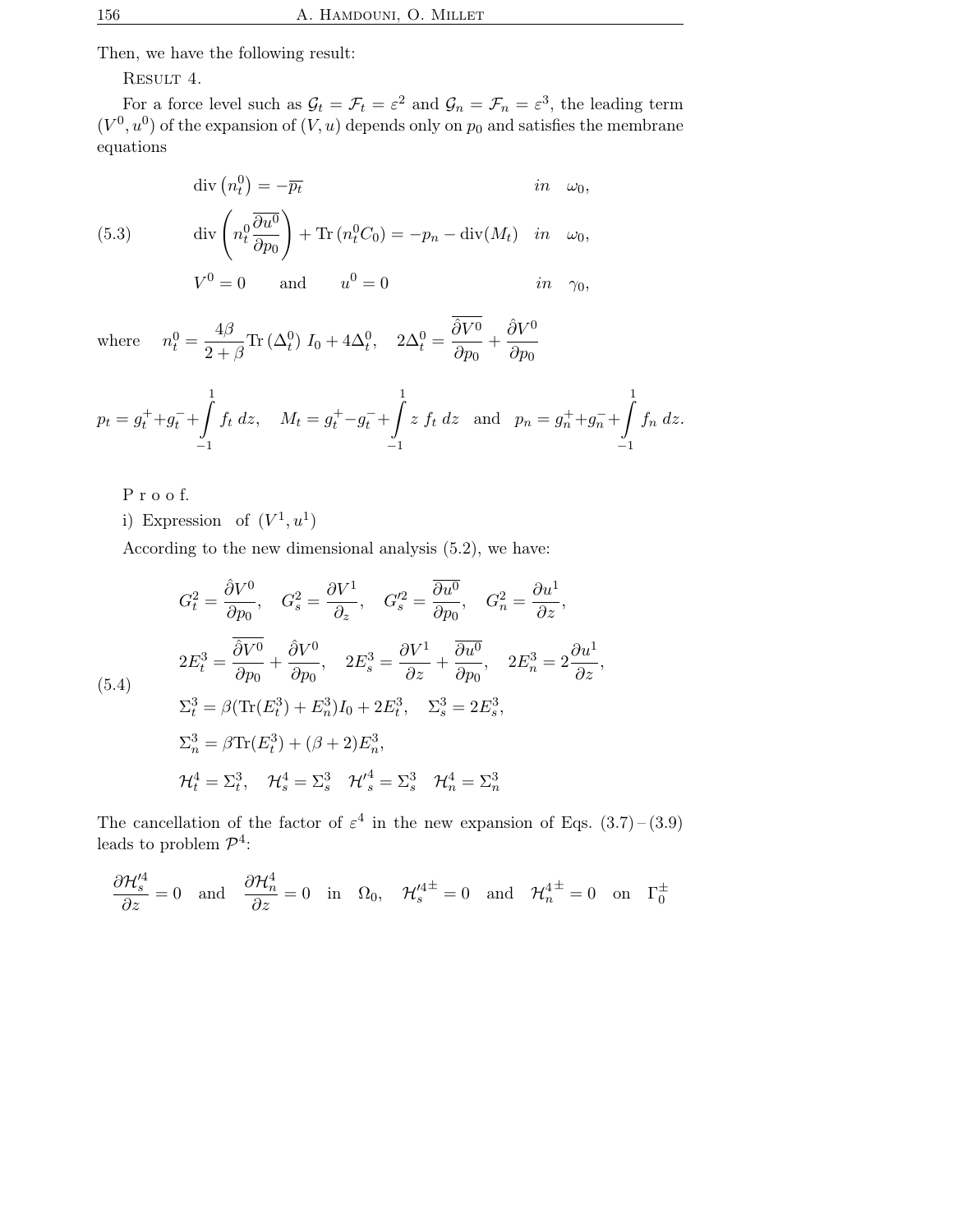which implies that

$$
\mathcal{H}'^4_s = 0 \quad \text{and} \quad \mathcal{H}^4_n = 0 \qquad \text{in} \quad \Omega_0
$$

Using  $(5.5)$ , we get:

(5.5) 
$$
E_s^3 = 0
$$
 and  $2E_n^3 = -\frac{\beta}{\beta + 2} \text{Tr}(E_t^3)$ 

which can be written in terms of displacements :

$$
\frac{\partial V^1}{\partial z} = -\frac{\overline{\partial u^0}}{\partial p_0} \quad \text{and} \quad \frac{\partial u^1}{\partial z} = -\frac{\beta}{\beta + 2} \text{Tr}(\Delta_t^0) \quad \text{in} \quad \Omega_0
$$

and leads to

(5.6) 
$$
\begin{cases} u^1 = \underline{u}^1 - z \frac{\beta}{\beta + 2} \text{Tr} (\Delta_t^0) \\ V^1 = \underline{V}^1 - z \frac{\partial u^0}{\partial p_0} \end{cases}
$$

where the fields of tangent vectors  $\underline{V}^1$  and of scalars  $\underline{u}^1$  depend only on  $p_0$ .

On the other hand, we have according to (5.4):

(5.7) 
$$
E_t^3 = \Delta_t^0
$$
,  $\Sigma_t^3 = \mathcal{H}_t^4 = \frac{1}{2} n_t^0$  and  $\mathcal{H}_s^4 = \mathcal{H}_s^{\prime 4} = 0$ 

where the expressions of  $n_t^0$  and  $\Delta_t^0$  are those of Result 4.

ii) First membrane equation

The first equation of problem  $\mathcal{P}^5$  then reduces to:

$$
\operatorname{div} \left( \mathcal{H}_t^4 \right) + \frac{\overline{\mathcal{H}_s'^5}}{\partial z} = -\overline{f}_t \quad \text{in} \quad \Omega_0 \qquad \mathcal{H}_s'^{5^{\pm}} = \pm g_t^{\pm} \quad \text{on} \quad \Gamma_0^{\pm},
$$
\n
$$
\mathcal{H}_s^5 \qquad \qquad \square
$$

$$
\frac{\mathcal{H}_n^5}{\partial z} = 0 \quad \text{in} \quad \Omega_0 \qquad \mathcal{H}_n^{5^{\pm}} = 0 \qquad \text{on} \quad \Gamma_0^{\pm}.
$$

Using (5.7), an integration upon the thickness (from  $-1$  to 1 with respect to z) of the first above equation leads to the first equation of Result 4:

 $\operatorname{div}(n_t^0) = -\overline{p_t}$ 

where 
$$
p_t = g_t^+ + g_t^- + \int_{-1}^1 f_t dz
$$
.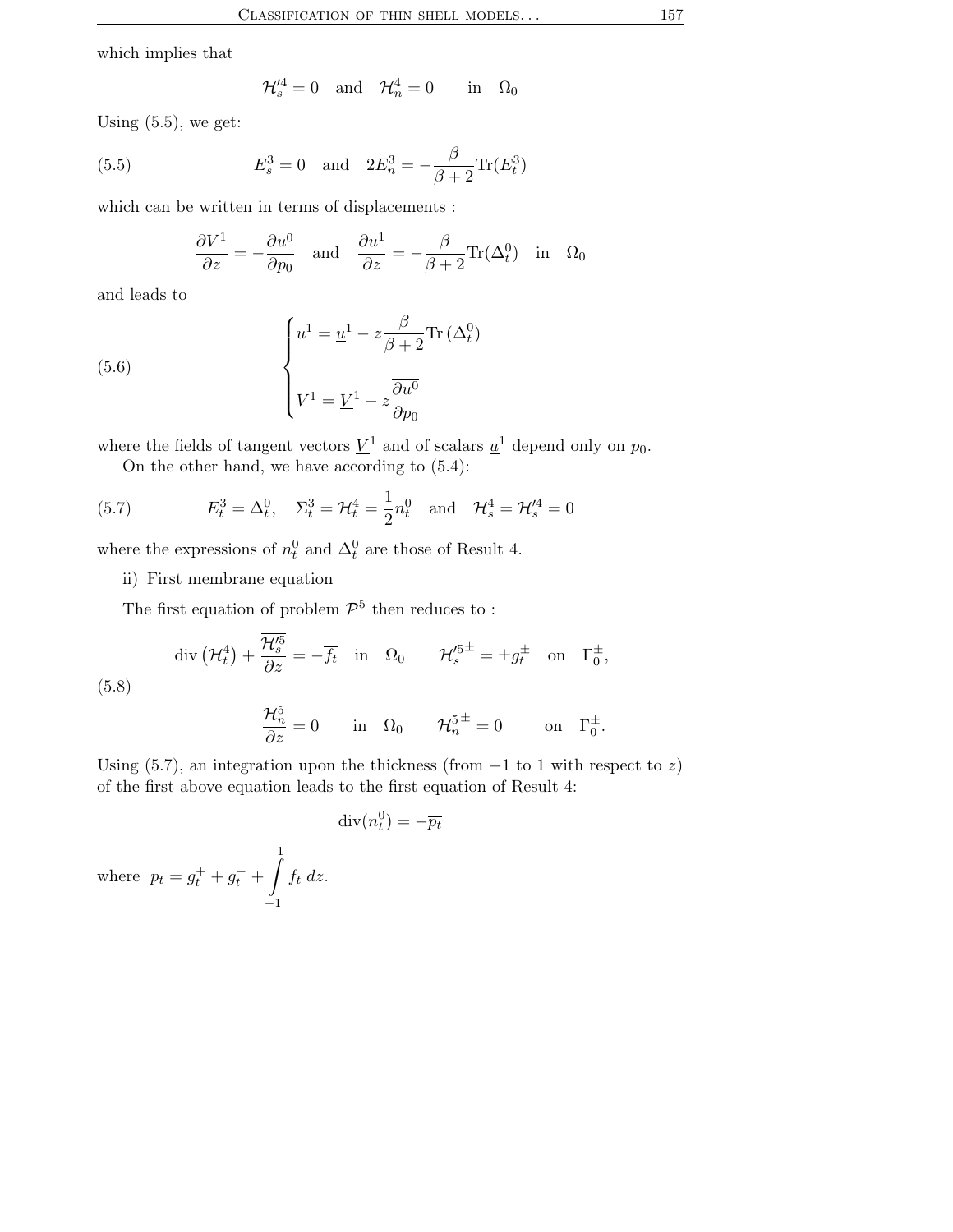On the other hand, an integration of Eq.  $(5.8)$  with respect to z enables to calculate  $\mathcal{H}_{s}^{\prime 5}$  and  $\mathcal{H}_{n}^{5}$ . We obtain :

$$
\mathcal{H}'^{5}_{s} = \frac{1}{2} \left( z p_{t} + g_{t}^{+} - g_{t}^{-} + \int_{z}^{1} f_{t} dz - \int_{-1}^{z} f_{t} dz \right),
$$
  

$$
\mathcal{H}^{5}_{n} = 0.
$$

Moreover Eqs.  $(3.4) - (3.6)$  and  $(5.2)$ , lead to:

$$
\mathcal{H}_s^5 = \Sigma_s^4 + \Sigma_t^3 \frac{\partial u^0}{\partial p_0} \quad \text{and} \quad \mathcal{H}_s'^5 = \Sigma_s^4
$$

which implies that:

(5.9) 
$$
\mathcal{H}_s^5 = \frac{1}{2} \left( z p_t + g_t^+ - g_t^- + \int_z^1 f_t \, dz - \int_{-1}^z f_t \, dz \right) + \Sigma_t^3 \frac{\partial u^0}{\partial p_0}.
$$

## iii) Second membrane equation

The second equation of problem  $\mathcal{P}^6$  reduces to:

$$
\operatorname{div}(\mathcal{H}_s^5) + \operatorname{Tr}(\mathcal{H}_t^4 C_0) + \frac{\partial \mathcal{H}_n^6}{\partial z} = -f_n \quad \text{in} \quad \Omega_0,
$$
  

$$
\mathcal{H}_n^{6 \pm} = \pm g_n^{\pm} \quad \text{on} \quad \Gamma_0^{\pm}.
$$

Using (5. 7) and (5. 9), an integration upon the thickness leads to the second equation of Result 4:

$$
\operatorname{div}\left(n_t^0 \frac{\overline{\partial u^0}}{\partial p_0}\right) + \operatorname{Tr}(n_t^0 C_0) = -p_n - \operatorname{div}(M_t) \quad \text{in} \quad \omega_0
$$

$$
= g_n^+ + g_n^+ + \int f_n dz \text{ and } M_t = g_t^+ - g_t^+ + \int z f_t dz. \text{ Let us not:}
$$

with  $p_n$  =  $n^{+} + g$  $n^{+}$  +  $\frac{J}{-1}$  $f_n dz$  and  $M_t = g$  $t_t^+ - g$  $t^+$  +  $\frac{J}{-1}$ ice that we have used the relation :

$$
\int_{-1}^{1} \left( \int_{z}^{1} f_{t} \, dz \, - \int_{-1}^{z} f_{t} \, dz \right) dz = 2 \int_{-1}^{1} z \, f_{t} \, dz.
$$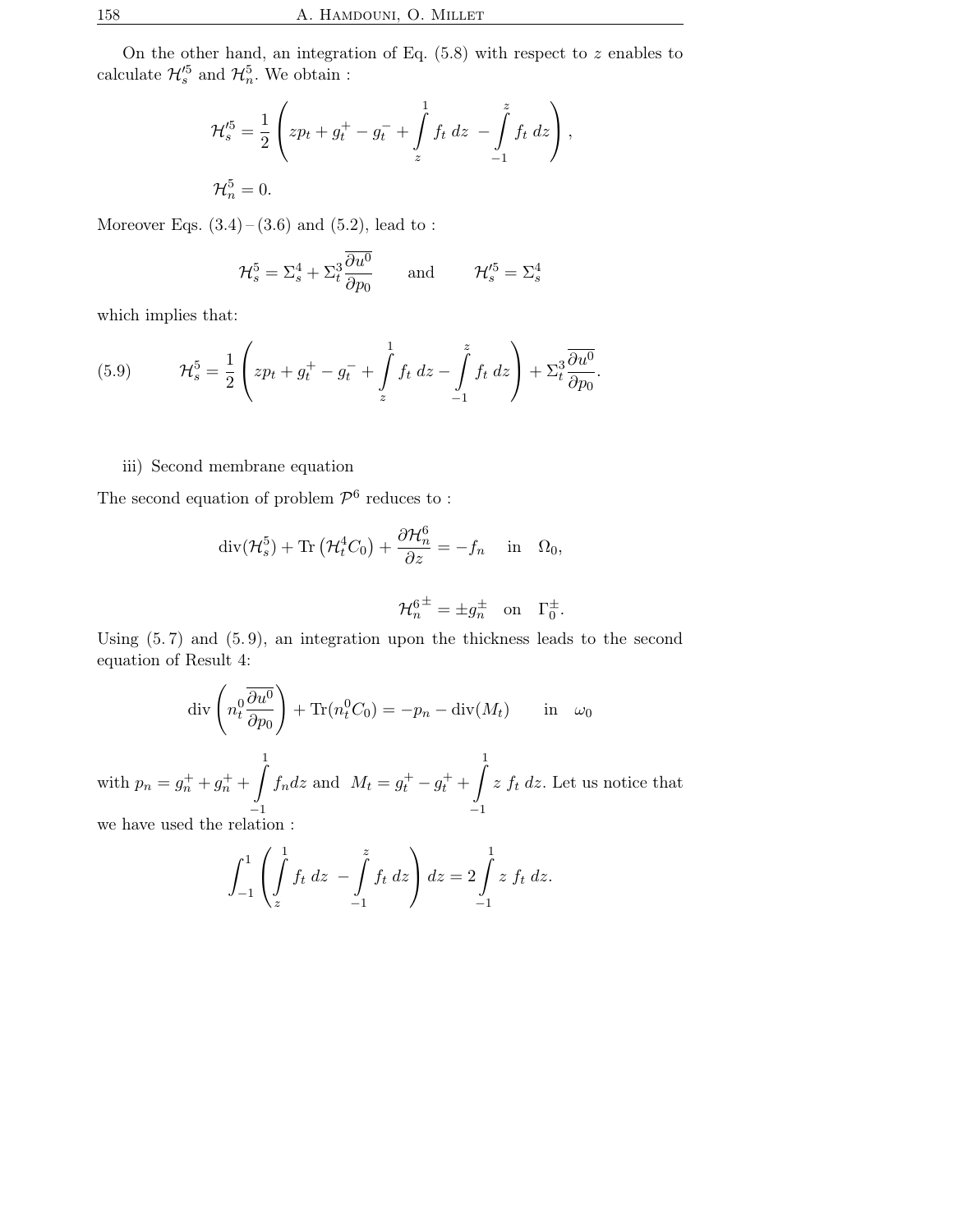The expansion of the clamped condition  $U = 0$  on  $\Gamma_0$  leads at the first order to :

$$
(V^0, u^0) = (0, 0)
$$
 on  $\gamma_0$ 

which concludes the proof of Result 4.

 $\Box$ 

#### 5.3. A few comments

The membrane model obtained in Result 4 for a high force level has to our knowledge no equivalent in the literature. If we set  $C_0 = 0$ , it is different from the FÖPPL plate model [20] given also in [46]. There is no nonlinear term coupling the deflection  $u^0$  to the tangential displacement in the expression of the membrane strain, as in the von Kármán model.

On the contrary, the model obtained here is linear in the sense explained later. It can be split into two linear problems verified by  $V^0$  and  $u^0$ , as the simplified version of the FÖPPL model given by H.M. BERGER<sup>11)</sup> [1].

Indeed the first equation of Result 4:

$$
\begin{cases} \text{div}\left(n_t^0\right) = -\overline{p_t} & \text{in } \omega_0, \\ V^0 = 0 & \text{on } \gamma_0, \end{cases}
$$

where  $n_t^0 = \frac{4\beta}{2}$  $\frac{4D}{2+\beta}\text{Tr}(\Delta_t^0) I_0 + 4\Delta_t^0$  and  $2\Delta_t^0 =$  $\hat{\partial}V^0$  $\frac{\hat{\partial}V^0}{\partial p_0} + \frac{\hat{\partial}V^0}{\partial p_0}$  $rac{\partial \phi}{\partial p_0}$ , is a linear equation which depends only on the tangential displacement  $V^0$ . To prove that this prob-

lem has unique solution  $V^0$  in  $[H_0^1(\omega_0)]^2$ , let us write the above equations in the following weak formulation:

Find 
$$
V^0 \in [H_0^1(\omega_0)]^2
$$
 such as  
\n(5.10) 
$$
\int_{\omega_0} \text{Tr}\left(n_t^0 \delta \Delta_t^0\right) d\omega_0 = \int_{\omega_0} \overline{p_t} \delta V^0 d\omega_0 \qquad \forall \delta V^0 \in [H_0^1(\omega_0)]^2
$$

where the expressions of  $n_t^0$  and  $\Delta_t^0$  are those of Result 4.

It is possible to prove (see [13][15]) that the mapping

$$
V \in [H_0^1(\omega_0)]^2 \to \left\{ \int_{\omega_0} \text{Tr}\left( (\Delta_t^0)^2 \right) \right\}^{1/2}
$$

 $11)$  H. M. BERGER [1] used the Föppl-von Kármán theory to formulate the strain energy density of a deformed plate. He then made the simplifying (but irrational) assumption of ignoring the term containing the second invariant of strain (relative to the first invariant of strain). This leads to a set of two uncoupled problems. For further comments see also [25].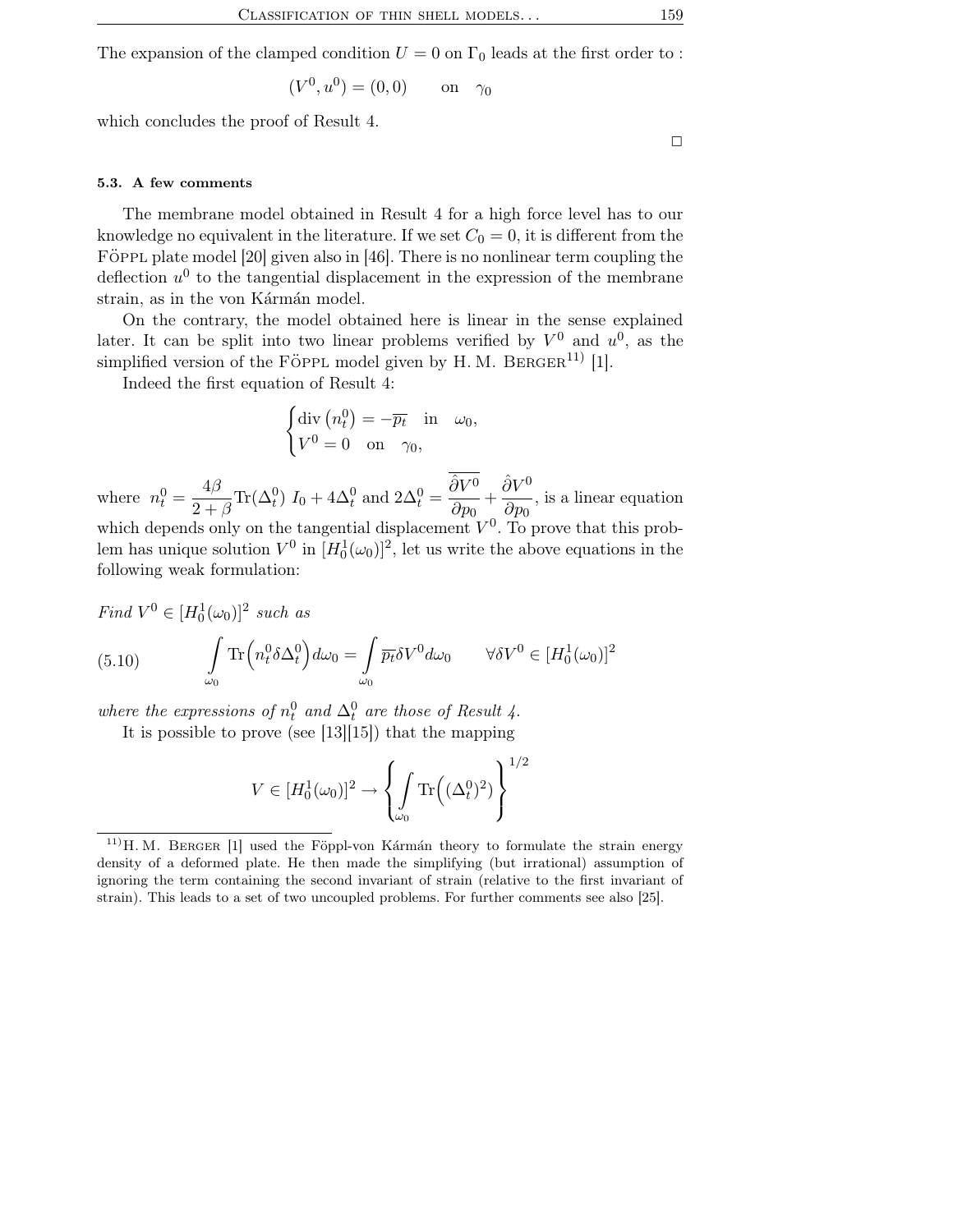is a norm on  $[H_0^1(\omega_0)]^2$  equivalent to the usual one, provided that the Christoffel symbols of the middle surface are small enough. Therefore the first term of the weak formulation is elliptic in  $[H_0^1(\omega_0)]^2$ . Then if the forces are smooth enough  $(L^2(\omega_0))$ , this problem has an unique solution in  $[H_0^1(\omega_0)]^2$ .

Once  $V^0$  and  $n_t^0$  determined, the second equation of Result 4 becomes a linear second order equation with respect to the normal displacement  $u^0$ .

Therefore, in the case of shallow shells and for a high level of surface forces, this asymptotic approach enables to construct a membrane model which is in fact linear, but which cannot be deduced from the linear three-dimensional elasticity.

### 6. The Koiter's nonlinear shallow shell model

## 6.1. New reference scales of the displacements

In this section, we consider a shallow shell subjected to a moderate force level such as  $\mathcal{G}_t = \mathcal{F}_t = \varepsilon^3$  and  $\mathcal{G}_n = \mathcal{F}_n = \varepsilon^4$ . Then, for this force level, following the proof of Result 4, it is possible to prove that the tangential displacement  $V^0$  is solution of  $(5.3)<sub>1</sub>$  without a right side. As this equation has an unique solution provided that  $V^0$  is smooth enough, we have  $V^0 = 0$ . Let us notice that the second equation of Result 4 is then trivially satisfied and the normal displacement  $u^0$  is undetermined.

Therefore, as  $V^0 = 0$  for the force level considered here, the reference scale of the tangential displacement  $V_r = h_0$  is still not properly chosen. We have to consider  $V_r = \varepsilon h_0$  for  $V^0$  to be different from zero. Thus the dimensionless equilibrium equations must be written again with  $V_r = \varepsilon h_0$  and  $u_r = h_0$  as reference scales. The dimensionless components of the displacements will still be denoted V and  $u$ . As previously, the new dimensionless equations so obtained from (2.7)-(2.9) are the same as (3.7)-(3.9) where V must be changed into  $\varepsilon$ V in the expression  $(5.2)$  of G. Thus we have :

(6.1) 
$$
G_t = \varepsilon^3 \left( \frac{\partial V}{\partial p_0} - uC_0 \right) \kappa^{-1}, \qquad G_s = \varepsilon^2 \frac{\partial V}{\partial z},
$$

$$
G'_s = \varepsilon^2 \kappa^{-1} \left( \varepsilon^2 C_0 V + \frac{\overline{\partial u}}{\partial p_0} \right), \qquad G_n = \varepsilon \frac{\partial u}{\partial z}.
$$

The new expressions of E,  $\Sigma$  and H are then deduced from  $(3.4)$  –  $(3.6)$  and  $(6.1)$ .

#### 6.2. The asymptotic model

We write again the new tangential displacement  $V$  of the new dimensionless problem obtained with  $V_r = \varepsilon h_0$  as a formal expansion with respect to  $\varepsilon$ . This is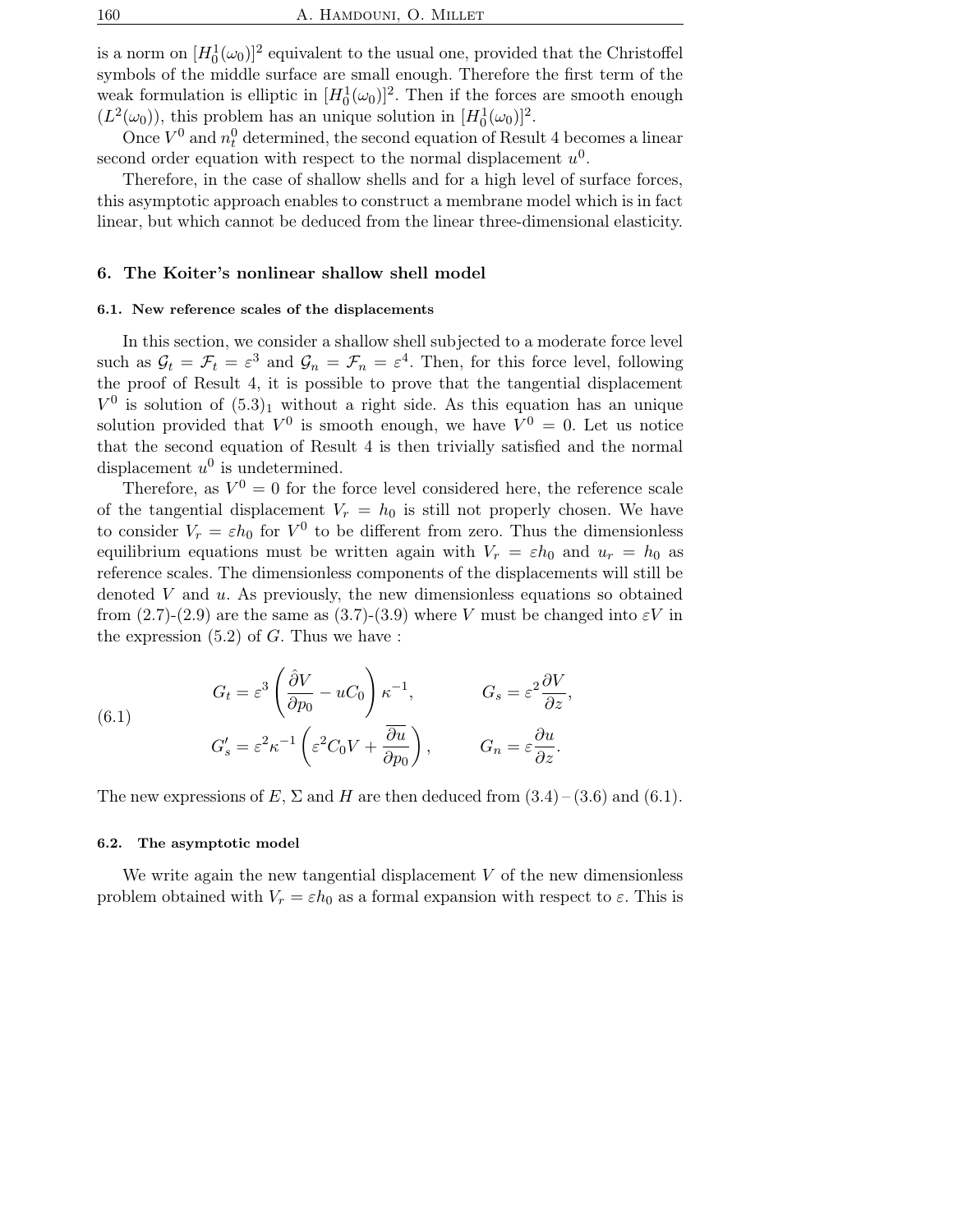equivalent to change  $V^i$  into  $V^{i-1}$  for  $i \geq 1$  in the results of the previous section. Thus relation (5.6) becomes :

(6.2) 
$$
u^0 = \zeta_n^0(p_0), \quad V^0 = \zeta_t^0(p_0) - z \frac{\overline{\partial \zeta_n^0}}{\partial p_0} \text{ and } u^1 = u^1(p_0)
$$

and implies that  $(V^0, u^0)$  is a Kirchhoff-Love displacement. Then, the new asymptotic expansion of equilibrium equations leads to the following result:

RESULT 5.

For given applied forces such as  $\mathcal{G}_t = \mathcal{F}_t = \varepsilon^3$  and  $\mathcal{G}_n = \mathcal{F}_n = \varepsilon^4$ , the leading term  $(V^0, u^0)$  of the expansion of  $(V, u)$  is a Kirchhoff-Love displacement which satisfies:

i)  $u^0 = \zeta_n^0(p_0)$  and  $V^0 = \zeta_t^0(p_0) - z \frac{\partial \zeta_n^0}{\partial p_0}$  $rac{\sigma \, \mathbf{s}_n}{\partial p_0}$ .

ii)  $\zeta^0 = (\zeta_t^0, \zeta_n^0)$  is a solution of the following equations :

$$
\operatorname{div}(n_t^0) = -\overline{p_t} \qquad \qquad \text{in} \quad \omega_0,
$$

$$
\operatorname{div}(\overline{\operatorname{div} m_t^0}) + \operatorname{div}\left(n_t^0 \frac{\overline{\partial \zeta_n^0}}{\partial p_0}\right) + \operatorname{Tr}(n_t^0 C_0) = -p_n - \operatorname{div}(M_t) \quad \text{in} \quad \omega_0,
$$
  
 
$$
\partial \zeta_0^0
$$

$$
\zeta_n^0 = \frac{\partial \zeta_n^0}{\partial \nu_0} = 0 \quad \text{and} \quad \zeta_t^0 = 0 \quad \text{on} \quad \gamma_0,
$$

where  $\nu_0$  denotes the unit external normal to  $\gamma_0$  and where

$$
n_t^0 = \frac{4\beta}{2+\beta} \text{Tr} \left( \Delta_t^0 \right) I_0 + 4\Delta_t^0, \qquad 2\Delta_t^0 = \frac{\overline{\partial} \zeta_t^0}{\partial p_0} + \frac{\overline{\partial} \zeta_t^0}{\partial \theta} + \frac{\overline{\partial} \zeta_t^0}{\partial p_0} \frac{\partial \zeta_t^0}{\partial p_0} - 2\zeta_t^0 C_0,
$$
  
\n
$$
m_t^0 = \frac{4\beta}{3(2+\beta)} \text{Tr} \left( K_t^0 \right) I_0 + \frac{4}{3} K_t^0, \qquad K_t^0 = -\frac{\hat{\partial}}{\partial p_0} \frac{\partial \zeta_t^0}{\partial p_0},
$$
  
\n
$$
p_t = g_t^+ + g_t^- + \int_{-1}^1 f_t \, dz, \qquad M_t = g_t^+ - g_t^- + \int_{-1}^1 z \, f_t \, dz
$$
  
\nand 
$$
p_n = g_n^+ + g_n^- + \int_{-1}^{+1} f_n \, dz.
$$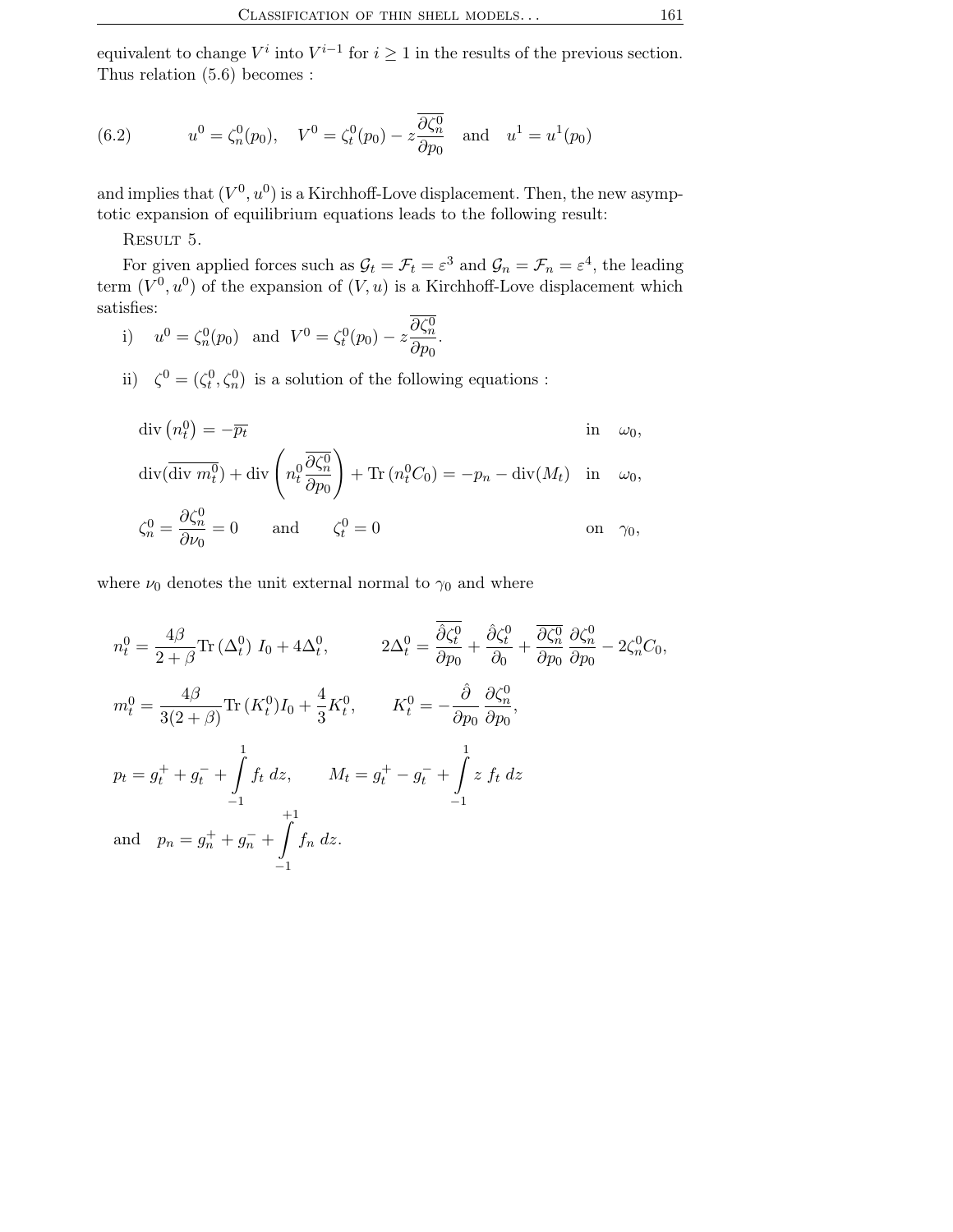P r o o f. The proof of this result is similar to the previous ones. Let us just give the main steps.

i) Problem  $\mathcal{P}_5$  leads to the following expression of  $u^1$  and  $V^1$  which will be used later :

(6.3) 
$$
\begin{cases} u^1 = u^1(p_0) \\ V^1 = \underline{V}^1 - z \frac{\partial u^1}{\partial p_0} \end{cases}
$$

where  $\underline{V}^1$  and  $\underline{u}^2$  only depend on  $p_0$ .

ii) On the other hand, using  $(3.4) - (3.6)$ ,  $(6.1)$  and  $(6.2)$ , we get:

(6.4) 
$$
E_t^4 = \Delta_t^0 + zK_t^0, \qquad \mathcal{H}_t^5 = \Sigma_t^4 = \frac{1}{2}(n_t^0 + 3zm_t^0)
$$

where the expressions of  $n_t^0$ ,  $m_t^0$   $\Delta_t^0$  and  $K_t^0$  are those of Result 5.

iii) After a few calculations, the first equation of problem  $\mathcal{P}_6$  leads to

$$
\mathcal{H}_s^6 = \frac{1}{2} \left( z p_t + g_t^+ - g_t^- + \int_z^1 f_t dz - \int_{-1}^z f_t dz + \frac{3(1-z^2)}{2} \overline{div(m_t^0)} + \Sigma_t^0 \frac{\overline{\partial \zeta_n^0}}{\partial p_0} \right).
$$

Finally, the integration upon the thickness of the first equation of problem  $\mathcal{P}_6$ and of the second equation of problem  $\mathcal{P}_7$  leads to the equations of the Koiter's nonlinear shallow shell model of the Result 5.

## 6.3. Comments

Accordingly, the nonlinear Koiter's shallow shell model has been rigorously justified by asymptotic expansion, without any a priori assumption. On the contrary, the order of magnitude of the displacements has been directly deduced from the force level considered. We so justify the scaling assumptions on the displacements generally made in the literature [11][19].

Let us notice that the existence of a unique solution of Koiter's shallow shell model has been proved in [2] when the applied forces are weak enough.

We recall that there exists two other shallow shell models, the Marguerrevon Kármán and the Marguerre one, which are very close to the Koiter's one. These two models, which only differ by the boundary conditions on the lateral surface, have been obtained by asymptotic expansion in the case of a particular description of the middle surface in local coordinates [10][18].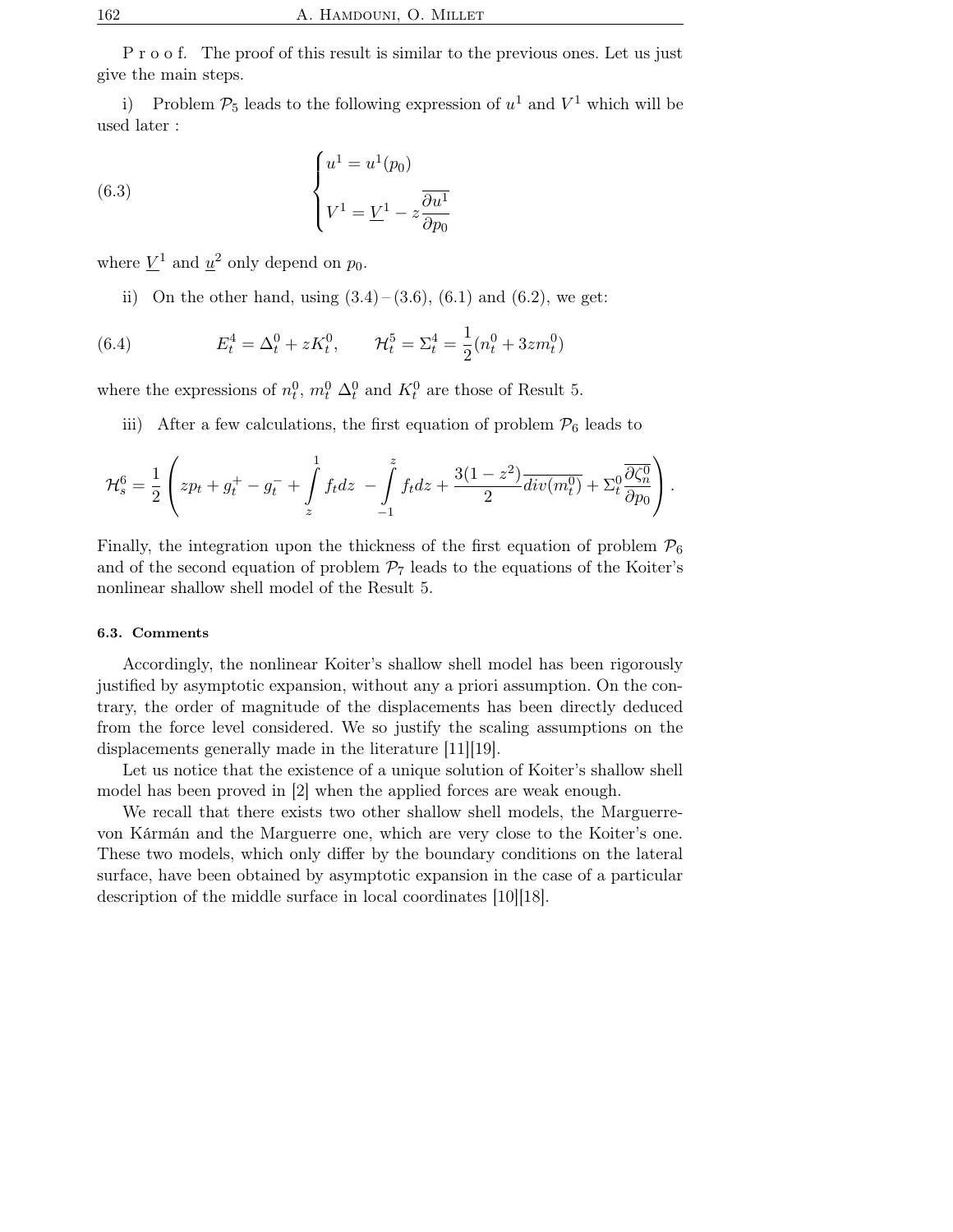At last, let us notice that Koiter's shallow shell model is a generalization to shallow shells of the usual nonlinear plate model whose justification by asymptotic expansions can be found in [9][21][34].

## 7. The linear Novozhilov-Donnell model

The Novozhilov-Donnell model is generally obtained from the linear threedimensional elasticity by making a priori assumptions (Kirchhoff-Love assumptions) and neglecting the terms of second order with respect to the curvature [38]. Later, many authors have tried to justify rigorously this model by asymptotic expansion of the linear three-dimensional equations. One finds a justification in [11] for a particular parametrization of the middle surface in local coordinates, in [13][15] by using an intrinsic variational formulation and in [32][17] from the local equilibrium equations. In this section, we propose to justify rigorously the linear Novozhilov-Donnell model from asymptotic expansion of the nonlinear equilibrium equations. This will enable us to determine precisely its domain of validity.

#### 7.1. Order of magnitude of displacements

For a low force level such as  $\mathcal{G}_t = \mathcal{F}_t = \varepsilon^4$  and  $\mathcal{G}_n = \mathcal{F}_n = \varepsilon^5$ , we obtain the same equations as in Result 5 without a right side. The associated minimization problem implies that  $\Delta_t^0 = K_t^0 = 0$  and then that  $(\zeta_t^0, \zeta_n^0) = (0, 0)$  (see [16]).

Since we have proved that  $(V^0, u^0) = (0, 0)$ , the reference scales of the displacements  $V_r = h_0 \varepsilon$  and  $u_r = h_0$  don't correspond to the low force level considered here. We have to make a new dimensional analysis of equilibrium equations  $(2.7)$  –  $(2.9)$  with  $V_r = \varepsilon^2 h_0$  and  $u_r = \varepsilon h_0$  as the new reference scales. We then obtain the same dimensionless Eqs.  $(3.7)$  –  $(3.9)$  where V and u must be changed into  $\epsilon V$  and  $\epsilon u$  in the previous expression (6.1) of the components of G. Hence we have now:

(7.1)  

$$
G_t = \varepsilon^4 \left( \frac{\hat{\partial} V}{\partial p_0} - u C_0 \right) \kappa^{-1} \qquad G_s = \varepsilon^3 \frac{\partial V}{\partial z},
$$

$$
G_s' = \varepsilon^3 \kappa^{-1} \left( \varepsilon^2 C_0 V + \frac{\overline{\partial} u}{\partial p_0} \right) \qquad G_n = \varepsilon^2 \frac{\partial u}{\partial z},
$$

and the new expressions of E,  $\Sigma$  and H will be calculated using  $(3.4)$  –  $(3.6)$ .

 $\partial p_0$ 

#### 7.2. The associated linear asymptotic model

The asymptotic expansion method enables to write again the new dimensionless solution  $(V, u)$  corresponding to  $V_r = \varepsilon^2 h_0$  and  $u_r = \varepsilon h_0$  as a formal expan-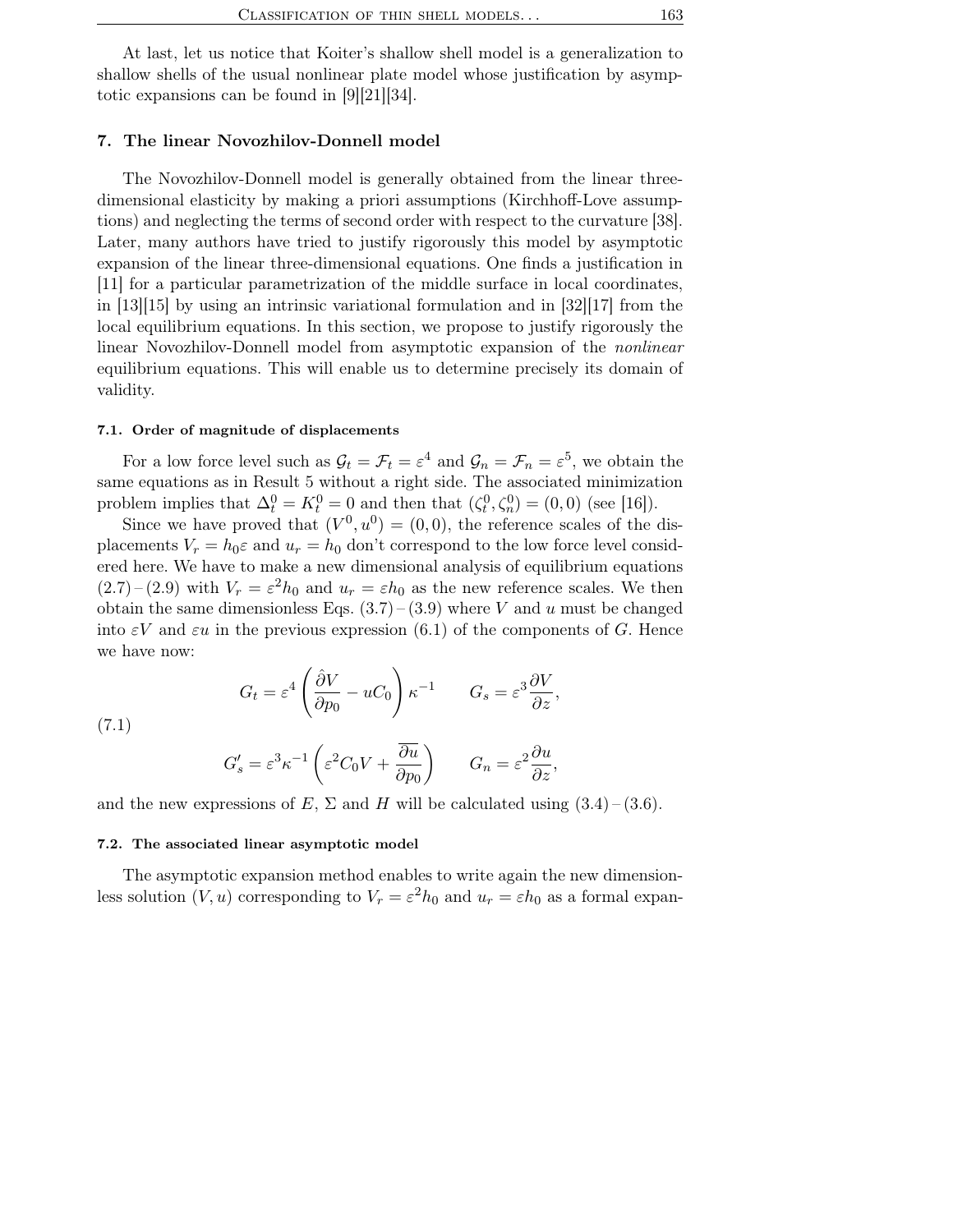sion with respect to  $\varepsilon$ . This is equivalent to the change  $(V^i, u^i)$  into  $(V^{i-1}, u^{i-1})$ for  $i \geq 1$  in the results of the previous section. In particular (6.3) becomes

(7.2) 
$$
u^{0} = \zeta_{n}^{0}(p_{0}), \quad V^{0} = \zeta_{t}^{0}(p_{0}) - z \frac{\partial \zeta_{n}^{0}}{\partial p_{0}}
$$

which proves that  $(V^0, u^0)$  is still a Kirchhoff-Love displacement. On the other hand, according to  $(3.4)$  –  $(3.6)$  and  $(7.1)$ , the first non-zero terms of the expansion of  $G, E, \Sigma$  and  $H$  are now given by:

$$
\mathcal{H}_t^6 = \Sigma_t^5, \quad \mathcal{H}_s^6 = \Sigma_s^5, \quad \mathcal{H}_s^{\prime 6} = \Sigma_s^5, \quad \mathcal{H}_n^6 = \Sigma_n^5,
$$
  
\n
$$
\Sigma_t^5 = \beta(\text{Tr}(E_t^5) + E_n^5)I_0 + 2E_t^5, \quad \Sigma_s^5 = 2E_s^5,
$$
  
\n
$$
\Sigma_n^5 = \frac{\partial \text{Tr}(E_t^5) + (\beta + 2)E_n^5}{\partial p_0}.
$$
  
\n
$$
2E_t^5 = \frac{\partial V^1}{\partial p_0} + \frac{\partial V^0}{\partial p_0} - 2u^0C_0,
$$
  
\n(7.3)  
\n
$$
2E_s^5 = \frac{\partial V^1}{\partial z} + \frac{\partial u^1}{\partial p_0},
$$
  
\n
$$
2E_n^5 = 2\frac{\partial v^2}{\partial z},
$$
  
\n
$$
G_t^4 = \frac{\partial V^1}{\partial p_0} - u^1C_0, \quad G_s^4 = \frac{\partial V^1}{\partial z},
$$
  
\n
$$
G_s^{\prime 4} = \frac{\partial u^1}{\partial p_0}, \quad G_n^4 = \frac{\partial u^2}{\partial z}.
$$

We then have the following result:

RESULT 6.

For a low force level such as  $\mathcal{G}_t = \mathcal{F}_t = \varepsilon^4$  and  $\mathcal{G}_n = \mathcal{F}_n = \varepsilon^5$ , the leading term  $(V^0, u^0)$  of the expansion of  $(V, u)$  is a Kirchhoff-Love displacement which verifies :

i) 
$$
u^0 = \zeta_n^0(p_0)
$$
 and  $V^0 = \zeta_t^0(p_0) - z \frac{\partial \zeta_n^0}{\partial p_0}$ .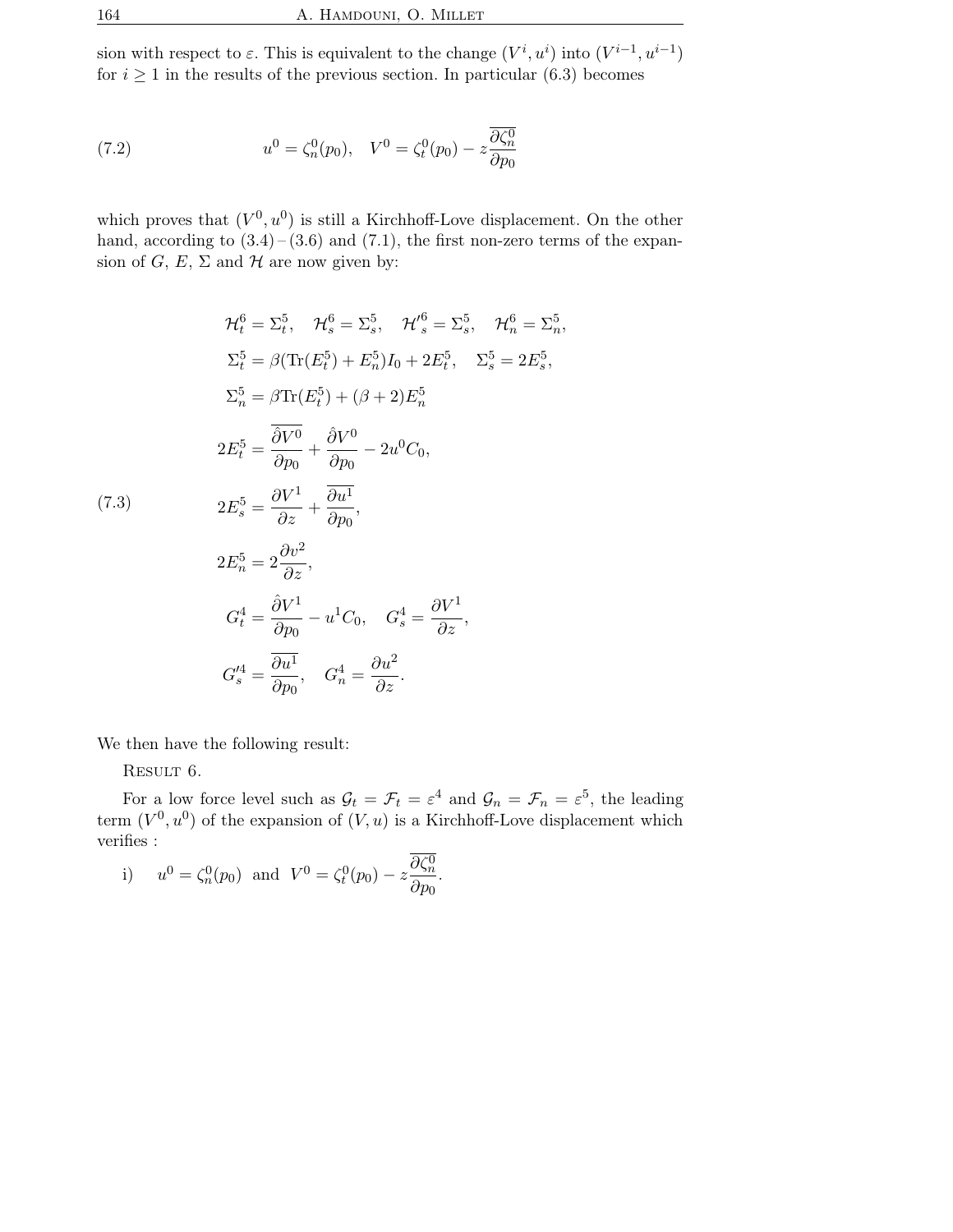ii)  $\zeta^0 = (\zeta_t^0, \zeta_n^0)$  is solution of the dimensionless Novozhilov-Donnell model:

$$
\operatorname{div}\left(n_t^0\right) = -\overline{p_t} \qquad \text{in} \quad \omega_0,
$$
  

$$
\operatorname{div}(\overline{\operatorname{div} m_t^0}) + \operatorname{Tr}(n_t^0 C_0) = -p_n - \operatorname{div}(M_t) \quad \text{in} \quad \omega_0,
$$
  

$$
\zeta_n^0 = \frac{\partial \zeta_n^0}{\partial \nu_0} = 0 \qquad \text{and} \qquad \zeta_t^0 = 0 \qquad \text{on} \quad \gamma_0,
$$

where  $\nu_0$  denotes the unit external normal along  $\gamma_0$  and where

$$
n_t^0 = \frac{4\beta}{2+\beta} \text{Tr}(\Delta_t^0) I_0 + 4\Delta_t^0, \qquad \Delta_t^0 = \frac{1}{2} \left( \frac{\overline{\partial}\zeta_t^0}{\partial p_0} + \frac{\partial\zeta_t^0}{\partial p_0} - 2\zeta_n^0 C_0 \right)
$$
  
\n
$$
m_t^0 = \frac{4\beta}{3(2+\beta)} \text{Tr}(K_t^0) I_0 + \frac{4}{3} K_t^0, \qquad K_t^0 = -\frac{\hat{\partial}}{\partial p_0} \frac{\overline{\partial}\zeta_n^0}{\partial p_0},
$$
  
\n
$$
p_t = g_t^+ + g_t^- + \int_{-1}^1 f_t \, dz, \quad M_t = g_t^+ - g_t^- + \int_{-1}^1 z \, f_t \, dz
$$
  
\nand 
$$
p_n = g_n^+ + g_n^- + \int_{-1}^1 f_n \, dz.
$$

P r o o f. The proof of this result is similar to the previous ones and is left to the reader.

Contrary to the existing justifications of the Novozhilov-Donnell model, the approach explained here enables us to deduce it directly from the nonlinear three-dimensional elasticity. This result is fundamental because it specifies its domain of validity.

Indeed, the linear Novozhilov-Donnell model is proved to be valid for weaker force levels as the nonlinear Koiter's shallow shell one. These forces lead to deflections of  $\varepsilon h_0$  order and not of  $h_0$  order, as we could think according to the existing justifications of the Novozhilov-Donnell model from the linear elasticity [15][32].

On the other hand, let us notice that the so obtained Novozhilov-Donnell model is an extension of the linear Kirchhoff-Love plate model. Indeed, if the curvature operator  $C_0$  takes the value zero, we find again the classical linear

,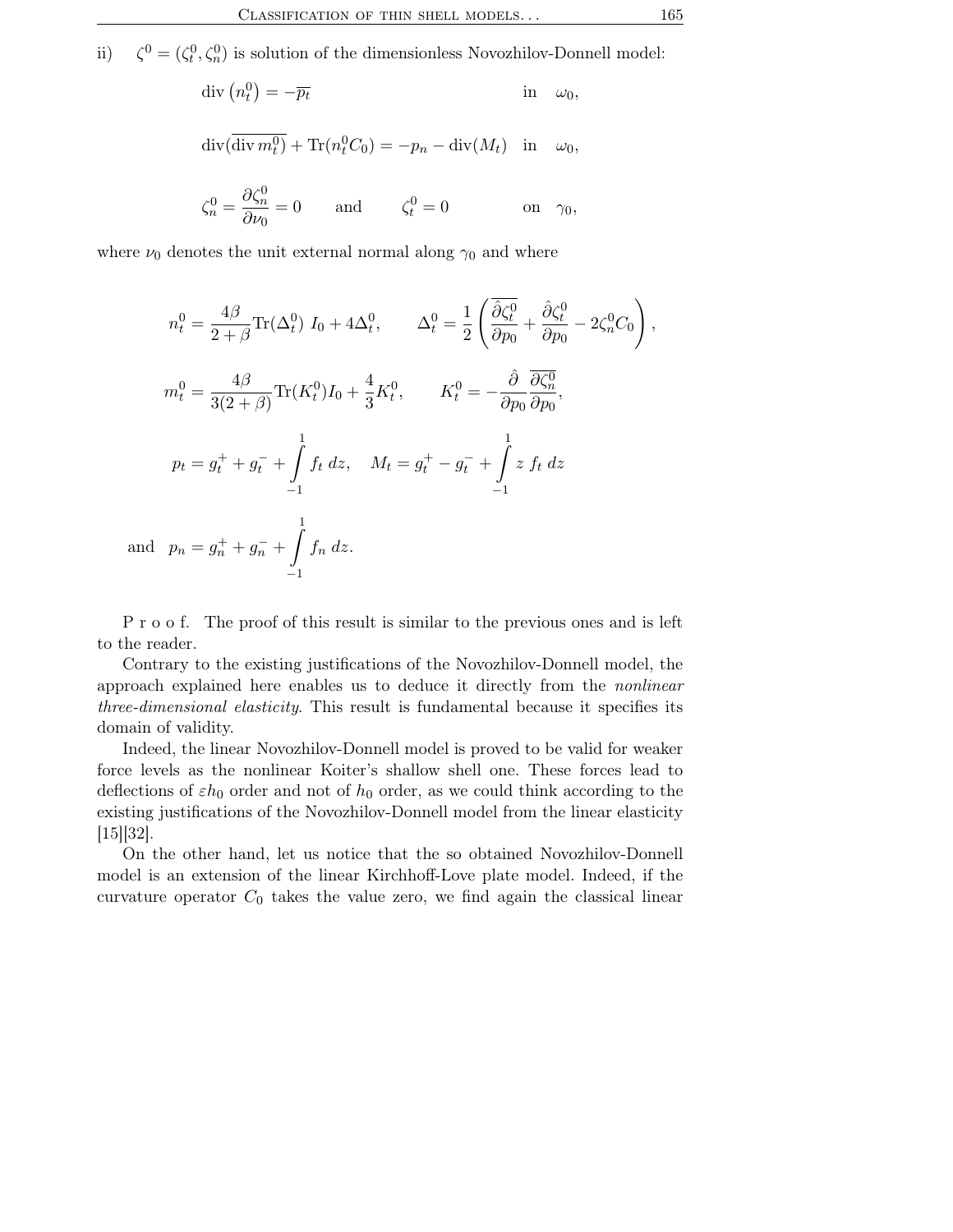Kirchhoff-Love model, which has been already justified by asymptotic expansion from the linear three-dimensional elasticity in [8][13][33]. One finds also in [12][35] a justification from the nonlinear three-dimensional elasticity. At least, we recall that the existence and the unicity of the solution of the Novozhilov-Donnell model has been proved in [13] for shallow shells.

### 7.3. Domain of validity of the Novozhilov-Donnell model

We have proved that the linear Novozhilov-Donnell model is valid for a low force level  $\mathcal{G}_t = \mathcal{F}_t = \varepsilon^4$  and  $\mathcal{G}_n = \mathcal{F}_n = \varepsilon^5$  which leads to deflections of  $\varepsilon h_0$  order. In fact, the linear Novozhilov-Donnell is valid for lower force levels  $\mathcal{G}_t = \mathcal{F}_t = \varepsilon^p$ and  $\mathcal{G}_n = \mathcal{F}_n = \varepsilon^{p+1}, p \ge 5$ . These force levels lead to deflections of  $\varepsilon^{p-3}h_0$ order.

Indeed, for a force level  $\mathcal{G}_t = \mathcal{F}_t = \varepsilon^p$  and  $\mathcal{G}_n = \mathcal{F}_n = \varepsilon^{p+1}$ ,  $p \geq 5$ , we obtain the Novozhilov-Donnell model of Result 6 without a right side, whose unique solution is  $(V^0, u^0) = (0, 0)$ . Therefore according to the same argument as previously, the reference scales  $(V_r, u_r)$  of the displacement must be chosen equal to  $(h_0 \varepsilon^{p-2}, h_0 \varepsilon^{p-3})$ . A new dimensional analysis of the equations with  $V_r = h_0 \varepsilon^{p-2}$ ,  $u_r = h_0 \varepsilon^{p-3}$  and a new asymptotic expansion lead again to the Novozhilov-Donnell model of Result 6.

It is important to notice that for sufficiently weak force levels (of  $\varepsilon^p$  order with  $p \geq 4$ , the problem becomes linear with respect to the displacements and the asymptotic model that we obtain is the Novozhilov-Donnell one. This result means that the linear Novozhilov-Donnell model can be used for sufficiently weak force levels of  $\varepsilon^{p\geq 4}$  order, where the dimensionless numbers  $\mathcal{G}_t$ ,  $\mathcal{F}_t$ ,  $\mathcal{G}_n$ ,  $\mathcal{F}_n$ are known quantities of the problem.

## 8. Conclusion

The method of classification of asymptotic shell models developed in this paper is constructive. It leads to a classification from the level of applied forces without any a priori assumption<sup>12</sup>. On the contrary, the order of magnitude of the displacements (characterized by the reference scales  $V_r$  and  $u_r$ ) and the corresponding two-dimensional model are directly deduced from the force levels. These force levels are characterized by the dimensionless numbers  $\mathcal{F}_t$ ,  $\mathcal{F}_n$ ,  $\mathcal{G}_t$ ,  $\mathcal{G}_n$ which are known data of the problem.

In this paper, we have studied only a combination of  $(\mathcal{F}_t, \mathcal{F}_n, \mathcal{G}_t, \mathcal{G}_n)$  for each value of  $\tau = \text{Max}(\mathcal{F}_t, \mathcal{F}_n, \mathcal{G}_t, \mathcal{G}_n)$ . However, the study of the other combinations is not fundamental; it would lead to the same two-dimensional models with a

 $12)$ In the sense defined in the Introduction.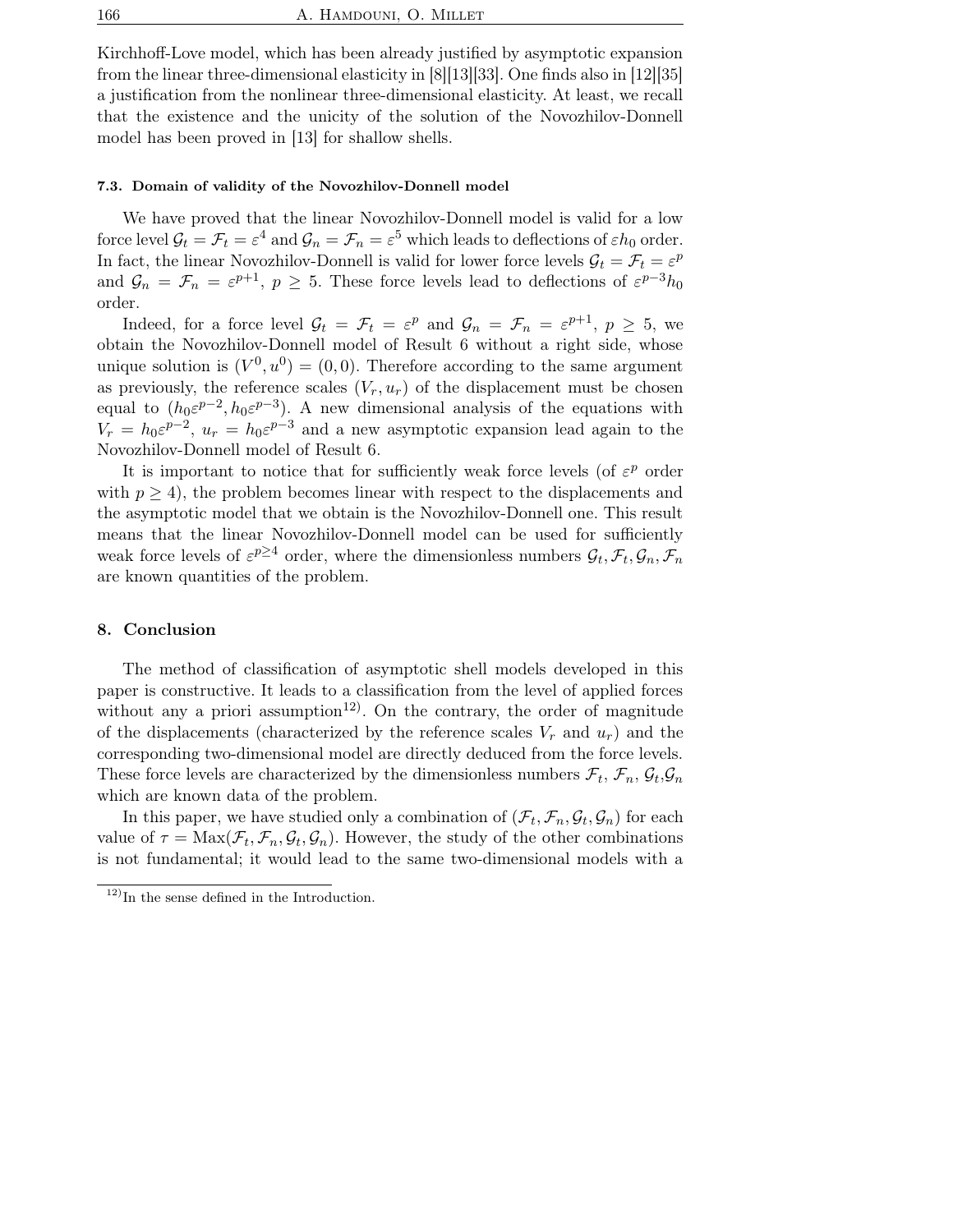different right side. The following table resumes the so obtained classification with respect to  $\tau$ :

| $\tau$          | $(V_r, u_r)$                                                      | Shell model                                                                                                                                                                                                                                                                                                                                                                     | $\Delta_t^0$ , $K_t^0$                                                                                                                                                                                                                                                                                                       |
|-----------------|-------------------------------------------------------------------|---------------------------------------------------------------------------------------------------------------------------------------------------------------------------------------------------------------------------------------------------------------------------------------------------------------------------------------------------------------------------------|------------------------------------------------------------------------------------------------------------------------------------------------------------------------------------------------------------------------------------------------------------------------------------------------------------------------------|
| $\varepsilon$   | $(L_0, L_0)$                                                      | non linear membrane model<br>$\mathrm{div}\left(n_t^0\left(I_0+\hat{\partial}V^0/\partial p_0\right)\right)=-p_t$<br>$\operatorname{div}\left(n_t^0 \overline{\frac{\partial u^0}{\partial p^0}}\right) = -p_n$<br>$V^0_{\perp 20} = u^0_{\perp 20} = 0$                                                                                                                        | $2\Delta_t^0 = \frac{\hat{\partial}V^0}{\partial p_0} + \frac{\hat{\partial}V^0}{\partial p_0} +$<br>$\frac{\partial V^0}{\partial p_0} \frac{\partial V^0}{\partial p_0} + \frac{\partial u^0}{\partial p_0} \frac{\partial u^0}{\partial p_0}$                                                                             |
| $\varepsilon^2$ | $(h_0, h_0)$                                                      | another membrane model<br>$\text{div}(n_t^0) = -p_t$<br>div $\left(n_t^0 \frac{\partial u^0}{\partial n^0} \right) + \text{Tr}(n_t^0 C_0)$<br>$=-p_n - \text{div}(M_t)$<br>$V^0_{ \gamma_0} = u^0_{ \gamma_0} = 0$                                                                                                                                                              | $2\Delta_t^0 = \frac{\hat{\partial}V^0}{\partial p_0} + \frac{\hat{\partial}V^0}{\partial p_0}$                                                                                                                                                                                                                              |
| $\varepsilon^3$ | $(\varepsilon h_0, h_0)$                                          | non linear Koiter's shallow<br>shell model<br>$\operatorname{div}(n_t^0) = -p_t$<br>$\mathrm{div}(\overline{\mathrm{div}\,\,m_t^0}) + \mathrm{div}\left(n_t^0\;\overline{\partial\zeta_n^0/\partial p^0}\right)$<br>$+{\rm Tr}(n_t^0 C_0) = -p_n - {\rm div}(M_t)$<br>$\zeta_t^0 _{\gamma_0} = \zeta_n^0 _{\gamma_0} = \frac{\partial \zeta_n^0}{\partial u_0} _{\gamma_0} = 0$ | $2\Delta_t^0 = \frac{\hat{\partial}\zeta_t^0}{\partial p_0} + \frac{\hat{\partial}\zeta_t^0}{\partial p_0} +$<br>$\frac{\overline{\partial\zeta_n^0}}{\partial p_0}\,\frac{\partial\zeta_n^0}{\partial p_0} - 2\zeta_n^0C_0$<br>$K_t^0 = -\frac{\hat{\partial}}{\partial p_0} \frac{\hat{\partial} \zeta_n^0}{\partial p_0}$ |
|                 | $\varepsilon^{p\geq 4} h_0(\varepsilon^{p-2}, \varepsilon^{p-3})$ | linear Novozhilov-Donnell model<br>$\operatorname{div}(n_t^0) = -p_t$<br>$\operatorname{div}(\overline{\operatorname{div} m_t^0}) + \operatorname{Tr}(n_t^0 C_0)$<br>$=-p_n - \text{div}(M_t)$<br>$\zeta_t^0 _{\gamma_0} = \zeta_n^0 _{\gamma_0} = \frac{\partial \zeta_n^0}{\partial \nu_0} _{\gamma_0} = 0$                                                                   | $2\Delta_t^0 = \frac{\hat{\partial}\zeta_t^0}{\partial p_0} + \frac{\hat{\partial}\zeta_t^0}{\partial p_0}$<br>$-2\zeta_n^0 C_0$<br>$K_t^0 = -\frac{\hat{\partial}}{\partial p_0} \frac{\hat{\partial} \zeta_n^0}{\partial p_0}$                                                                                             |

where 
$$
n_t^0 = \frac{4\beta}{\beta+2} \text{Tr}(\Delta_t^0) I_0 + 4\Delta_t^0
$$
 and  $m_t^0 = \frac{4\beta}{3(\beta+2)} \text{Tr}(K_t^0) I_0 + \frac{4}{3} K_t^0$ .

On the other hand, the classification deduced from the three-dimensional nonlinear elasticity enables us to specify the domain of validity of the obtained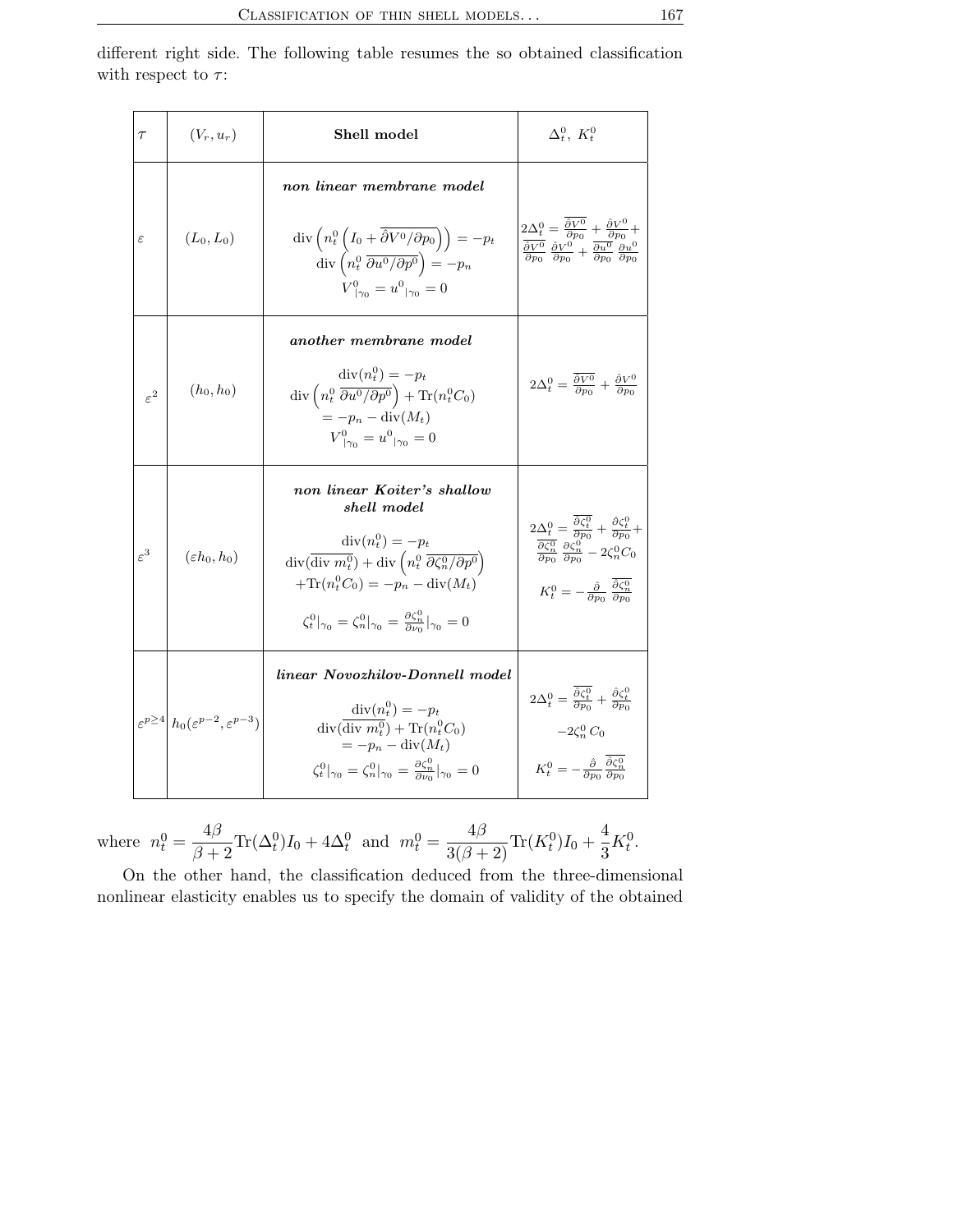two-dimensional shell models, thanks to the dimensionless numbers naturally introduced.

In particular we have proved that the usual linear Novozhilov-Donnell model is valid for applied force levels weaker than the ones for which the nonlinear Koiter's shallow shell model is obtained.

These forces lead to deflections of  $\varepsilon h_0$  order and not of  $h_0$  order. This result is important and underlines the pathology of the results obtained from asymptotic expansion of linear three-dimensional equilibrium equations, which are already an "expansion at the first order" of nonlinear equilibrium equations. Indeed, when the linear Novozhilov-Donnell model is deduced from the linear threedimensional [32], it seems to have the same domain of validity as the nonlinear Koiter's shallow shell model (deflections of  $h_0$  order).

Finally, let us notice the constructive character of this approach. Indeed another membrane model, which has to our knowledge no equivalent in the literature, has been put in a prominent position for high force levels. This model cannot be obtained from the linear elasticity.

In the second part of this paper, we will study the strongly curved shells which have a different asymptotic behaviour. In this case, the classification is more complex : it depends not only on the force levels, but also on the existence of inextensional displacements which keep invariant the metric of the middle surface of the shell.

## Appendix A. Intrinsic formalism of surface theory

We recall here the principal notations of the intrinsic formalism of surface theory used in this paper. It is inspired from the works of J.M. Souriau [45], R. Valid [47][48][49], J. Breuneval [3][4][5] and P. Destuynder [13][15].

## Parametrized surface

Let U be an open set of  $\mathbb{R}^2$  and

$$
f : U \longrightarrow \mathbb{R}^3
$$
  

$$
x = (u, v) \longrightarrow p = f(x)
$$

an embedding in  $\mathbb{R}^3$  (see Fig. 2). Then  $\omega = f(U)$  is called a surface embedded in  $\mathbb{R}^3$  and U the open set of reference of the system of local coordinates  $(f, U)$ . We assume here that f is smooth enough  $(C^2(U))$ .

### Local basis of  $\omega$

The independent vectors  $a_1 = \frac{\partial f}{\partial x}$  $\frac{\partial f}{\partial u}$  and  $a_2 = \frac{\partial f}{\partial v}$  $\frac{\partial y}{\partial v}$  span a vectorial space called tangent space at  $p = f(x)$  to  $\omega$  and denoted  $T_p \omega$ . We denote  $(a_1, a_2)$  the natural or the local basis of  $T_p\omega$  and S the matrix defined by  $S = (a_1, a_2)$ .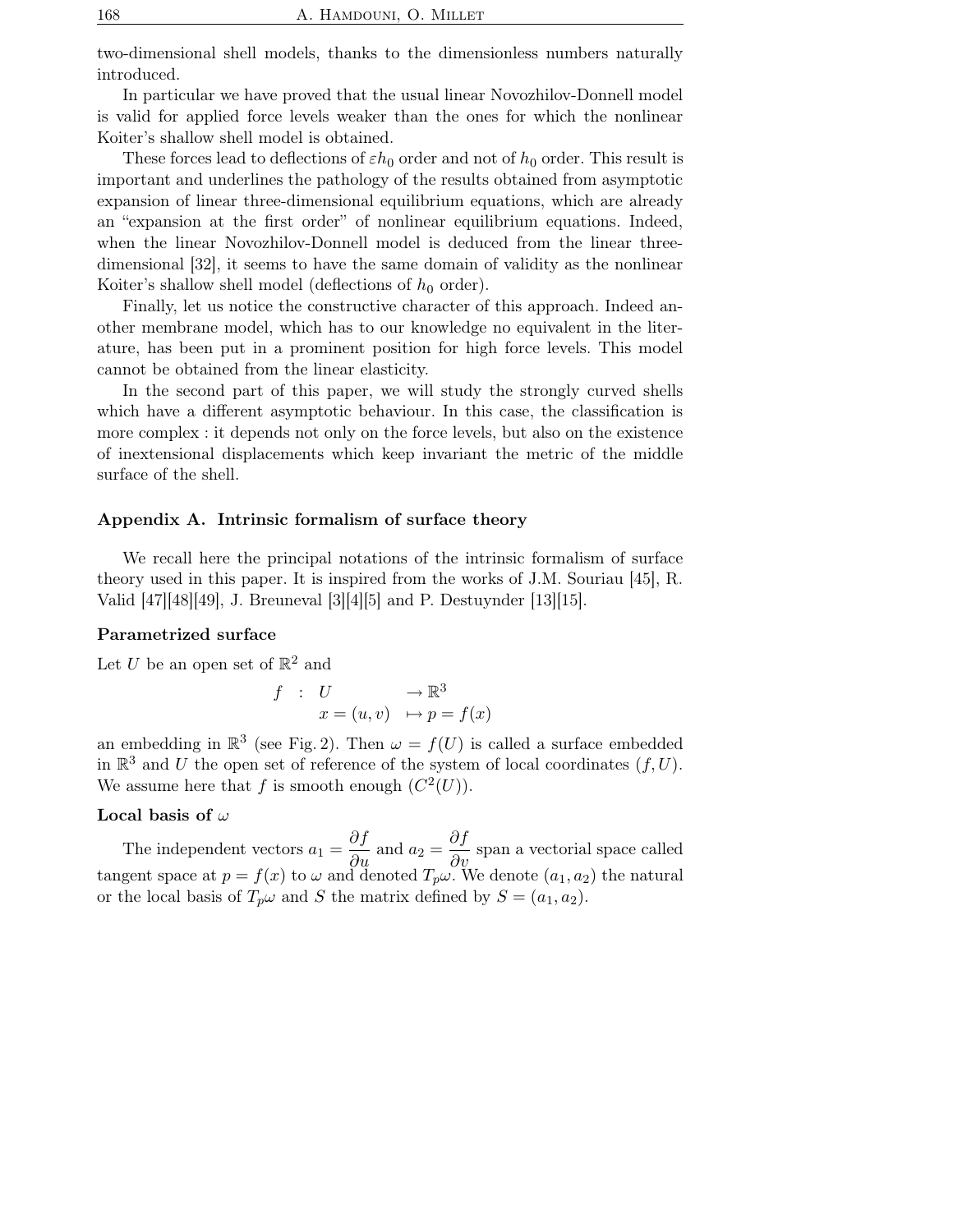Finally we define  $N = \frac{a_1 \wedge a_2}{\sqrt{a_1 \wedge a_2}}$  $\frac{a_1 \cdots a_2}{\|a_1 \wedge a_2\|}$  the unit normal at p to  $\omega$ . Therefore, each vector W of  $\mathbb{R}^3$  can be split into

$$
W = \Pi W + N\overline{N}W = V + uN
$$

where  $V = \Pi W$  and u denote respectively the orthogonal projection of W onto  $T_p\omega$  and the normal N, the overbar the operator of transposition.



FIG. 2. Parametrization of the surface  $\omega$ .

## First fundamental form.

At each point p of  $\omega$ , the scalar product of  $\mathbb{R}^3$  implies a scalar product on  $T_p\omega$ :

$$
\overline{dp}V = \overline{dx}(\overline{S}S)Y
$$

where  $dp = Sdx$  and  $V = SY$  denote two tangent vectors of  $T_p\omega$ . We can so define, when p varies on  $\omega$ , a field of covariant tensors  $g \in T_p^* \omega \otimes T_p^* \omega$  where  $T_p^* \omega$ denotes the dual space of  $T_p\omega$ .

DEFINITION 1. The field of quadratic forms associated to  $g$  is called the first fundamental form of the surface  $\omega$ . In the local or natural basis, it is represented by the matrix:  $G = \frac{\partial p}{\partial x}$  $\partial x$ ∂p  $\frac{\partial P}{\partial x} = SS.$ 

## Covariant derivative of a field of tangent vectors

Let  $p \mapsto dp = Sdx$  and  $p \mapsto V = SY$  be two fields of tangent vectors at p to  $\omega$ . The derivative dV of the vector field V in the direction dp is not generally tangent to  $\omega$ .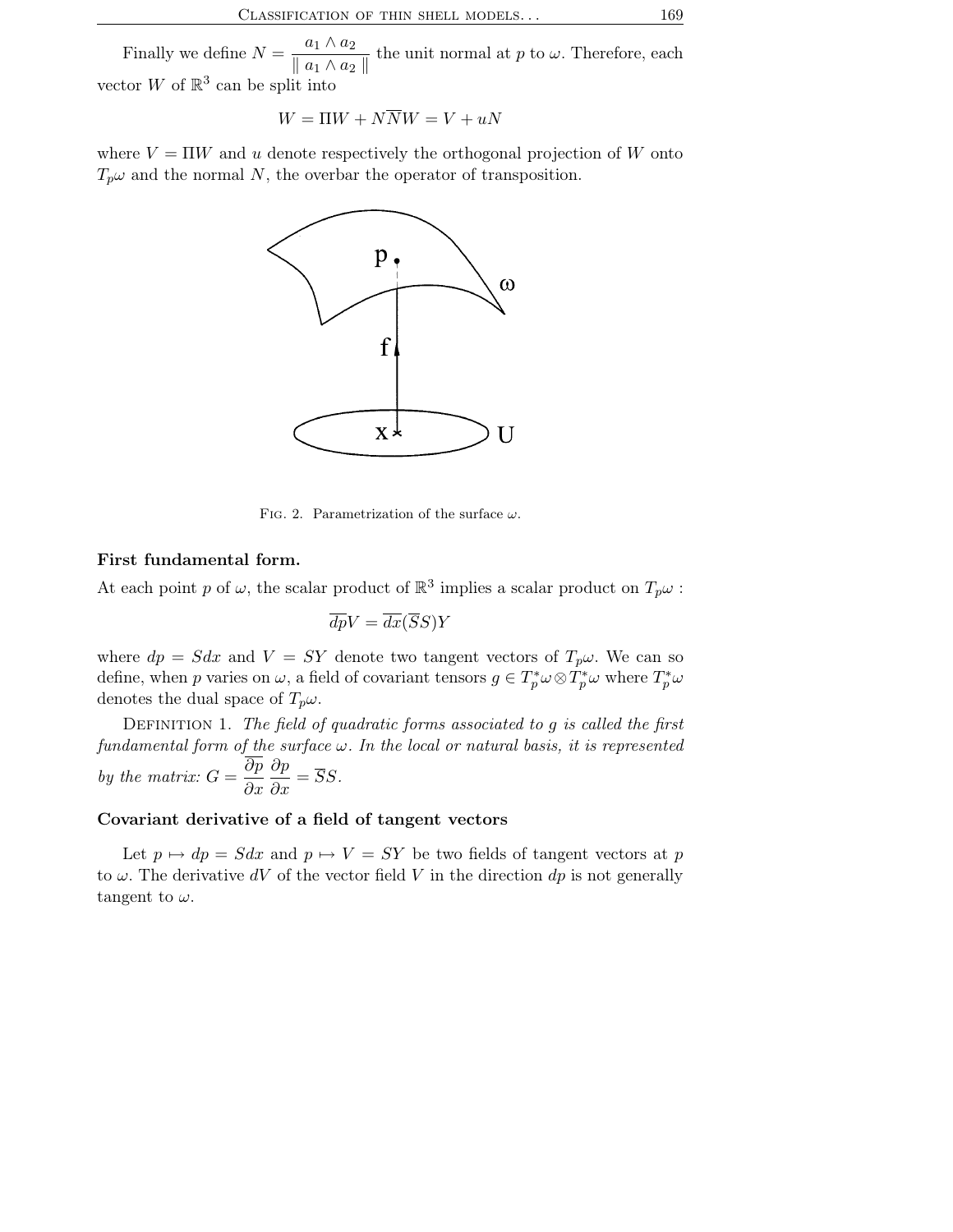DEFINITION 2. We define on  $\omega$  a derivation  $\nabla$  for which the derivative of a tangent vector field is tangent :

$$
\nabla : T\omega \times T\omega \to T_p\omega,
$$
  
\n $(dp, V) \mapsto \nabla_{dp} V \stackrel{\text{def}}{=} \Pi dV,$ 

 $\nabla_{dp}V$  is the covariant derivative of the tangent vector field V in the direction dp, denoted also  $\partial V$ . In the local basis, we have:

$$
\nabla_{dp} V = S[dY + \Gamma(dx, Y)].
$$

Γ is the Christoffel operator whose components in the local basis are the Christoffel symbols  $\Gamma_{\alpha\beta}^{\delta}$  and  $\Pi$  the orthogonal projection onto  $T_p\omega$ .

## Second fundamental form

The normal part of the derivative  $dV$  in the direction  $dp$  of the tangent vector field  $p \mapsto V$  can be represented in the local basis by the bilinear symmetric form F such as  $\overline{N}dV = \overline{dx}FY$ . We have

$$
F = -\frac{\overline{\partial N}}{\partial x}\frac{\partial p}{\partial x} = -\frac{\overline{\partial p}}{\partial x}\frac{\partial N}{\partial x}
$$

where  $\frac{\partial N}{\partial x}$ :  $\mathbb{R}^2 \to \mathbb{R}^3$  denotes the linear tangent mapping to the field  $x \mapsto N$ .

DEFINITION 3. The quadratic form associated to  $F$  is called the second fundamental form of the surface  $\omega$ .

## Curvature operator

The linear tangent mapping  $\frac{\partial N}{\partial \rho}$  $\frac{\partial N}{\partial p}$  :  $dp \mapsto dN = \frac{\partial N}{\partial p}$  $\frac{\partial P}{\partial p}dp$  of the field  $p \mapsto N(p)$ defines an endomorphism of the tangent plane  $T_p\omega$ . Indeed, as  $\overline{N}N=1$ , we have  $\overline{N}dN = 0$  which implies that  $dN \in T_p \omega$ .

DEFINITION 4. The endomorphism  $C = -\frac{\partial N}{\partial \rho}$  $\frac{\partial P}{\partial p}$  is called curvature operator of the surface  $\omega$ . It is symmetric with respect to the scalar product.

Let us notice that in the local basis associated to the system of local coordinates  $(f, U)$ , the operator C is represented by the matrix  $G^{-1}F$ . Indeed, we have:

$$
F = \frac{\partial p}{\partial x} C \frac{\partial p}{\partial x} = \overline{S}CS \quad \text{and} \quad S^{-1}CS = (\overline{S}S)^{-1}\overline{S}CS = G^{-1}F.
$$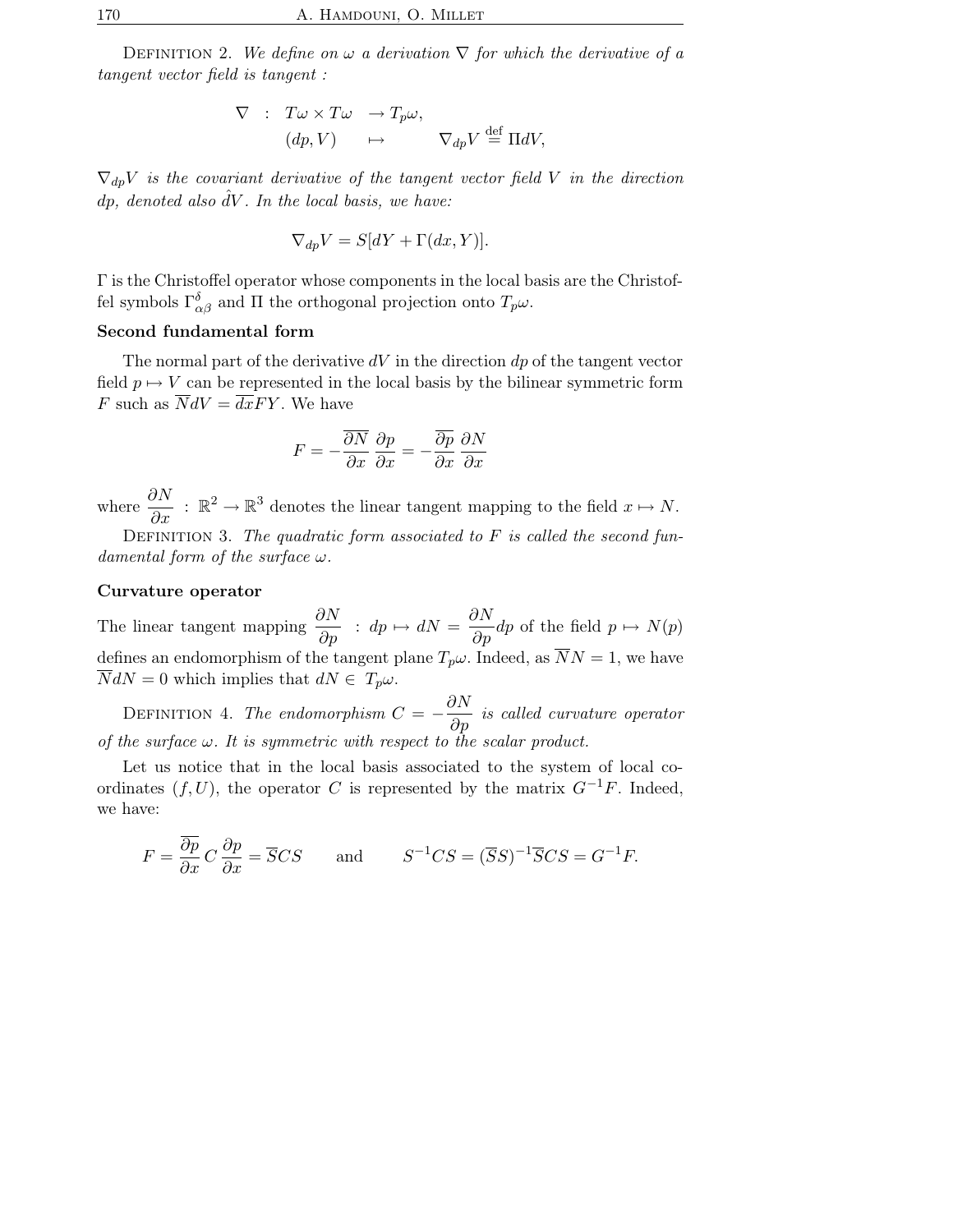## Derivative of a field of tangent vectors

Let  $p \mapsto dp$  and  $p \mapsto V$  be two tangent vector fields. Then the derivative dV of the tangent vector field  $V$  in the direction  $dp$  can be written in the intrinsic form :

$$
dV = \hat{d}V + (\overline{dp}CV)N
$$

where C denotes the curvature operator and  $\hat{d}V = \frac{\hat{\partial}V}{\partial x}$  $\frac{\partial \mathbf{p}}{\partial p} dp$  – the covariant derivative of  $\bar{V}$  in the direction  $dp.$  We have also :

$$
\frac{\partial V}{\partial p} = \frac{\hat{\partial} V}{\partial p} + N \overline{V} C
$$

# Derivative of a vector field of  $\mathbb{R}^3$  defined on a surface

Let  $p \mapsto W = V + uN$  be a vector field defined in  $\omega$  which takes its values in  $\mathbb{R}^3$  and  $p \mapsto dp$  a field of tangent vectors. We then define the derivative  $dW$ of the vector field  $p \mapsto W$  in the direction dp as :  $dW = dV + duN + udN$ . The associated tangent linear mapping

$$
\frac{\partial W}{\partial p} : T_p \omega \to \mathbb{R}^3,
$$
  
\n
$$
dp \mapsto \frac{\partial W}{\partial p} dp = dW,
$$

can be written:

$$
\frac{\partial W}{\partial p} = \left[\frac{\partial V}{\partial p} - uC\right] + N\left[\overline{V}C + \frac{\partial u}{\partial p}\right],
$$

### Classical two-dimensional divergence

The divergence of a tangent vector field V defined on a surface  $\omega$  is given by:

$$
\operatorname{div}(V) = \operatorname{Tr}\left(\frac{\partial V}{\partial p}\right)
$$

where Tr denotes the trace operator and  $\frac{\hat{\partial}}{\partial p}$  the covariant derivative on  $\omega$ .

The divergence of a field of endomorphisms  $A_t$  of the tangent plane  $T_p\omega$  can be defined as follows

$$
\operatorname{div}(A_t)V = \operatorname{div}(A_tV) - \operatorname{Tr}\left(A_t\frac{\hat{\partial}V}{\partial p}\right)
$$

for all tangent vector field V defined on  $\omega$ .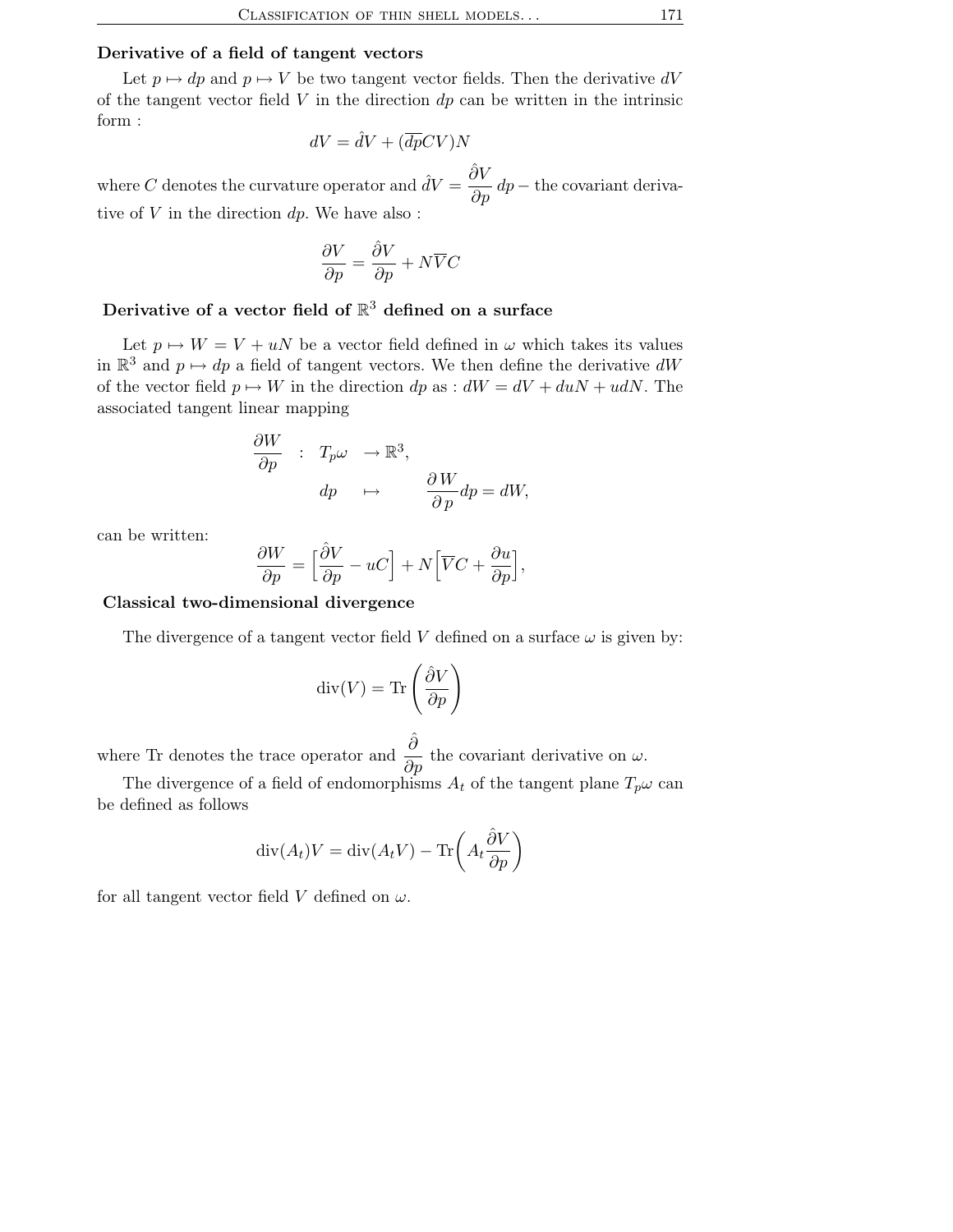## Particular divergence  $div_{3}$

It is possible to generalize the classical two-dimensional divergence of a field of endomorphisms of  $T_p\omega$  to a field of operators  $A_{t_3}: \omega \mapsto \mathcal{L}(\mathbb{R}^3, T_p\omega)$ , denoted  $\text{div}_{t_3}$  as follows (see [47][49]) :

$$
\mathrm{div}_{t_3}(A_{t_3})W = \mathrm{div}(A_{t_3}W) - \mathrm{Tr}\Big(A_t\frac{\hat{\partial}V}{\partial p}\Big)
$$

for all vector field  $W: \omega \mapsto \mathbb{R}^3$  of  $\omega$ .

The divergence  $div_{t_3}$  enables to write equations in a more compact form and to simplify the calculations. However, it can be linked to the classical twodimensional divergence as follows:

LEMMA 2. Let  $A_{t3}$  be a field of operator defined on  $\omega$  which takes its values in  $\mathcal{L}(\mathbb{R}^3, T_p\omega)$ . Then the field  $A_{t3}$  can be split as follows:  $A_{t3} = A_t + A_s\overline{N}$  where  $A_t = A_{t3} \Pi$  is a field of endomorphisms of  $T_p \omega$  and  $A_s = A_{t3} N$  a field of tangent vectors to  $\omega$ . Moreover, it can be proved that:

$$
\operatorname{div}_{t3}(A_{t3}) = \operatorname{div}(A_t) - \overline{A_s}C + (\operatorname{div}(A_s) + \operatorname{Tr}(A_tC))\overline{N}.
$$

## References

- 1. H. M. Berger, A new approach to the analysis of large deflections of plates, J. Appl. Mech., 22, 465–472, 1955.
- 2. M. BERNADOU and J. T. ODEN, An existence theorem for a class of non-linear shallow shell problems, J. Math. pures et appl., 60, 285–308, 1981.
- 3. J. Breuneval, Schéma d'une théorie générale des coques minces élastiques, Journal de mécanique, 10, 2, 1971.
- 4. J.Breuneval, Géométrie des déformations des surfaces et équations de la mécanique des coques, Thèse d'état, Université de Provence, 1972.
- 5. J. Breuneval, Principe des travaux virtuels et équations des coques, Journal de Mécanique, 12, 1, 137–149, 1973.
- 6. W. Z. Chien, The intrinsic theory of thin shells and plates. Part I : General theory and Part III : Application to thin shells, Quart. Applied Math.,  $1, 297-327$  and  $2, 120-135$ , 1944.
- 7. D. Choï, Sur la rigidité géométrique des surfaces. Application à la théorie des coques élastiques minces, Thèse, Université de Paris VI, 1995.
- 8. P. G. CIARLET and P. DESTUYNDE, Justification of the two-dimensional linear plate model, J. Mécanique, 18, 315–344, 1979.
- 9. P. G. CIARLET and P. DESTUYNDER, A justification of nonlinear model in plate theory, Comp. Meth. Appl. Mech. Engrg, 17/18, 227–258, 1979.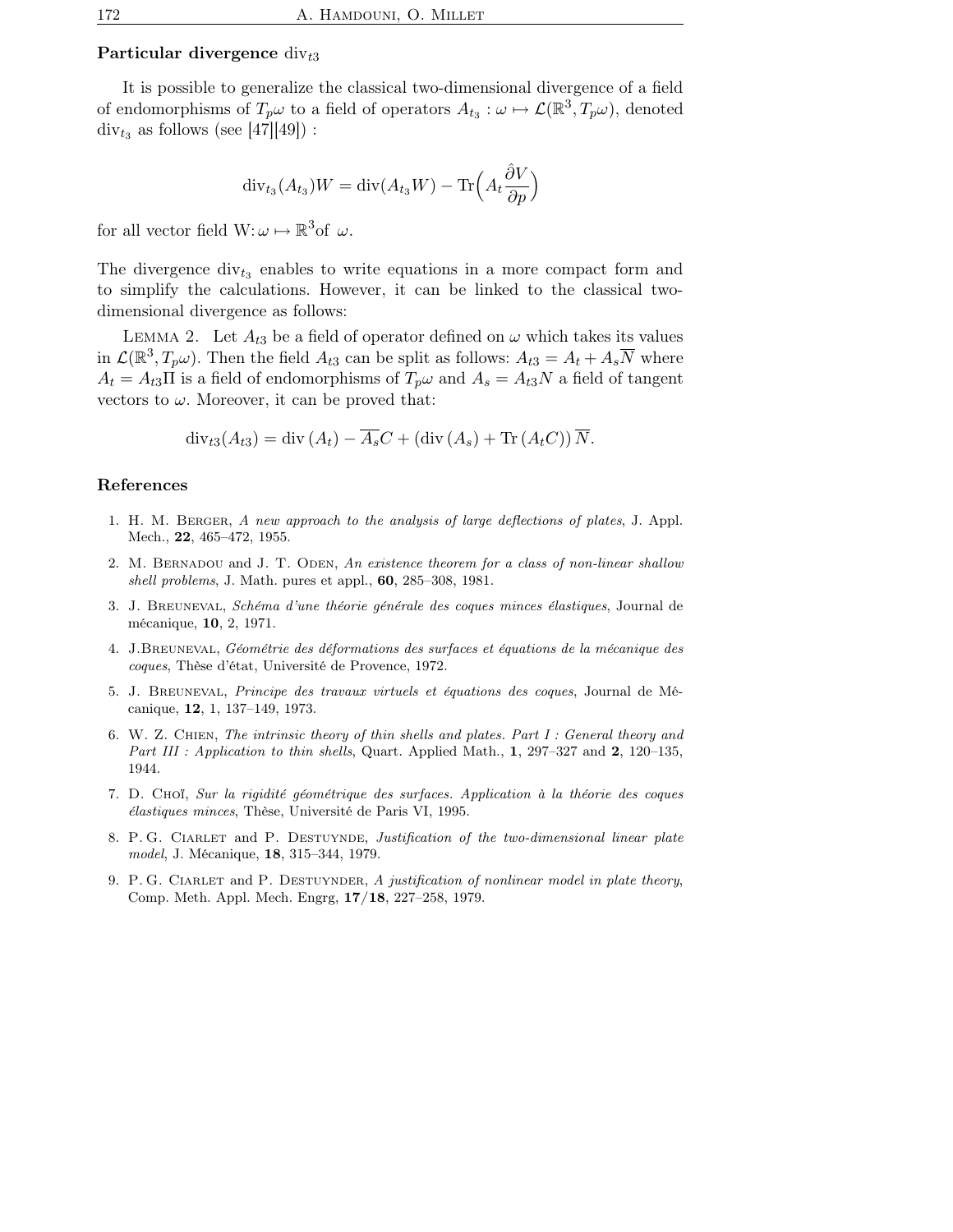- 10. P. G. CIARLET and J. C. PAUMIER, A justification of the Marguerre-von Kármán equations, Computational Mechanics, 1, 177–202, 1986.
- 11. P. G. CIARLET and B. MIARA, Justification of the two-dimensional equations of linearly elastic shallow shells, Communications of Pure and Applied Mathematics, **XLV**, 327–360, 1992.
- 12. A. CIMETIÈRE, A. HAMDOUNI ET O. MILLET, Le modèle linéaire usuel de plaque déduit de l'élasticité non linéaire tridimensionnelle, C. R. Acad. Sci., Paris, t. 326, série II b, 159–162, 1998.
- 13. P. DESTUYNDER, Sur une justification des modèles de plaques et de coques par les méthodes asymptotiques, Thèse d'Etat, Université de Pierre et Marie Curie, Paris 1980.
- 14. P. DESTUYNDER, On non-linear membrane theory, Comp. Meth. Appl. Mech. Engrg., 32, 377–399, 1982.
- 15. P. DESTUYNDER, A classification of thin shell theories, Acta Applicandae Mathematicae, 4, 15–63, 1985.
- 16. K. Elamri, Une classification des modèles asymptotiques de coques déduite de l'élasticité tridimensionnelle non linéaire, Thèse, Université de Poitiers, 1998.
- 17. K. ELAMRI, A HAMDOUNI and O. MILLET, Le modèle linéaire de Novozhilov-Donnell linéaire déduit de l'élasticité tridimensionnelle non linéaire, C. R. Acad. Sci., Paris, 327, série II b, 1285–1290, 1999.
- 18. I. M. N. FIGUEIREDO, Modèles de coques élastiques non linéaires : méthode asymptotique et existence des solutions, Thèse, Université de Pierre et Marie Curie, Paris 1989.
- 19. I. M. N. FIGUEIREDO, A justification of Donnell-Mushtari-Vlasov model by asymptotic expansion method, Asymptotic Analysis, 4, 257–269, North-Holland 1991.
- 20. A. Fööppl, Vorlesungen über technische Mechanik, no 3, Teubner, Leipzig 1905.
- 21. D. Fox, A. RAOULT ET J. C. SIMO, A justification of nonlinear properly invariant plate theories, Arch. Rational Mech. Anal., 124, 157–199, 1995.
- 22. G. GEYMONAT and E. SANCHEZ-PALENCIA, On the rigidity of certain surfaces with folds and applications to shell theory, Arch. Rational Mech. Anal., 129, 11–45, Springer-Verlag 1995.
- 23. A. L. GOLDENVEIZER, Theory of elastic thin shells, Pergamon Press, 1961.
- 24. A. L. GOLDENVEIZER, Derivation of an approximate theory of shells by means of asymptotic integration of the equations of the theory of elasticity, Prikl. Math. Mech., 27, 593–608, 1963.
- 25. C. H. JENKINS and J. W. LEONARD, Nonlinear dynamic response of membranes : state of the art, Appl. Mech. Rev., 44, 7, 319–326, 1991.
- 26. F. John, Estimates for the derivatives of the stresses in a thin shell and and interior shell equations, Comm. Pure Appl. Math., **18**, 235-267, 1965.
- 27. W. T. KOITER, A consistent first approximation in the general theory of thin elastic shells, Proc. of the Symposium on the Theory of Thin Elastic Shells, North-Holland Publishing Co. 12–33, Amsterdam 1960.
- 28. J. L. Lions, Perturbations singulières dans les problèmes aux limites et en contrôle optimal, Lectures Notes in Math, 323, Springer-Verlag, Berlin 1973.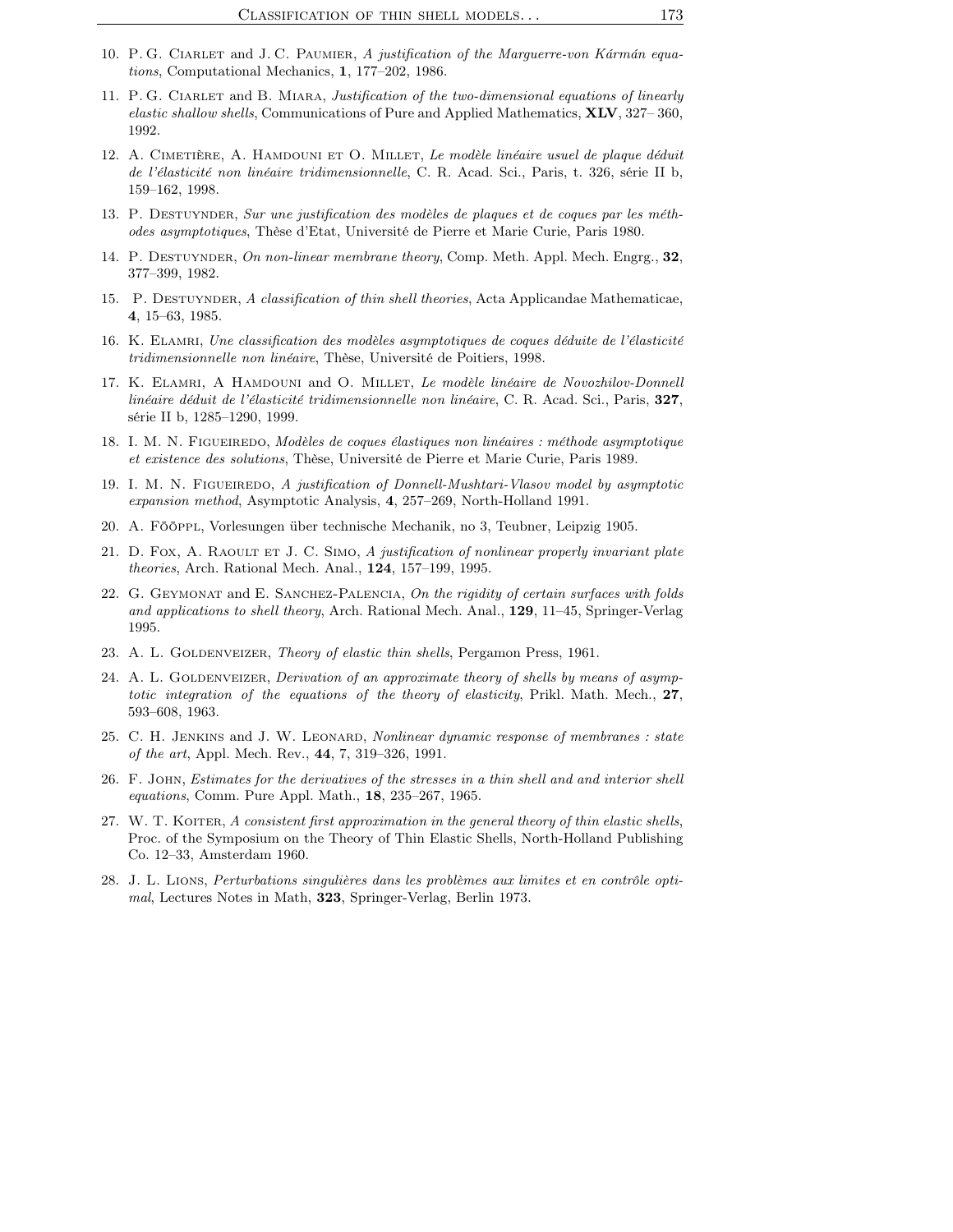- 29. V. LODS ET B. MIARA, Nonlinearly elastic shell models : A formal asymptotic approach. II. The flexural model, Arch. Ration. Mech. Anal., 142, 4, 355–374, 1998.
- 30. B. Miara, Analyse asymptotique des coques membranaires non linéairement élastiques, C. R. Acad. Sci., Paris, 318, série I, 689–694, 1994.
- 31. B. MIARA and E. SANCHEZ-PALENCIA, Asymptotic analysis of linearly elastic shells, Asymptotic Analysis, 41–54, 1996.
- 32. O. Millet, Contribution à l'analyse asymptotique en théorie des plaques et des coques, Thèse, Université de Poitiers, 1997.
- 33. O. Millet, A. Hamdouni, A. Cimetière et K. Elamri, Analyse dimensionnelle de l'équation de Navier et application à la théorie des plaques minces, J. Phys. III, France, 7, 1909–1925, 1997.
- 34. O. MILLET, A. HAMDOUNI and A. CIMETIÈRE, *Dimensional analysis and asymptotic* expansions of the equilibrium equations in nonlinear elasticity. Part I: The membrane model. Part II: The "Von Kármán Model", Arch. Mech., 50,  $6$ , 953-973 and 975-1001, 1998.
- 35. O. MILLET, A. HAMDOUNI and A. CIMETIÈRE, A classification of thin plate models by asymptotic expansion of nonlinear three-dimensional equilibrium equations, Int. J. of Non-Linear Mechanics, 36, 165–186, 2001.
- 36. O. MILLET, A. CIMETIÈRE, A. HAMDOUNI, An incremental asymptotic model for elasticplastic plates, International IASS Symposium on Lightweight Structures in Civil Engineering, 24–28, Warsaw, 2002.
- 37. P. M. NAGHDI, The theory of shells and plates, Flügge's Handbuch der Physik, Vol. VIa/2, [Ed.] C. Truesdell, Springer-Verlag, 425–640, 1972.
- 38. V. V. Novozhilov, The theory of thin shells, Walters Noordhoff Publ., Groningen, 1959.
- 39. W. Pietraszkiewicz, Finite rotations in shells, [in:] Theory of Shells, North Holland Publishing Company, 445–471, 1980.
- 40. H. S. RUTTEN, *Asymptotic approximation in the three-dimensional theory of thin and* thick elastic shells, Symposium on the Theory of Thin Shells, Copenhagen 1967, Springer-Verlag 1969.
- 41. E. Sanchez-Palencia, Statique et dynamique des coques minces, I Cas de flexion pure non inhibée, C. R. Acad. Sci., Paris, 309, série I, 411–417, 1989.
- 42. E. Sanchez-Palencia Statique et dynamique des coques minces, I Cas de flexion pure inhibée - Approximation membranaire, C. R. Acad. Sci., Paris, 309, série I, 531–537, 1989.
- 43. E. Sanchez-Palencia, Passage à la limite de l'élasticité tridimensionnelle à la théorie asymptotique des coques minces, C. R. Acad. Sci., Paris, 311, série II b, 909–916, 1990.
- 44. J. Sanchez-Hubert and E. Sanchez-Palencia, Coques élastiques minces. Propriétés asymptotiques, Masson 1997.
- 45. J. M. Souriau, Structures des systèmes dynamiques, Dunod, Paris 1969.
- 46. J. J. Stoker, Nonlinear elasticity, Gordon and Breach, New York 1968.
- 47. R. VALID, La théorie linéaire des coques et son application aux calculs inélastiques, Thèse, Université de Poitiers, 1973.